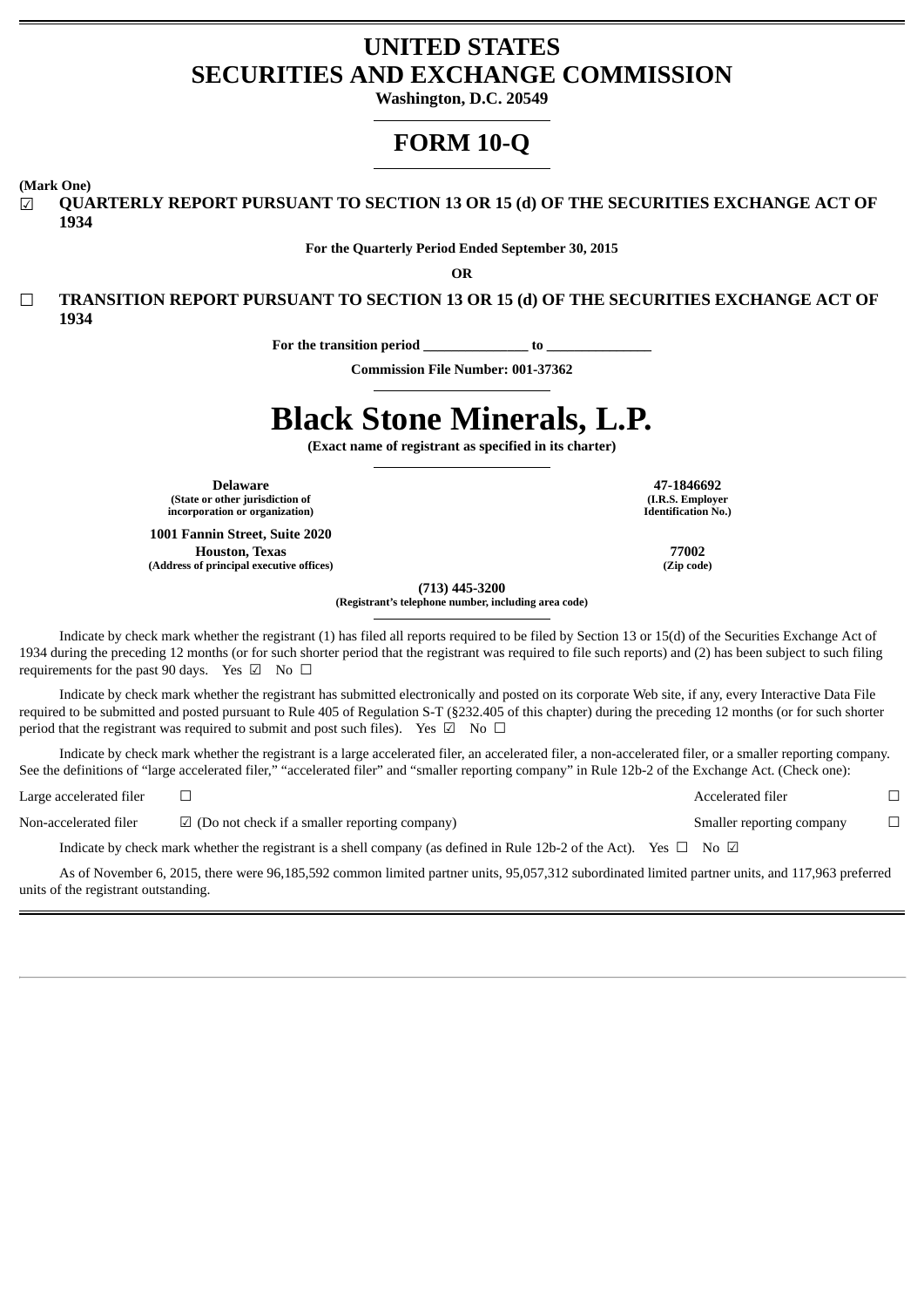# **TABLE OF CONTENTS**

# PART I – FINANCIAL [INFORMATION](#page-2-0)

Page

| Item 1.  | <b>Financial Statements (Unaudited)</b>                                                                      |                |
|----------|--------------------------------------------------------------------------------------------------------------|----------------|
|          | Consolidated Balance Sheets as of September 30, 2015 and December 31, 2014                                   | $\mathbf{1}$   |
|          | Consolidated Statements of Operations for the Three Months and Nine Months Ended September 30, 2015 and 2014 | 2              |
|          | Consolidated Statement of Equity for the Nine Months Ended September 30, 2015                                | 3              |
|          | Consolidated Statements of Cash Flows for the Nine Months Ended September 30, 2015 and 2014                  | $\overline{4}$ |
|          | <b>Notes to Consolidated Financial Statements</b>                                                            | 5              |
| Item 2.  | <b>Management's Discussion and Analysis of Financial Condition and Results of Operations</b>                 | 15             |
| Item 3.  | Quantitative and Qualitative Disclosures About Market Risk                                                   | 27             |
| Item 4.  | <b>Controls and Procedures</b>                                                                               | 27             |
|          | <b>PART II - OTHER INFORMATION</b>                                                                           |                |
| Item 1.  | <b>Legal Proceedings</b>                                                                                     | 29             |
| Item 1A. | <b>Risk Factors</b>                                                                                          | 29             |
| Item 6.  | <b>Exhibits</b>                                                                                              | 29             |
|          | <b>Signatures</b>                                                                                            | 30             |
|          |                                                                                                              |                |

ii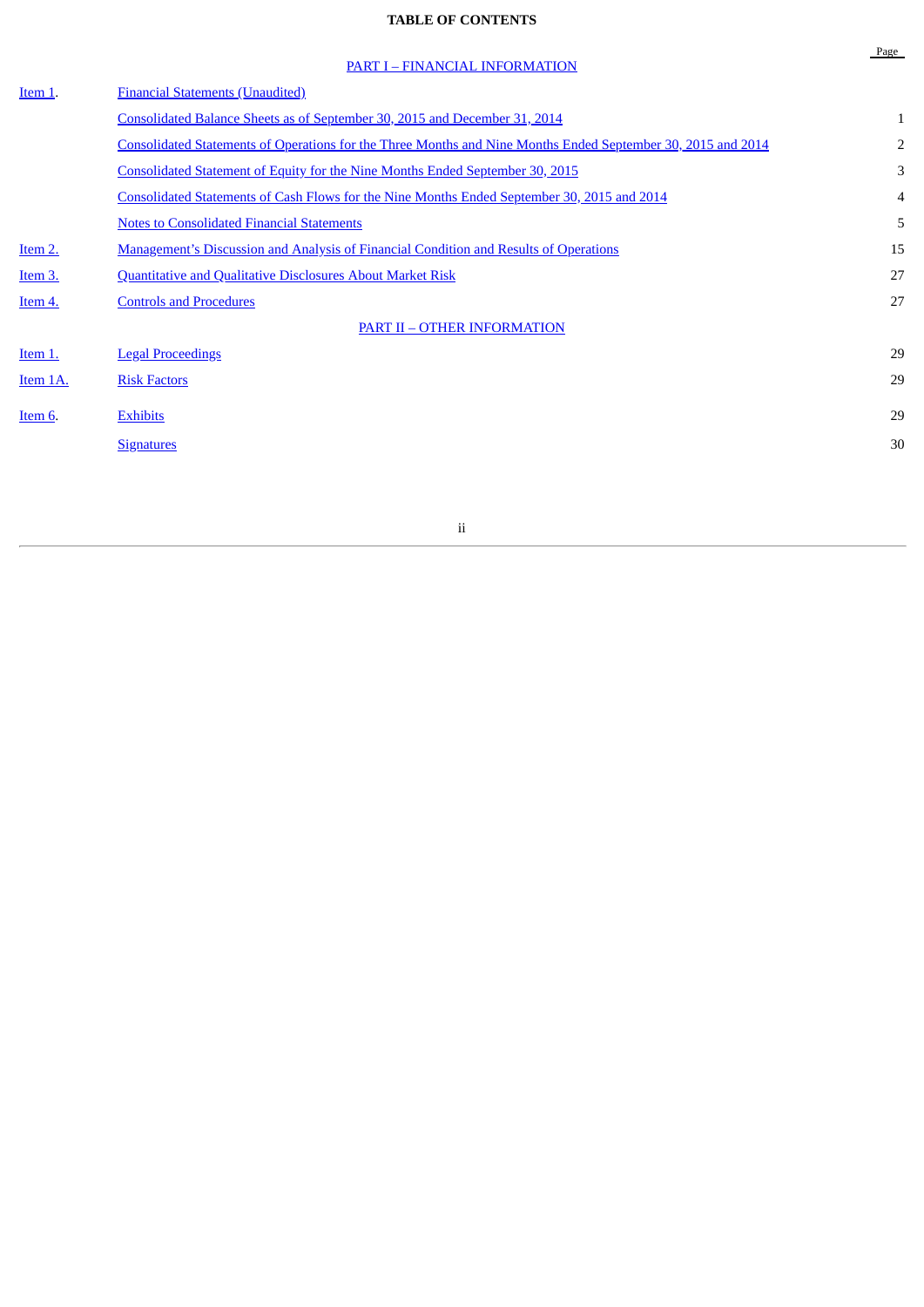# **PART I – FINANCIAL INFORMATION**

# **BLACK STONE MINERALS, L.P. CONSOLIDATED BALANCE SHEETS (Unaudited) (In thousands)**

<span id="page-2-2"></span><span id="page-2-1"></span><span id="page-2-0"></span>

|                                                                                                                                                     | September 30,<br>2015 | December 31,<br>2014 |
|-----------------------------------------------------------------------------------------------------------------------------------------------------|-----------------------|----------------------|
| <b>ASSETS</b>                                                                                                                                       |                       |                      |
| <b>CURRENT ASSETS</b>                                                                                                                               |                       |                      |
| Cash and cash equivalents                                                                                                                           | \$<br>5,570           | \$<br>14,803         |
| Accounts receivable                                                                                                                                 | 52,347                | 74,092               |
| Commodity derivative assets                                                                                                                         | 34,336                | 37,471               |
| Prepaid expenses and other current assets                                                                                                           | 1,404                 | 8,538                |
| TOTAL CURRENT ASSETS                                                                                                                                | 93,657                | 134,904              |
| PROPERTY AND EQUIPMENT                                                                                                                              |                       |                      |
| Oil and natural gas properties, at cost, on the basis of the successful efforts method of accounting, includes unproved                             |                       |                      |
| properties of \$621,140 and \$626,376 at September 30, 2015 and December 31, 2014, respectively                                                     | 2,481,864             | 2,379,543            |
| Accumulated depreciation, depletion and amortization, including impairment                                                                          | (1,430,004)           | (1, 191, 861)        |
| Oil and natural gas properties, net                                                                                                                 | 1,051,860             | 1,187,682            |
| Other property and equipment, net of accumulated depreciation of \$14,687 and \$12,994 at September 30, 2015 and<br>December 31, 2014, respectively | 67                    | 1,664                |
| NET PROPERTY AND EQUIPMENT                                                                                                                          | 1,051,927             | 1,189,346            |
| DEFERRED CHARGES AND OTHER LONG-TERM ASSETS                                                                                                         | 15,862                | 2,532                |
| <b>TOTAL ASSETS</b>                                                                                                                                 | \$<br>1,161,446       | \$<br>1,326,782      |
| LIABILITIES, MEZZANINE EQUITY AND EQUITY                                                                                                            |                       |                      |
| <b>CURRENT LIABILITIES</b>                                                                                                                          |                       |                      |
| Accounts payable                                                                                                                                    | \$<br>28,108          | \$<br>29,415         |
| <b>Accrued liabilities</b>                                                                                                                          | 18,227                | 16,252               |
| Accrued distribution payable to Predecessor unitholders                                                                                             |                       | 52,905               |
| <b>TOTAL CURRENT LIABILITIES</b>                                                                                                                    |                       |                      |
|                                                                                                                                                     | 46,335                | 98,572               |
| <b>LONG-TERM LIABILITIES</b>                                                                                                                        |                       |                      |
| Credit facility                                                                                                                                     | 43,000                | 394,000              |
| Accrued incentive compensation                                                                                                                      | 8,401                 | 6,530                |
| Deferred revenue                                                                                                                                    | 3,333                 | 3,917                |
| Asset retirement obligations                                                                                                                        | 10,181                | 9,381                |
| <b>TOTAL LIABILITIES</b>                                                                                                                            | 111,250               | 512,400              |
| <b>COMMITMENTS AND CONTINGENCIES (Note 7)</b>                                                                                                       |                       |                      |
| <b>MEZZANINE EQUITY</b>                                                                                                                             |                       |                      |
| Partners' equity - redeemable preferred units, 118 and 157 units outstanding at September 30, 2015 and December 31,<br>2014, respectively           | 120,936               | 161,165              |
| <b>EQUITY</b>                                                                                                                                       |                       |                      |
| Predecessor equity - common limited partner units, no units and 164,484 outstanding at September 30, 2015 and<br>December 31, 2014, respectively    |                       | 653,217              |
| Partners' equity - general partner units                                                                                                            |                       |                      |
| Partners' equity - common limited partner units, 96,186 and no units outstanding at September 30, 2015 and December<br>31, 2014, respectively       | 621,796               |                      |
| Partners' equity - subordinated limited partner units, 95,057 and no units outstanding at September 30, 2015 and<br>December 31, 2014, respectively | 305,156               |                      |
| Noncontrolling interests                                                                                                                            | 2,308                 |                      |
| <b>TOTAL EQUITY</b>                                                                                                                                 | 929,260               | 653,217              |
| TOTAL LIABILITIES, MEZZANINE EQUITY AND EQUITY                                                                                                      | \$<br>1,161,446       | \$<br>1,326,782      |
| The accompanying notes are an integral part of these consolidated financial statements.                                                             |                       |                      |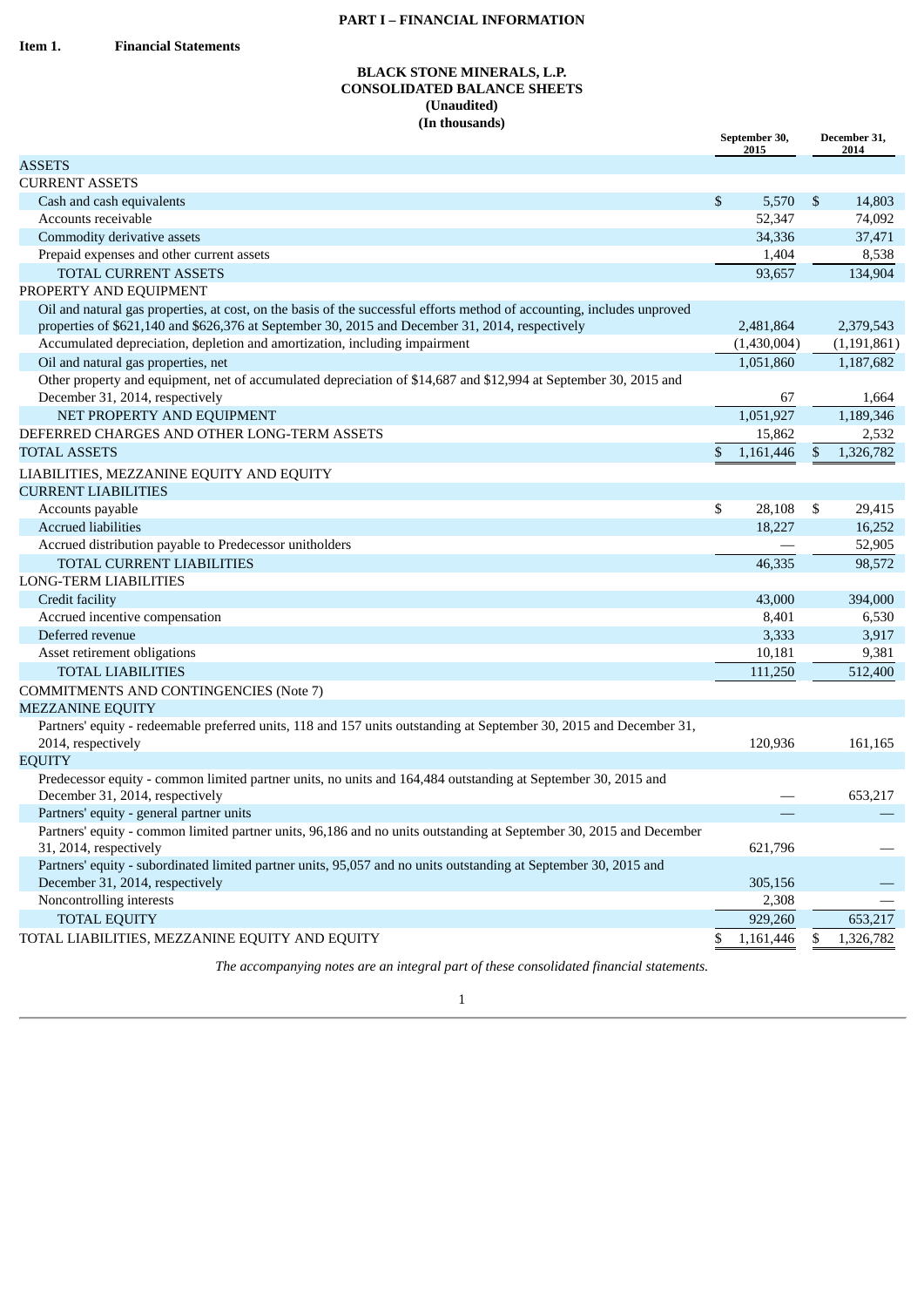# **BLACK STONE MINERALS, L.P. CONSOLIDATED STATEMENTS OF OPERATIONS (Unaudited) (In thousands, except per unit amounts)**

<span id="page-3-0"></span>

|                                                                                        | <b>Three Months Ended</b><br>September 30, |                |    | <b>Nine Months Ended</b><br>September 30, |              |                    |    |            |
|----------------------------------------------------------------------------------------|--------------------------------------------|----------------|----|-------------------------------------------|--------------|--------------------|----|------------|
|                                                                                        |                                            | 2015           |    | 2014                                      | 2015         |                    |    | 2014       |
| <b>REVENUE</b>                                                                         |                                            |                |    |                                           |              |                    |    |            |
| Oil and condensate sales                                                               | \$                                         | 44,128         |    | \$ 71,089                                 | \$126,584    |                    |    | \$ 195,665 |
| Natural gas and natural gas liquids sales                                              |                                            | 32,191         |    | 45,914                                    |              | 92,799             |    | 156,554    |
| Gain on commodity derivative instruments                                               |                                            | 56,430         |    | 8,682                                     |              | 57,450             |    | 339        |
| Lease bonus and other income                                                           |                                            | 4,271          |    | 7,110                                     |              | 16,051             |    | 26,586     |
| <b>TOTAL REVENUE</b>                                                                   |                                            | 137,020        |    | 132,795                                   |              | 292,884            |    | 379,144    |
| OPERATING (INCOME) EXPENSE                                                             |                                            |                |    |                                           |              |                    |    |            |
| Lease operating expense                                                                |                                            | 4,924          |    | 6,037                                     |              | 16,540             |    | 15,707     |
| Production costs and ad valorem taxes                                                  |                                            | 8,175          |    | 12,181                                    |              | 26,250             |    | 33,589     |
| <b>Exploration expense</b>                                                             |                                            | 1,817          |    | 440                                       |              | 2,014              |    | 444        |
| Depreciation, depletion and amortization                                               |                                            | 23,288         |    | 37,065                                    |              | 83,414             |    | 84,058     |
| Impairment of oil and natural gas properties                                           |                                            | 24,854         |    |                                           |              | 156,683            |    |            |
| General and administrative                                                             |                                            | 18,994         |    | 15,644                                    |              | 53,530             |    | 45,607     |
| Accretion of asset retirement obligations                                              |                                            | 265            |    | 148                                       |              | 805                |    | 443        |
| (Gain) loss on sale of assets, net                                                     |                                            | $\overline{4}$ |    |                                           |              | (20)               |    |            |
| TOTAL OPERATING EXPENSE                                                                |                                            | 82,321         |    | 71,515                                    |              | 339,216            |    | 179,848    |
| INCOME (LOSS) FROM OPERATIONS                                                          |                                            | 54,699         |    | 61,280                                    |              | (46, 332)          |    | 199,296    |
| OTHER INCOME (EXPENSE)                                                                 |                                            |                |    |                                           |              |                    |    |            |
| Interest and investment income                                                         |                                            | 18             |    | 3                                         |              | 46                 |    | 27         |
| Interest expense                                                                       |                                            | (870)          |    | (3, 440)                                  |              | (5,530)            |    | (10,292)   |
| Other income                                                                           |                                            | 45             |    | 62                                        |              | 241                |    | 869        |
| TOTAL OTHER EXPENSE                                                                    |                                            | (807)          |    | (3,375)                                   |              | (5,243)            |    | (9,396)    |
| <b>NET INCOME (LOSS)</b>                                                               |                                            | 53,892         |    | 57,905                                    |              |                    |    | 189,900    |
| NET INCOME ATTRIBUTABLE TO PREDECESSOR                                                 |                                            |                |    | (57, 905)                                 |              | (51, 575)<br>(450) |    | (189,900)  |
| NET (INCOME) LOSS ATTRIBUTABLE TO NONCONTROLLING INTERESTS SUBSEQUENT TO               |                                            |                |    |                                           |              |                    |    |            |
| <b>INITIAL PUBLIC OFFERING</b>                                                         |                                            | (3)            |    |                                           |              | 137                |    |            |
| DISTRIBUTIONS ON PREFERRED UNITS SUBSEQUENT TO INITIAL PUBLIC OFFERING                 |                                            | (2,973)        |    | —                                         |              | (4,783)            |    |            |
| NET INCOME (LOSS) ATTRIBUTABLE TO THE GENERAL PARTNER AND LIMITED PARTNERS             |                                            |                |    |                                           |              |                    |    |            |
| SUBSEQUENT TO INITIAL PUBLIC OFFERING                                                  | \$                                         | 50,916         | \$ |                                           | \$ (56,671)  |                    | \$ |            |
| ALLOCATION OF NET INCOME (LOSS) SUBSEQUENT TO INITIAL PUBLIC OFFERING                  |                                            |                |    |                                           |              |                    |    |            |
| <b>ATTRIBUTABLE TO:</b>                                                                |                                            |                |    |                                           |              |                    |    |            |
| General partner interest                                                               | $\mathbb{S}$                               |                |    |                                           | $\mathbb{S}$ |                    |    |            |
| Common limited partner interests                                                       |                                            | 25,608         |    |                                           |              | (28,502)           |    |            |
| Subordinated limited partner interests                                                 |                                            | 25,308         |    |                                           |              | (28, 169)          |    |            |
|                                                                                        | \$                                         | 50,916         |    |                                           | \$ (56,671)  |                    |    |            |
| NET INCOME (LOSS) ATTRIBUTABLE TO LIMITED PARTNERS PER UNIT:                           |                                            |                |    |                                           |              |                    |    |            |
| Per common limited partner unit (basic and diluted)                                    | \$                                         | 0.27           |    |                                           | \$           | (0.30)             |    |            |
| Weighted average common limited partner units outstanding<br>(basic and diluted)       |                                            | 96,186         |    |                                           |              | 96,183             |    |            |
| Per subordinated limited partner unit (basic and diluted)                              | \$                                         | 0.27           |    |                                           | \$           | (0.30)             |    |            |
| Weighted average subordinated limited partner units outstanding<br>(basic and diluted) |                                            | 95,057         |    |                                           |              | 95,057             |    |            |
| DISTRIBUTIONS DECLARED AND PAID SUBSEQUENT TO INITIAL PUBLIC OFFERING:                 |                                            |                |    |                                           |              |                    |    |            |
| Per common limited partner unit                                                        | \$                                         | 0.1615         |    |                                           | \$           | 0.1615             |    |            |
|                                                                                        |                                            |                |    |                                           |              |                    |    |            |
| Per subordinated limited partner unit                                                  | \$                                         | 0.1615         |    |                                           | \$           | 0.1615             |    |            |

*The accompanying notes are an integral part of these consolidated financial statements.*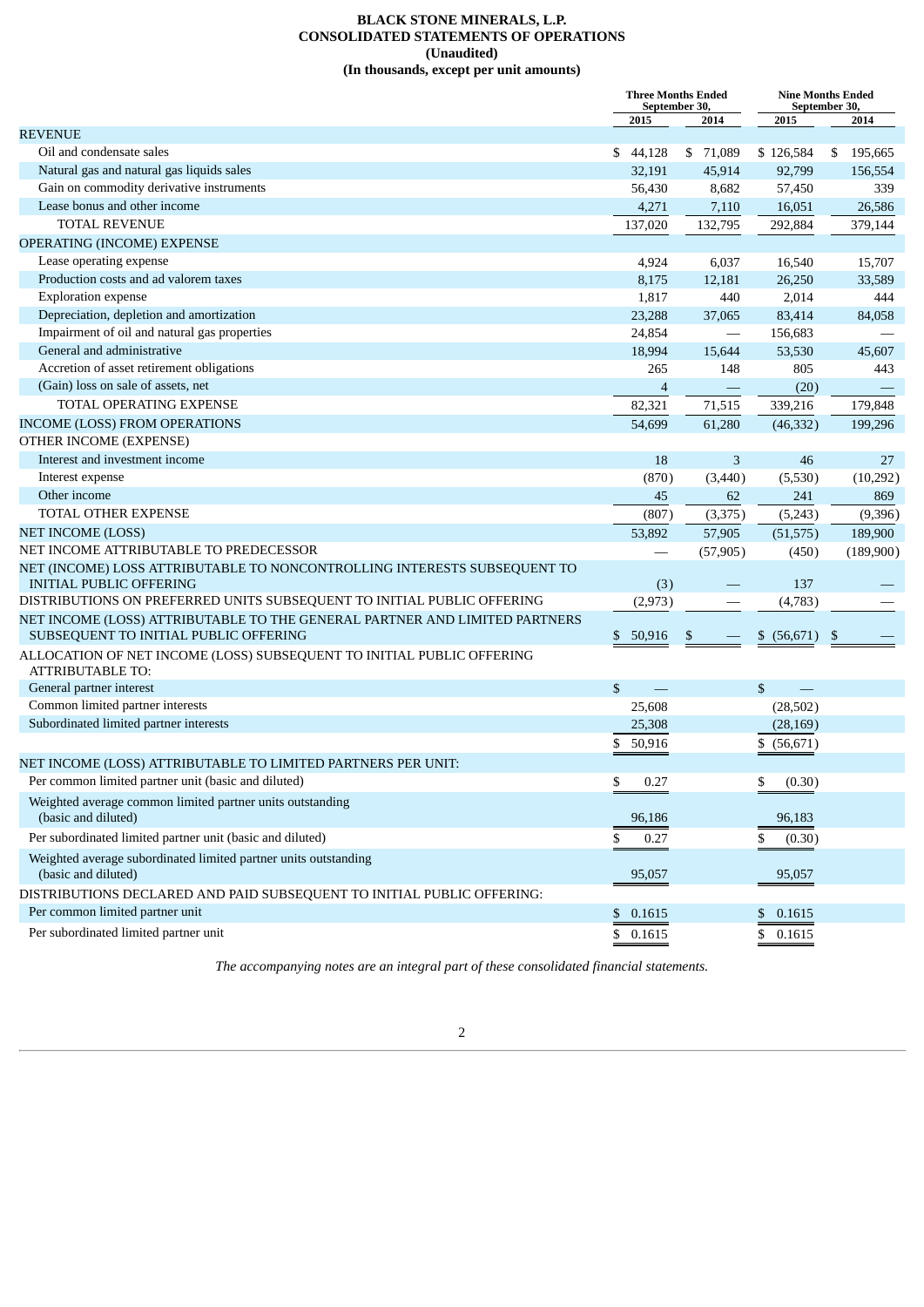# **BLACK STONE MINERALS, L.P. CONSOLIDATED STATEMENT OF EQUITY (Unaudited) (In thousands)**

<span id="page-4-0"></span>

|                                                                                | Predecessor     |                     | <b>Black Stone Minerals, L.P.</b> |                       |                                      |                                                      |                             |                        |  |  |
|--------------------------------------------------------------------------------|-----------------|---------------------|-----------------------------------|-----------------------|--------------------------------------|------------------------------------------------------|-----------------------------|------------------------|--|--|
|                                                                                | Common<br>units | <b>Total equity</b> | <b>Common units</b>               | Subordinated<br>units | Partners'<br>equity-<br>common units | <b>Partners'</b><br>equity-<br>subordinated<br>units | Noncontrolling<br>interests | <b>Total</b><br>equity |  |  |
| <b>BALANCE AT DECEMBER 31, 2014</b>                                            | 164,484         | \$653,217           |                                   |                       | \$                                   | \$                                                   | \$                          | \$653,217              |  |  |
| Conversion of Predecessor redeemable<br>preferred units                        | 2,750           | 39,240              |                                   |                       |                                      |                                                      |                             | 39,240                 |  |  |
| Restricted Predecessor units granted                                           | 562             |                     |                                   |                       |                                      |                                                      |                             |                        |  |  |
| Repurchases of Predecessor units                                               | (164)           | (3,015)             |                                   |                       |                                      |                                                      | $\qquad \qquad$             | (3,015)                |  |  |
| Distributions to Predecessor unitholders<br>and noncontrolling interests       |                 | (73,205)            |                                   |                       |                                      |                                                      |                             | (73,205)               |  |  |
| Distributions on Predecessor preferred<br>units                                |                 | (4,040)             |                                   |                       |                                      |                                                      |                             | (4,040)                |  |  |
| Net income attributable to Predecessor                                         |                 | 450                 |                                   |                       |                                      |                                                      |                             | 450                    |  |  |
| Allocation of Predecessor units and<br>equity                                  | (167, 632)      | (612, 647)          | 72,575                            | 95,057                | 264,235                              | 345,875                                              | 2,537                       |                        |  |  |
| Issuance of common units for initial<br>public offering, net of offering costs |                 |                     | 22,500                            |                       | 391,500                              |                                                      |                             | 391,500                |  |  |
| Restricted common units granted                                                |                 |                     | 1,111                             |                       |                                      |                                                      |                             |                        |  |  |
| Equity-based compensation                                                      |                 |                     |                                   |                       | 10,250                               | 2,802                                                |                             | 13,052                 |  |  |
| <b>Distributions</b>                                                           |                 |                     |                                   |                       | (15, 534)                            | (15, 352)                                            | (92)                        | (30, 978)              |  |  |
| Charges to Partners' equity for accrued<br>distribution equivalent rights      |                 |                     |                                   |                       | (153)                                |                                                      |                             | (153)                  |  |  |
| Net loss subsequent to initial public<br>offering                              |                 |                     |                                   |                       | (26,096)                             | (25, 792)                                            | (137)                       | (52,025)               |  |  |
| Distributions on preferred units                                               |                 |                     |                                   |                       | (2,406)                              | (2,377)                                              |                             | (4,783)                |  |  |
| <b>BALANCE AT SEPTEMBER 30, 2015</b>                                           |                 | \$                  | 96,186                            | 95,057                | 621,796                              | 305,156<br>\$                                        | 2,308<br>\$                 | \$929,260              |  |  |

*The accompanying notes are an integral part of these consolidated financial statements.*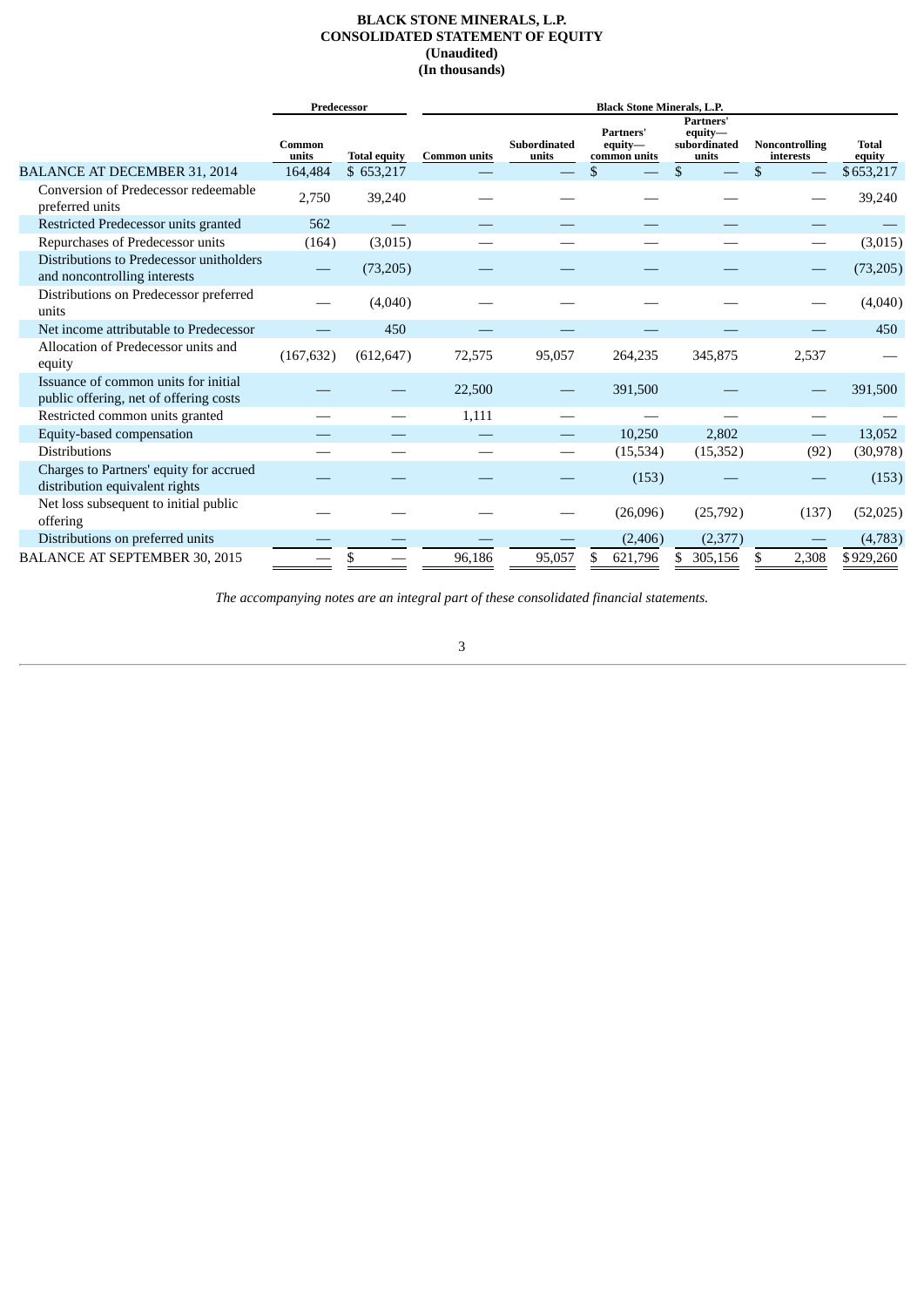# **BLACK STONE MINERALS, L.P. CONSOLIDATED STATEMENTS OF CASH FLOWS (Unaudited) (In thousands)**

<span id="page-5-0"></span>

|                                                                                               | Nine Months Ended September 30, |                      |      |            |  |  |
|-----------------------------------------------------------------------------------------------|---------------------------------|----------------------|------|------------|--|--|
|                                                                                               |                                 | 2015                 |      | 2014       |  |  |
| <b>CASH FLOWS FROM OPERATING ACTIVITIES</b>                                                   |                                 |                      |      |            |  |  |
| Net income (loss)                                                                             | \$                              | (51, 575)            | \$   | 189,900    |  |  |
| Adjustments to reconcile net income (loss) to net cash provided by operating activities:      |                                 |                      |      |            |  |  |
| Depreciation, depletion, and amortization                                                     |                                 | 83,414               |      | 84,058     |  |  |
| Impairment of oil and natural gas properties                                                  |                                 | 156,683              |      |            |  |  |
| Accretion of asset retirement obligations                                                     |                                 | 805                  |      | 443        |  |  |
| Amortization of deferred charges                                                              |                                 | 724                  |      | 726        |  |  |
| Gain on commodity derivative instruments                                                      |                                 | (57, 450)            |      | (339)      |  |  |
| Net cash received (paid) on settlement of commodity derivative instruments                    |                                 | 46,532               |      | (3,369)    |  |  |
| Equity-based compensation                                                                     |                                 | 13,052               |      | 7,452      |  |  |
| Gain on sale of assets, net                                                                   |                                 | (20)                 |      |            |  |  |
| Changes in operating assets and liabilities:                                                  |                                 |                      |      |            |  |  |
| Accounts receivable                                                                           |                                 | 22,485               |      | (133)      |  |  |
| Prepaid expenses and other current assets                                                     |                                 | (453)                |      | (4,178)    |  |  |
| Accounts payable and accrued liabilities                                                      |                                 | 3,674                |      | 6,373      |  |  |
| Deferred revenue                                                                              |                                 | (584)                |      | (2,516)    |  |  |
| Settlement of asset retirement obligations                                                    |                                 | (122)                |      | (19)       |  |  |
| NET CASH PROVIDED BY OPERATING ACTIVITIES                                                     |                                 | $\overline{217,165}$ |      | 278,398    |  |  |
| <b>CASH FLOWS FROM INVESTING ACTIVITIES</b>                                                   |                                 |                      |      |            |  |  |
| Additions to oil and natural gas properties                                                   |                                 | (42, 401)            |      | (57, 427)  |  |  |
| Purchase of other property and equipment                                                      |                                 | (96)                 |      | (312)      |  |  |
| Proceeds from the sale of oil and natural gas properties                                      |                                 | 432                  |      | 10,625     |  |  |
| Acquisitions of oil and natural gas properties                                                |                                 | (62, 157)            |      | (45, 431)  |  |  |
| NET CASH USED IN INVESTING ACTIVITIES                                                         |                                 | (104, 222)           |      | (92, 545)  |  |  |
| <b>CASH FLOWS FROM FINANCING ACTIVITIES</b>                                                   |                                 |                      |      |            |  |  |
| Proceeds from issuance of common units of Black Stone Minerals, L.P., net of offering costs   |                                 | 399,087              |      |            |  |  |
| Distributions to Predecessor unitholders                                                      |                                 | (126, 383)           |      | (170, 117) |  |  |
| Distributions to Black Stone Minerals, L.P. common and subordinated unitholders               |                                 | (30, 886)            |      |            |  |  |
| Distributions to preferred unitholders                                                        |                                 | (9,812)              |      | (11,769)   |  |  |
| Distributions to noncontrolling interests                                                     |                                 | (167)                |      |            |  |  |
| Repurchases of Predecessor units                                                              |                                 | (3,015)              |      | (5, 199)   |  |  |
| Net repayments under senior line of credit                                                    |                                 | (351,000)            |      | (21,000)   |  |  |
| Note receivable-officers                                                                      |                                 |                      |      | 101        |  |  |
| NET CASH USED IN FINANCING ACTIVITIES                                                         |                                 | (122, 176)           |      | (207, 984) |  |  |
| NET CHANGE IN CASH AND CASH EQUIVALENTS                                                       |                                 | (9,233)              |      | (22, 131)  |  |  |
| CASH AND CASH EQUIVALENTS - beginning of the period                                           |                                 | 14,803               |      | 30,123     |  |  |
|                                                                                               |                                 |                      |      |            |  |  |
| CASH AND CASH EQUIVALENTS - end of the period                                                 | \$                              | 5,570                | \$   | 7,992      |  |  |
| SUPPLEMENTAL DISCLOSURE                                                                       |                                 |                      |      |            |  |  |
| Interest paid                                                                                 | \$                              | 4,794                | \$   | 9,721      |  |  |
| NON-CASH ACTIVITIES                                                                           |                                 |                      |      |            |  |  |
| Accrued Predecessor distributions payable                                                     | \$                              | (53, 248)            | \$   | (1, 155)   |  |  |
| Conversion of redeemable preferred units                                                      | \$                              | (39, 240)            | \$   | (221)      |  |  |
| Accrued distributions payable for preferred units                                             | \$                              | (989)                | $\$$ | (6)        |  |  |
| Property additions and acquisitions financed through accounts payable and accrued liabilities | \$                              | 12,844               | \$   | 22,086     |  |  |
| Public offering costs capitalized and offset against proceeds from initial public offering    | \$                              | 7,587                | \$   |            |  |  |
| Accrued distribution equivalent rights                                                        | \$                              | 153                  | \$   |            |  |  |
| Asset retirement obligations incurred                                                         | \$                              | 117                  | \$   | 99         |  |  |
| Liabilities assumed as consideration for oil and natural gas properties acquired              | \$                              |                      | \$   | 7,000      |  |  |
| Acquisition of oil and natural gas properties financed through issuance of common units       | \$                              |                      | \$   | 2,258      |  |  |
| Deferred revenue settled through acquisition of oil and natural gas properties                | \$                              |                      | \$   | (2,657)    |  |  |

*The accompanying notes are an integral part of these consolidated financial statements.*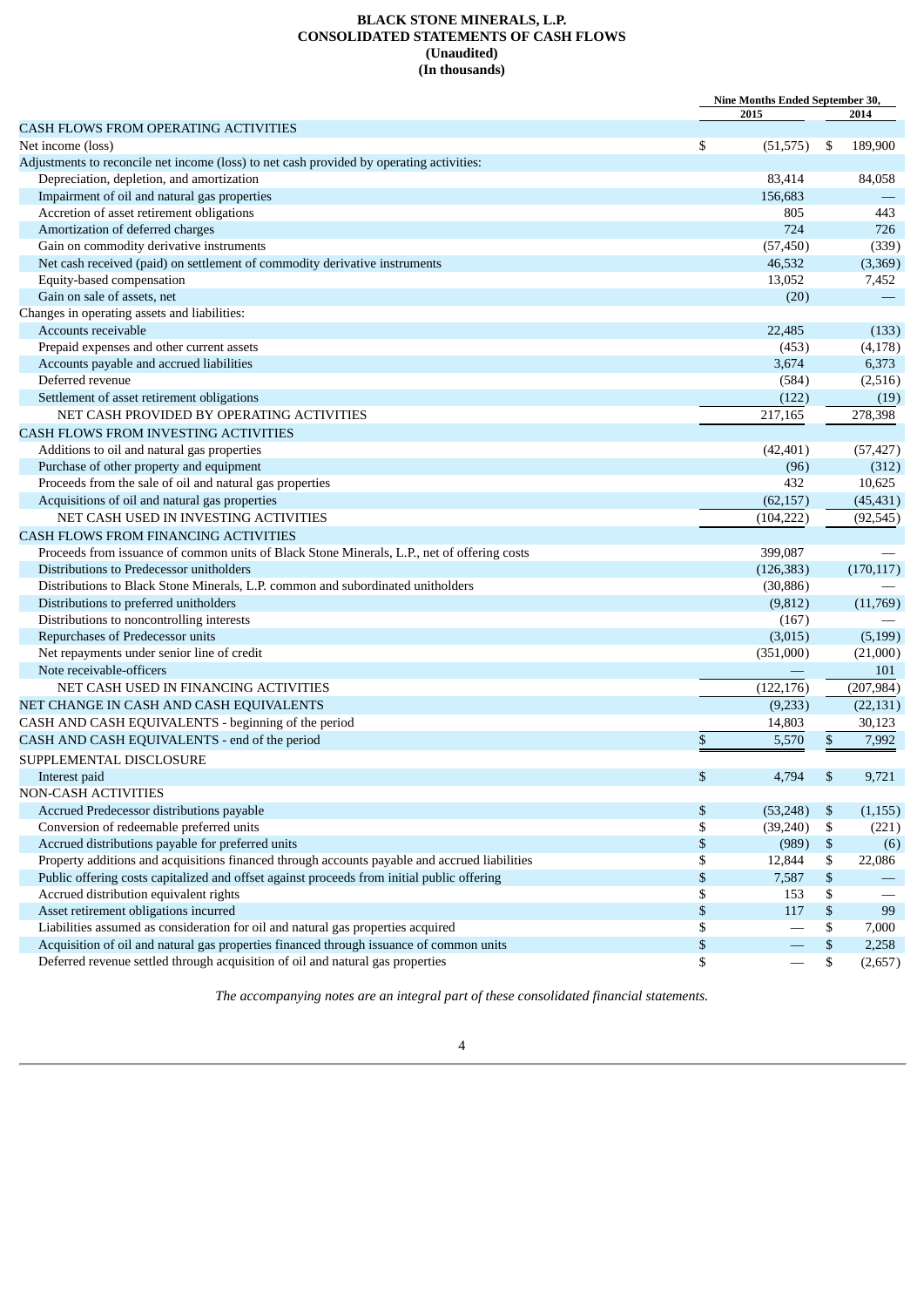#### <span id="page-6-0"></span>NOTE 1—BUSINESS AND BASIS OF PRESENTATION

Description of the business: Black Stone Minerals, L.P. ("BSM") is a publicly traded Delaware limited partnership formed on September 16, 2014. On May 6, 2015, BSM completed its initial public offering (the "IPO") of 22,500,000 common units representing limited partner interests at a price to the public of \$19.00 per common unit. BSM received proceeds of \$391.5 million from the sale of its common units, net of underwriting discount, structuring fee, and offering expenses (including costs previously incurred and capitalized). BSM used the net proceeds from the IPO to repay substantially all indebtedness outstanding under its credit facility. On May 1, 2015, BSM's common units began trading on the New York Stock Exchange under the symbol "BSM."

Black Stone Minerals Company, L.P., a Delaware limited partnership, and its subsidiaries (collectively referred to as "BSMC" or the "Predecessor") own oil and natural gas mineral interests in the United States. In connection with the IPO, BSMC was merged into a wholly owned subsidiary of BSM, with BSMC as the surviving entity. Pursuant to the merger, the Class A and Class B common units representing limited partner interests of the Predecessor were converted into an aggregate of 72,574,715 common units and 95,057,312 subordinated units of BSM at a conversion ratio of 12.9465:1 for 0.4329 common units and 0.5671 subordinated units, and the preferred units of BSMC were converted into an aggregate of 117,963 preferred units of BSM at a conversion ratio of one to one. The merger is accounted for as a combination of entities under common control with assets and liabilities transferred at their carrying amounts in a manner similar to a pooling of interests. Unless otherwise stated or the context otherwise indicates, all references to the "Company" or similar expressions for time periods prior to the IPO refer to Black Stone Minerals Company, L.P. and its subsidiaries, the Predecessor, for accounting purposes. For time periods subsequent to the IPO, these terms refer to Black Stone Minerals, L.P. and its subsidiaries.

In addition to mineral interests, the Company's assets include nonparticipating and overriding royalty interests. These non-cost-bearing interests are collectively referred to as "mineral and royalty interests." As of September 30, 2015, the Company's mineral and royalty interests are located in most of the major onshore oil and natural gas producing basins spread across 41 states and 62 onshore oil and natural gas producing basins of the continental U.S. The Company also owns non-operated working interests in certain oil and natural gas properties.

Basis of presentation: The accompanying unaudited interim consolidated financial statements of the Company have been prepared in accordance with generally accepted accounting principles ("GAAP") in the United States and pursuant to the rules and regulations of the U.S. Securities and Exchange Commission ("SEC"). These unaudited interim consolidated financial statements have been prepared in accordance with the instructions to Form 10-Q and, therefore, do not include all disclosures required for financial statements prepared in conformity with U.S. GAAP. Accordingly, the accompanying unaudited interim consolidated financial statements and related notes should be read in conjunction with the Company's annual consolidated financial statements and related notes included in its final prospectus (the "Prospectus") dated April 30, 2015 and filed with the SEC, pursuant to Rule 424(b) under the Securities Act of 1933 (the "Securities Act"), on May 1, 2015. The financial statements include the consolidated results of the Company. BSM's general partner, Black Stone Minerals GP, L.L.C., is a wholly owned subsidiary. All intercompany balances and transactions have been eliminated.

Certain reclassifications have been made to the prior periods presented to conform to the current period financial statement presentation. The reclassifications have no effect on the consolidated financial position, results of operations, or cash flows of the Company. In the opinion of management, all material adjustments, which are of a normal and recurring nature, necessary for a fair presentation of the results for the periods presented have been reflected. The results of operations for the three and nine months ended September 30, 2015 are not necessarily indicative of the results to be expected for the full year.

The Company evaluates the significant terms of its investments to determine the method of accounting to be applied to each respective investment. Investments in which the Company has less than a 20% ownership interest and does not have control or exercise significant influence are accounted for under the cost method. The Company's cost method investment is included in deferred charges and other long-term assets in the consolidated balance sheets. Investments in which the Company exercises control are consolidated, and the noncontrolling interests of such investments, which are not attributable directly or indirectly to the Company, are presented as a separate component of net income and equity in the accompanying consolidated financial statements.

The consolidated financial statements include undivided interests in oil and natural gas property rights. The Company accounts for its share of oil and natural gas property rights by reporting its proportionate share of assets, liabilities, revenues, costs, and cash flows within the relevant lines on the accompanying consolidated balance sheets, statements of operations, and statements of cash flows.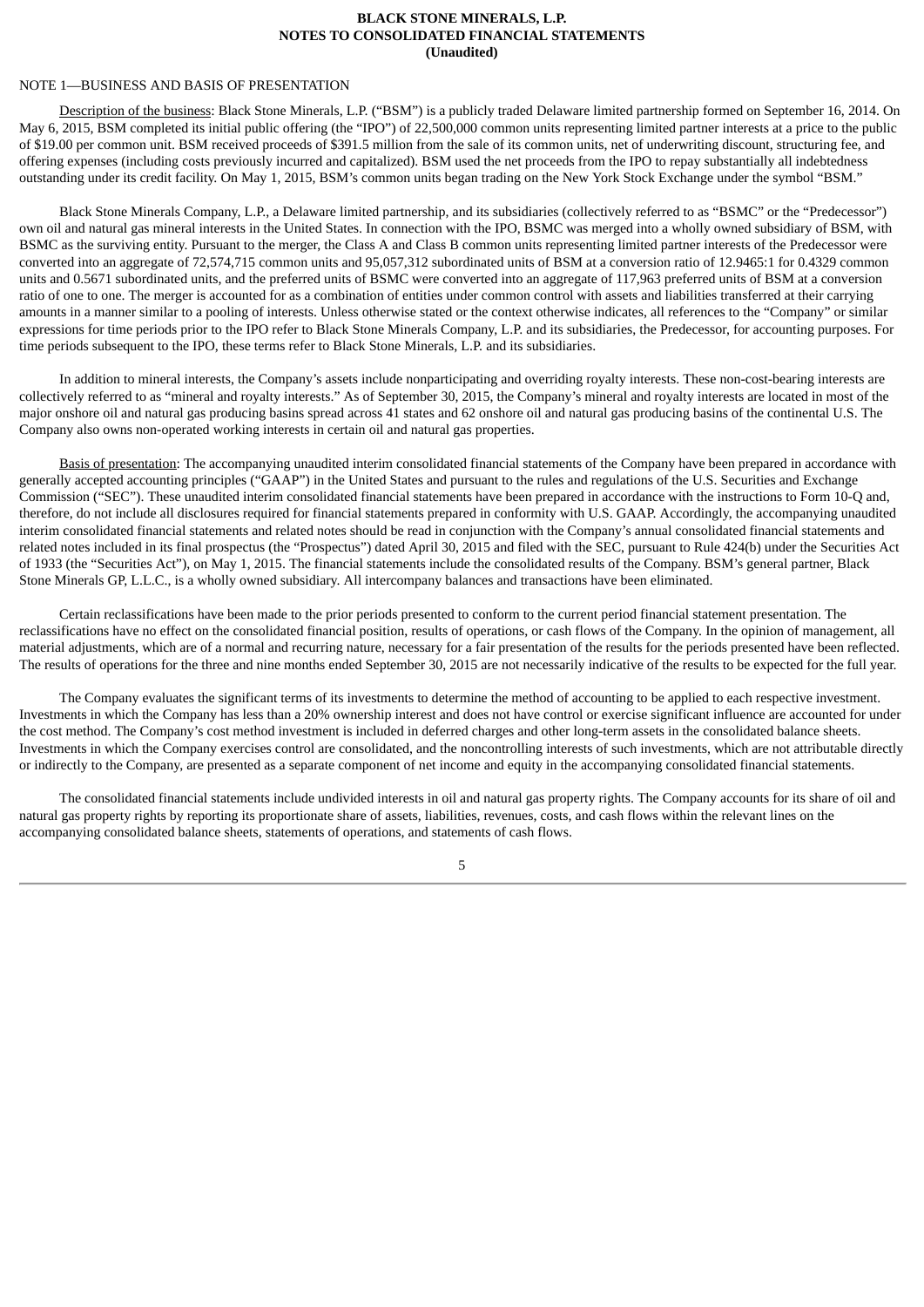Segment reporting: The Company operates in a single operating and reportable segment. Operating segments are defined as components of an enterprise for which separate financial information is evaluated regularly by the chief operating decision maker in deciding how to allocate resources and assess performance. The Company's chief executive officer has been determined to be the chief operating decision maker and allocates resources and assesses performance based upon financial information at the consolidated level.

#### NOTE 2—SUMMARY OF SIGNIFICANT ACCOUNTING POLICIES

Significant accounting policies: Our significant accounting policies are disclosed in Note 2 of the consolidated financial statements for the years ended December 31, 2014 and 2013 included in the Prospectus. There have been no changes in such policies or the application of such policies during the nine months ended September 30, 2015.

New accounting pronouncements: In May 2014, the Financial Accounting Standards Board (the "FASB") issued an accounting standards update on a comprehensive new revenue recognition standard that will supersede Accounting Standards Codification ("ASC") 605, *Revenue Recognition*. The new accounting guidance creates a framework under which an entity will allocate the transaction price to separate performance obligations and recognize revenue when each performance obligation is satisfied. Under the new standard, entities will be required to use judgment and make estimates, including identifying performance obligations in a contract, estimating the amount of variable consideration to include in the transaction price, allocating the transaction price to each separate performance obligation, and determining when an entity satisfies its performance obligations. The standard allows for either "full retrospective" adoption, meaning that the standard is applied to all of the periods presented with a cumulative catch-up as of the earliest period presented, or "modified retrospective" adoption, meaning the standard is applied only to the most current period presented in the financial statements with a cumulative catch-up as of the current period. In July 2015, the FASB decided to defer the original effective date by one year to be effective for annual reporting periods beginning after December 15, 2017 instead of December 15, 2016 for public entities. The Company is still evaluating the impact that the new accounting guidance will have on its consolidated financial statements and related disclosures and has not yet determined the method by which it will adopt the standard.

In April 2015, the FASB issued an accounting standards update that requires debt issuance costs related to a recognized debt liability to be presented in the balance sheet as a direct deduction from the carrying value of that debt liability, consistent with debt discounts. The guidance is effective retrospectively for fiscal years, and interim periods within those years, beginning after December 15, 2015. Early adoption is permitted for financial statements that have not been previously issued. The Company does not expect the impact of adopting this guidance will be material to the Company's consolidated financial statements and related disclosures.

In April 2015, the FASB issued an accounting standards update that specifies that for purposes of calculating historical earnings per unit under the two-class method, the earnings (losses) of a transferred business before the date of a dropdown transaction should be allocated entirely to the general partner. In that circumstance, the previously reported earnings per unit of the limited partners (which is typically the earnings per unit measure presented in the financial statements) would not change as a result of the dropdown transaction. Qualitative disclosures about how the rights to the earnings (losses) differ before and after the dropdown transaction occurs for purposes of computing earnings per unit under the two-class method also are required. The guidance is effective retrospectively for fiscal years, and interim periods within those years, beginning after December 15, 2015. Early adoption is permitted. The Company does not expect the impact of adopting this guidance will be material to the Company's consolidated financial statements and related disclosures.

In September 2015, the FASB issued an accounting standards update that requires that adjustments to provisional amounts identified during the measurement period of a business combination be recognized in the reporting period in which those adjustments are determined, including the effect on earnings, if any, calculated as if the accounting had been completed at the acquisition date. This eliminates the previous requirement to retrospectively account for such adjustments. The new standard also requires additional disclosures related to the income statement effects of adjustments to provisional amounts identified during the measurement period. The guidance is effective for public companies during interim and annual reporting periods beginning after December 15, 2015. Early adoption is permitted. The Company does not expect the impact of adopting this guidance will be material to the Company's consolidated financial statements and related disclosures.

# NOTE 3—ASSET RETIREMENT OBLIGATIONS

The asset retirement obligation ("ARO") liability reflects the present value of estimated costs of dismantlement, removal, site reclamation, and similar activities associated with the Company's working-interest oil and natural gas properties. The Company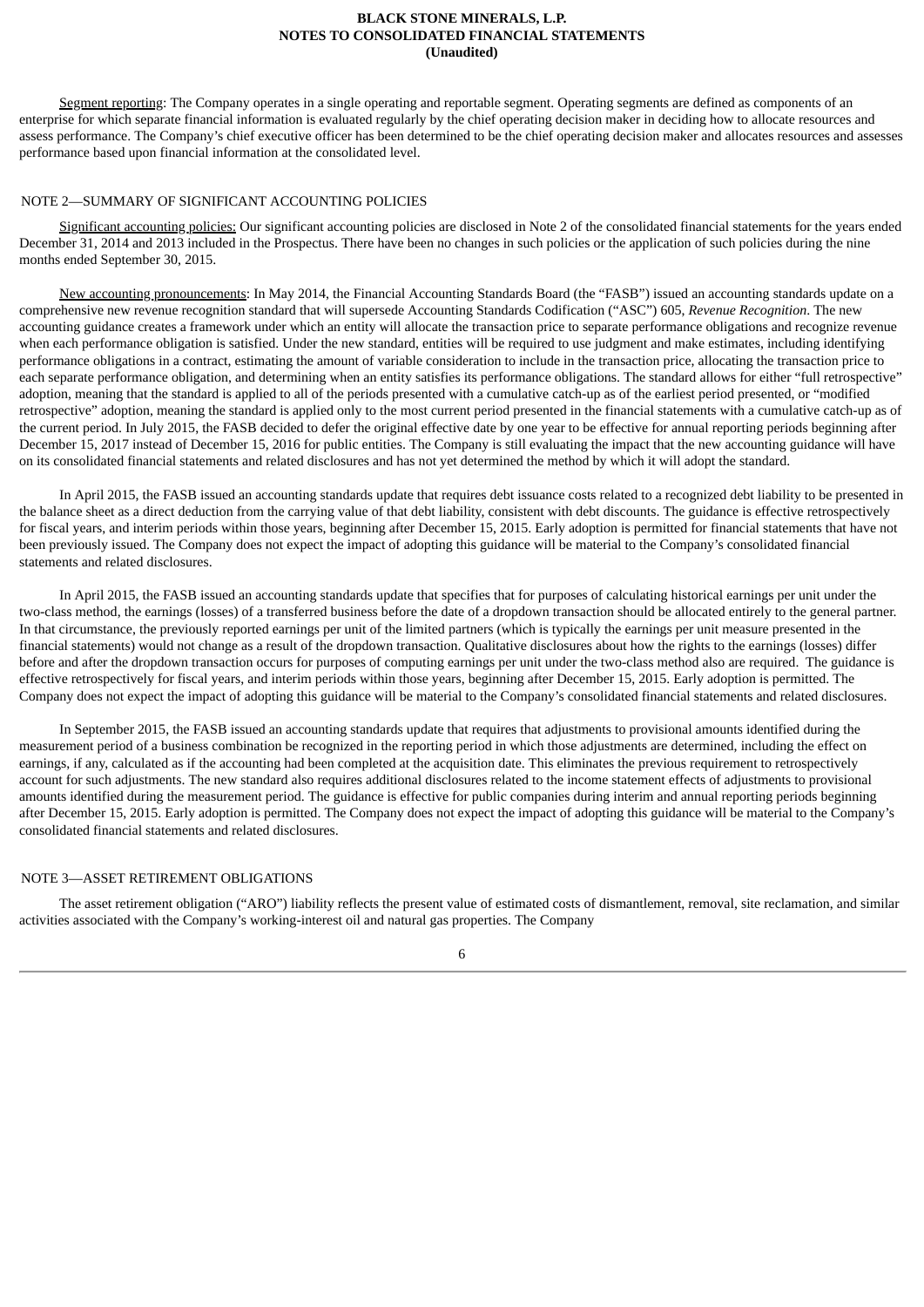utilizes current retirement costs to estimate the expected cash outflows for retirement obligations. The Company estimates the ultimate productive life of its properties, a risk-adjusted discount rate, and an inflation factor in order to determine the current present value of this obligation. To the extent future revisions to these assumptions impact the present value of the existing ARO liability, a corresponding adjustment is made to the oil and natural gas property balance. The following table describes changes to the Company's ARO liability during the period:

|                                        | For the nine months<br>ended<br>September 30, 2015 |        |
|----------------------------------------|----------------------------------------------------|--------|
|                                        | (In thousands)                                     |        |
| Beginning asset retirement obligations | \$                                                 | 9,381  |
| Liabilities incurred                   |                                                    | 117    |
| Liabilities settled                    |                                                    | (122)  |
| Accretion expense                      |                                                    | 805    |
| Ending asset retirement obligations    |                                                    | 10,181 |

#### NOTE 4—DERIVATIVES AND FINANCIAL INSTRUMENTS

The Company's ongoing operations expose it to changes in the market price for oil and natural gas. To mitigate these price fluctuations, the Company uses commodity derivative instruments. From time to time, such instruments may include fixed-price swaps, costless collars, fixed-price contracts, and other contractual arrangements. The Company does not enter into derivative instruments for speculative purposes.

A fixed-price-swap contract between the Company and the counterparty specifies a fixed commodity price and a future settlement date. The Company will receive from, or pay to, the counterparty the difference between the fixed swap price and the market price on the settlement date. Costless collars are a combination of a purchased put option and a sold call option, in which the premiums net to zero. With a costless collar, the counterparty is required to make a payment to the Company if the settlement price for any settlement period is below the exercise price of the purchased put. The Company is required to make a payment to the counterparty if the settlement price for any settlement period is above the exercise price for the sold call of the collar. The settlement paid or received is the difference between the market price on the settlement date and the related exercise price. All derivative instruments that have not yet been settled in cash are reflected as either derivative assets or liabilities in the Company's accompanying consolidated balance sheets as of September 30, 2015 and December 31, 2014. See Note 5 – Fair Value Measurement for further discussion.

The table below summarizes the fair value and classification of the Company's derivative instruments:

| As of September 30, 2015         |                                                |                            |                          |               |                                                                      |              |                                                         |  |  |  |
|----------------------------------|------------------------------------------------|----------------------------|--------------------------|---------------|----------------------------------------------------------------------|--------------|---------------------------------------------------------|--|--|--|
| <b>Classification</b><br>Assets: | <b>Balance Sheet Location</b>                  | <b>Gross Fair</b><br>Value |                          |               | <b>Effect of</b><br>Counterparty<br><b>Netting</b><br>(In thousands) |              | <b>Net Carrying</b><br>Value on<br><b>Balance Sheet</b> |  |  |  |
| Current asset                    | Commodity derivative assets                    | \$                         | 34,336 \$                |               |                                                                      | $\mathbf{s}$ | 34,336                                                  |  |  |  |
| Long-term asset<br>Total assets  | Deferred charges and other<br>long-term assets |                            | 14,053<br>48,389         |               |                                                                      |              | 14,053                                                  |  |  |  |
| <b>Liabilities:</b>              |                                                |                            |                          |               |                                                                      |              | 48,389                                                  |  |  |  |
| Current liability                | Commodity derivative liabilities               | \$                         | $\overline{\phantom{0}}$ | <sup>\$</sup> |                                                                      | \$           |                                                         |  |  |  |
| Long-term liability              | Commodity derivative liabilities               |                            |                          |               |                                                                      |              |                                                         |  |  |  |
| <b>Total liabilities</b>         |                                                |                            |                          |               |                                                                      |              |                                                         |  |  |  |
|                                  |                                                |                            |                          |               |                                                                      |              |                                                         |  |  |  |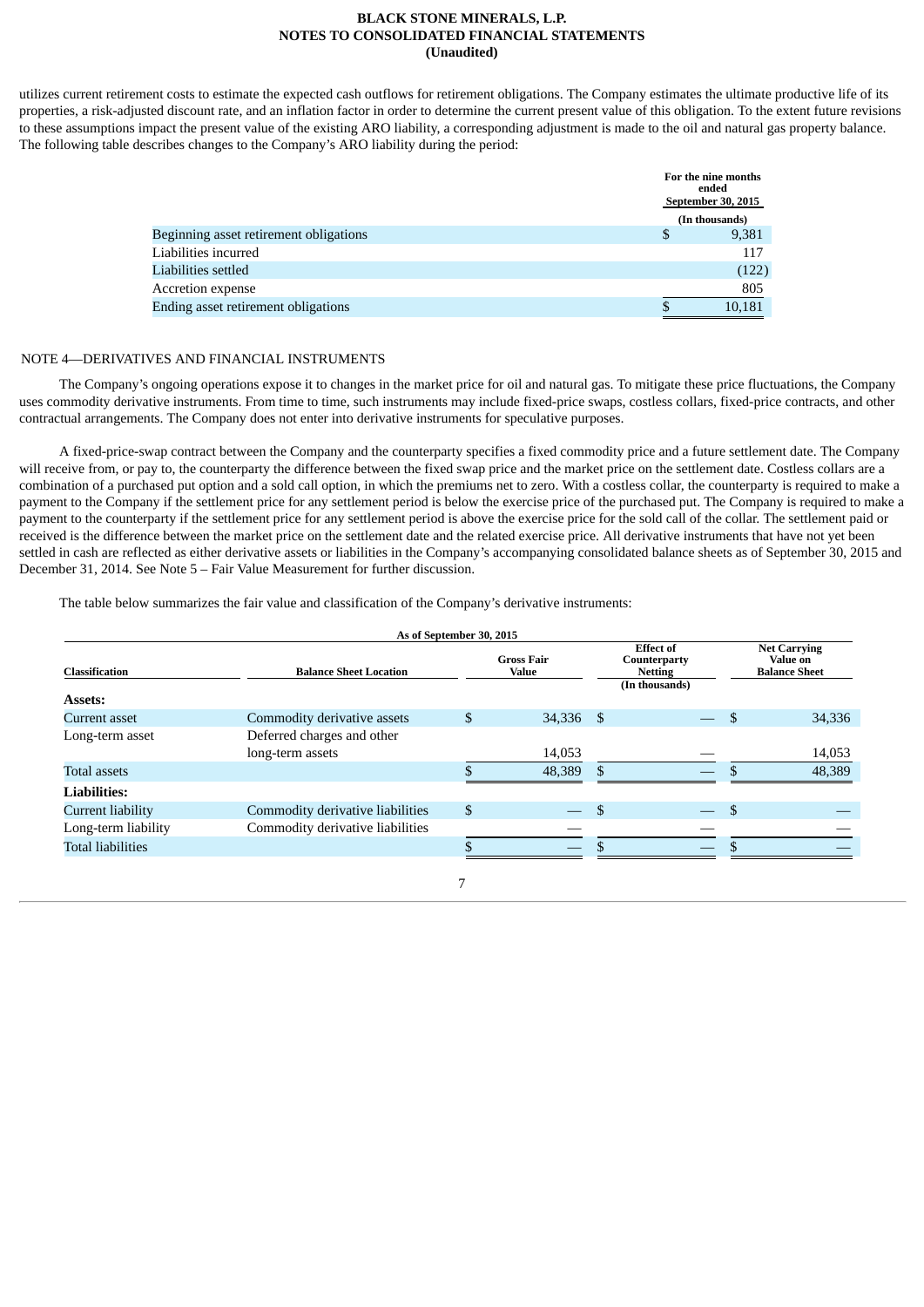| As of December 31, 2014  |                                                |    |        |     |                                                                      |  |                                                         |  |  |  |
|--------------------------|------------------------------------------------|----|--------|-----|----------------------------------------------------------------------|--|---------------------------------------------------------|--|--|--|
| <b>Classification</b>    | <b>Balance Sheet Location</b>                  |    |        |     | <b>Effect of</b><br>Counterparty<br><b>Netting</b><br>(In thousands) |  | <b>Net Carrying</b><br>Value on<br><b>Balance Sheet</b> |  |  |  |
| <b>Assets:</b>           |                                                |    |        |     |                                                                      |  |                                                         |  |  |  |
| Current asset            | Commodity derivative assets                    | \$ | 37,656 | -\$ | $(185)$ \$                                                           |  | 37,471                                                  |  |  |  |
| Long-term asset          | Deferred charges and other<br>long-term assets |    |        |     |                                                                      |  |                                                         |  |  |  |
| Total assets             |                                                |    | 37,656 | S.  | (185)                                                                |  | 37,471                                                  |  |  |  |
| <b>Liabilities:</b>      |                                                |    |        |     |                                                                      |  |                                                         |  |  |  |
| Current liability        | Commodity derivative liabilities               | \$ | 185    | -\$ | $(185)$ \$                                                           |  |                                                         |  |  |  |
| Long-term liability      | Commodity derivative liabilities               |    |        |     |                                                                      |  |                                                         |  |  |  |
| <b>Total liabilities</b> |                                                |    | 185    |     | (185)                                                                |  |                                                         |  |  |  |

Changes in the fair values of the Company's derivative instruments (both assets and liabilities) are presented on a net basis in the accompanying consolidated statements of operations. Changes in the fair value of the Company's commodity derivative instruments (both assets and liabilities) are as follows:

|                                                                               |   | For the nine months ended September 30, |         |  |  |  |
|-------------------------------------------------------------------------------|---|-----------------------------------------|---------|--|--|--|
| Derivatives not designated as hedging instruments under ASC 815               |   | 2015                                    | 2014    |  |  |  |
|                                                                               |   | (In thousands)                          |         |  |  |  |
| Beginning fair value of commodity derivative instruments                      | S | 37,471 \$                               | (1,812) |  |  |  |
| Gain on oil derivative instruments                                            |   | 37,305                                  | 833     |  |  |  |
| Gain (loss) on natural gas derivative instruments                             |   | 20,145                                  | (494)   |  |  |  |
| Net cash (received) paid on settlements of oil derivative instruments         |   | (32, 274)                               | 932     |  |  |  |
| Net cash (received) paid on settlements of natural gas derivative instruments |   | (14,258)                                | 2,437   |  |  |  |
| Net change in fair value of commodity derivative instruments                  |   | 10.918                                  | 3,708   |  |  |  |
| Ending fair value of commodity derivative instruments                         |   | 48,389                                  | 1.896   |  |  |  |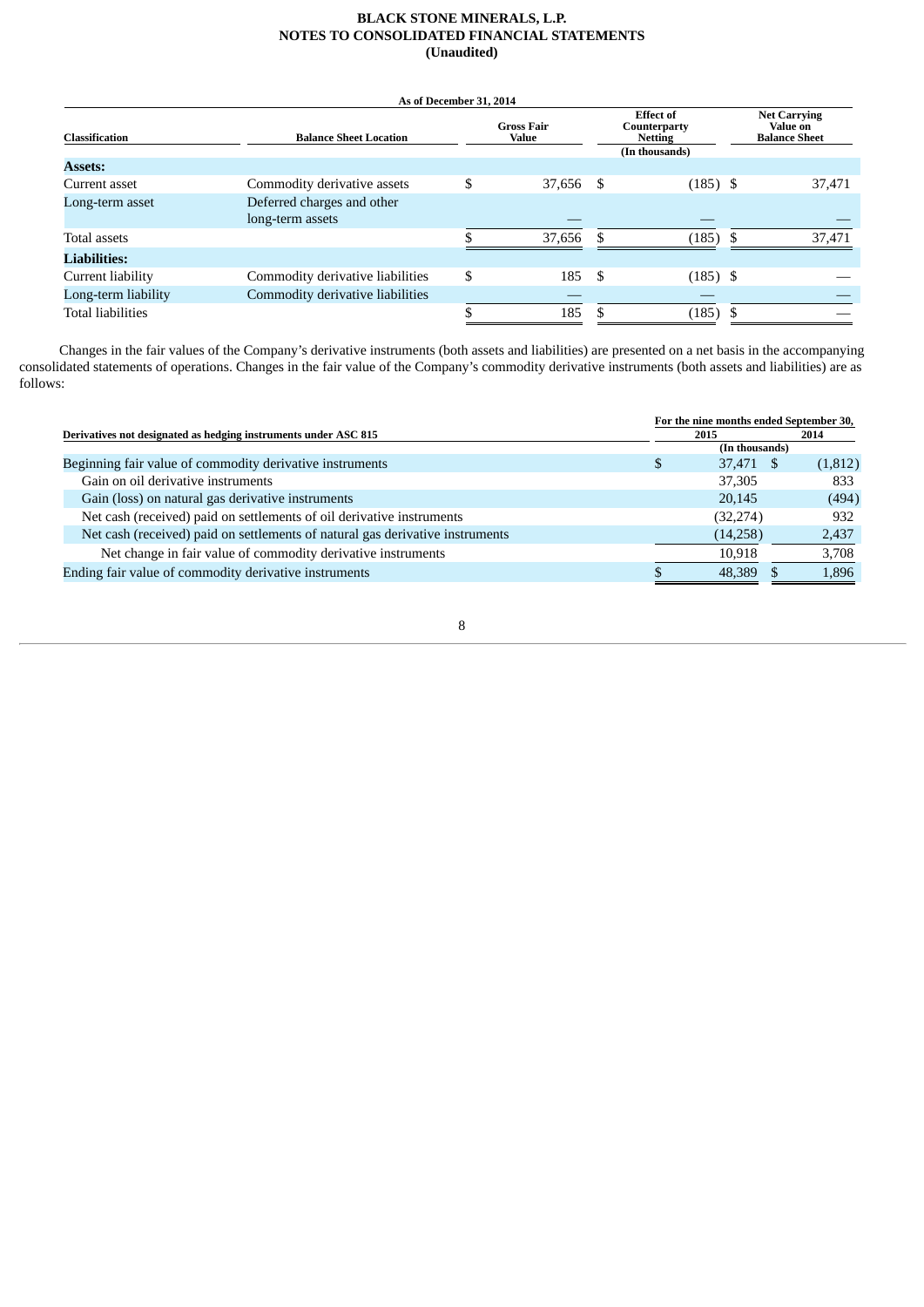The Company had the following open derivative contracts for oil as of September 30, 2015:

|                                    | Volume    |           | Weighted<br>Average |    | Range (Per Bbl) |      |        |  |  |
|------------------------------------|-----------|-----------|---------------------|----|-----------------|------|--------|--|--|
| <b>Period and Type of Contract</b> | (Bbl)     | (Per Bbl) |                     |    | Low             | High |        |  |  |
| <b>Oil Collars:</b>                |           |           |                     |    |                 |      |        |  |  |
| Q3 2015                            |           |           |                     |    |                 |      |        |  |  |
| Collar contracts:                  |           |           |                     |    |                 |      |        |  |  |
| Call Options                       | 42,000    | \$        | 102.48              | \$ | 102.00          | \$   | 103.55 |  |  |
| <b>Put Options</b>                 | 42,000    | \$.       | 84.76               | \$ | 84.00           | \$   | 85.00  |  |  |
| Q4 2015                            |           |           |                     |    |                 |      |        |  |  |
| Collar contracts:                  |           |           |                     |    |                 |      |        |  |  |
| Call Options                       | 30,000    | \$        | 102.00              | \$ | 102.00          | \$   | 102.00 |  |  |
| <b>Put Options</b>                 | 30,000    | \$        | 85.00               | \$ | 85.00           | \$   | 85.00  |  |  |
| <b>Oil Swaps:</b>                  |           |           |                     |    |                 |      |        |  |  |
| Q3 2015                            |           |           |                     |    |                 |      |        |  |  |
| Swap contracts:                    | 156,000   | \$        | 57.89               | \$ | 46.86           | -\$  | 60.22  |  |  |
| Q4 2015                            |           |           |                     |    |                 |      |        |  |  |
| Swap contracts:                    | 531,000   | \$        | 59.19               | \$ | 47.39           | \$   | 61.71  |  |  |
| 2016                               |           |           |                     |    |                 |      |        |  |  |
| Swap contracts:                    | 1,779,000 | \$        | 57.63               | \$ | 48.54           | \$   | 63.07  |  |  |
| 2017                               |           |           |                     |    |                 |      |        |  |  |
| Swap contracts:                    | 703,000   | \$        | 58.50               | \$ | 52.73           | \$   | 63.65  |  |  |

The Company had the following open derivative contracts for natural gas as of September 30, 2015:

|                                    | Volume     |             | Weighted<br>Average |      | Range (Per MMBtu) |      |      |
|------------------------------------|------------|-------------|---------------------|------|-------------------|------|------|
| <b>Period and Type of Contract</b> | (MMBtu)    | (Per MMBtu) |                     | Low  |                   |      | High |
| <b>Natural Gas Swaps:</b>          |            |             |                     |      |                   |      |      |
| Q4 2015                            |            |             |                     |      |                   |      |      |
| Swap contracts:                    | 7,600,000  | S.          | 3.22                | - \$ | 2.82              | - \$ | 3.53 |
| 2016                               |            |             |                     |      |                   |      |      |
| Swap contracts:                    | 24,250,000 | S.          | 3.18                | - \$ | 3.00              | - \$ | 3.41 |
| 2017                               |            |             |                     |      |                   |      |      |
| Swap contracts:                    | 9,650,000  | \$          | 3.33                | - \$ | 3.14              | - \$ | 3.52 |
|                                    |            |             |                     |      |                   |      |      |

As of November 6, 2015, the Company has not entered into any additional derivative contracts for oil and natural gas.

# NOTE 5—FAIR VALUE MEASUREMENT

ASC 820, *Fair Value Measurement,* defines fair value as the amount at which an asset (or liability) could be sold (or transferred) in an orderly transaction between market participants at the measurement date. Further, ASC 820 establishes a framework for measuring fair value, establishes a fair value hierarchy based on the quality of inputs used to measure fair value, and includes certain disclosure requirements. Fair value estimates are based on either (i) actual market data or (ii) assumptions that other market participants would use in pricing an asset or liability, including estimates of risk.

ASC 820 establishes a three-level valuation hierarchy for disclosure of fair value measurements. The valuation hierarchy categorizes assets and liabilities measured at fair value into one of three different levels depending on the observability of the inputs employed in the measurement. The three levels are defined as follows:

**Level 1**—Unadjusted quoted prices for identical assets or liabilities in active markets.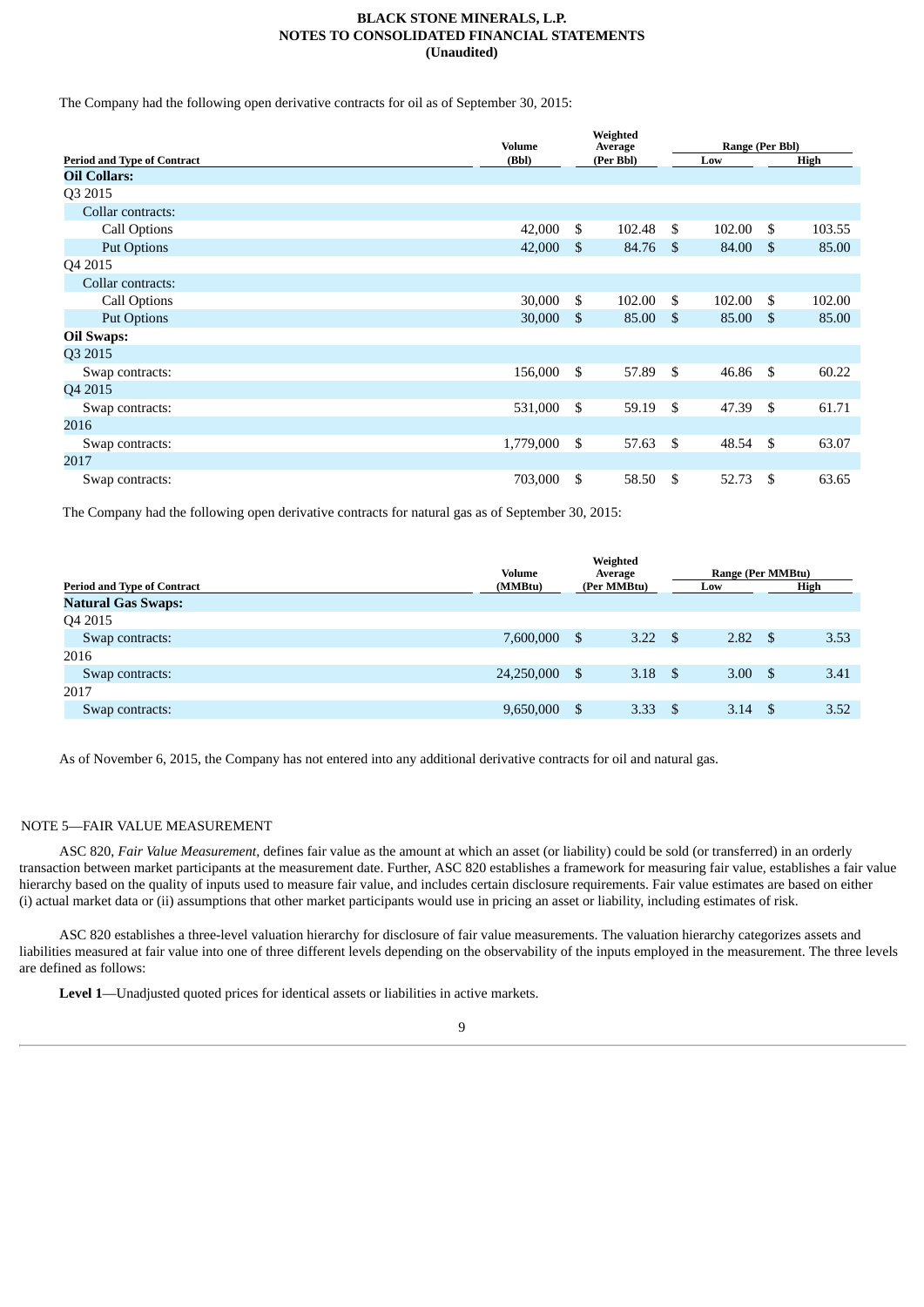**Level 2**—Quoted prices for similar assets or liabilities in non-active markets, and inputs that are observable for the asset or liability, either directly or indirectly, for substantially the full term of the financial instrument.

**Level 3**—Inputs that are unobservable and significant to the fair value measurement (including the Company's own assumptions in determining fair value).

A financial instrument's categorization within the valuation hierarchy is based upon the lowest level of input that is significant to the fair value measurement. The Company's assessment of the significance of a particular input to the fair value measurement in its entirety requires judgment and considers factors specific to the asset or liability. There were no transfers into, or out of, the three levels of the fair value hierarchy for the nine months ended September 30, 2015 or the year ended December 31, 2014.

# **Assets and Liabilities Measured at Fair Value on a Recurring Basis**

The Company estimated the fair value of derivative instruments using the market approach via a model that uses inputs that are observable in the market or can be derived from, or corroborated by, observable data. See Note 4 – Derivatives and Financial Instruments for further discussion.

The following table presents information about the Company's assets and liabilities measured at fair value on a recurring basis:

|                                  | <b>Fair Value Measurements Using</b> |                          |                |           |               | <b>Effect of</b><br>Counterparty |                |            |    |              |
|----------------------------------|--------------------------------------|--------------------------|----------------|-----------|---------------|----------------------------------|----------------|------------|----|--------------|
|                                  | <b>Level 1</b>                       |                          | <b>Level 2</b> |           | Level 3       |                                  | <b>Netting</b> |            |    | <b>Total</b> |
|                                  |                                      |                          |                |           |               | (In thousands)                   |                |            |    |              |
| As of September 30, 2015         |                                      |                          |                |           |               |                                  |                |            |    |              |
| <b>Financial Assets</b>          |                                      |                          |                |           |               |                                  |                |            |    |              |
| Commodity derivative instruments | \$                                   |                          | \$             | 48,389    | <sup>\$</sup> | $-$ \$                           |                |            | \$ | 48,389       |
| <b>Financial Liabilities</b>     |                                      |                          |                |           |               |                                  |                |            |    |              |
| Commodity derivative instruments |                                      |                          |                |           |               |                                  |                |            | \$ |              |
| As of December 31, 2014          |                                      |                          |                |           |               |                                  |                |            |    |              |
| <b>Financial Assets</b>          |                                      |                          |                |           |               |                                  |                |            |    |              |
| Commodity derivative instruments | \$                                   | $\overline{\phantom{0}}$ | \$             | 37,656 \$ |               | $-$ \$                           |                | $(185)$ \$ |    | 37,471       |
| <b>Financial Liabilities</b>     |                                      |                          |                |           |               |                                  |                |            |    |              |
| Commodity derivative instruments |                                      |                          |                | 185       |               |                                  |                | $(185)$ \$ |    |              |

# **Assets and Liabilities Measured at Fair Value on a Nonrecurring Basis**

The determination of the fair values of proved and unproved properties acquired in purchase transactions are prepared by estimating discounted-cashflow projections. The factors used to determine fair value include estimates of economic reserves, future operating and development costs, future commodity prices, and a market-based weighted-average cost of capital.

Oil and natural gas properties are measured at fair value on a nonrecurring basis using the income approach when measuring impairment. Proved and unproved oil and natural gas properties are reviewed for impairment when events and circumstances indicate a possible decline in the recoverability of the carrying value of those properties. Significant Level 3 assumptions used to determine fair value include estimates of proved reserves, future commodity prices, the timing and amount of future production and capital expenditures, and a discount rate commensurate with the risk associated with the respective oil and natural gas properties.

The Company's estimates of fair value have been determined at discrete points in time based on relevant market data. These estimates involve uncertainty and cannot be determined with precision. There were no significant changes in valuation techniques or related inputs as of September 30, 2015 or December 31, 2014.

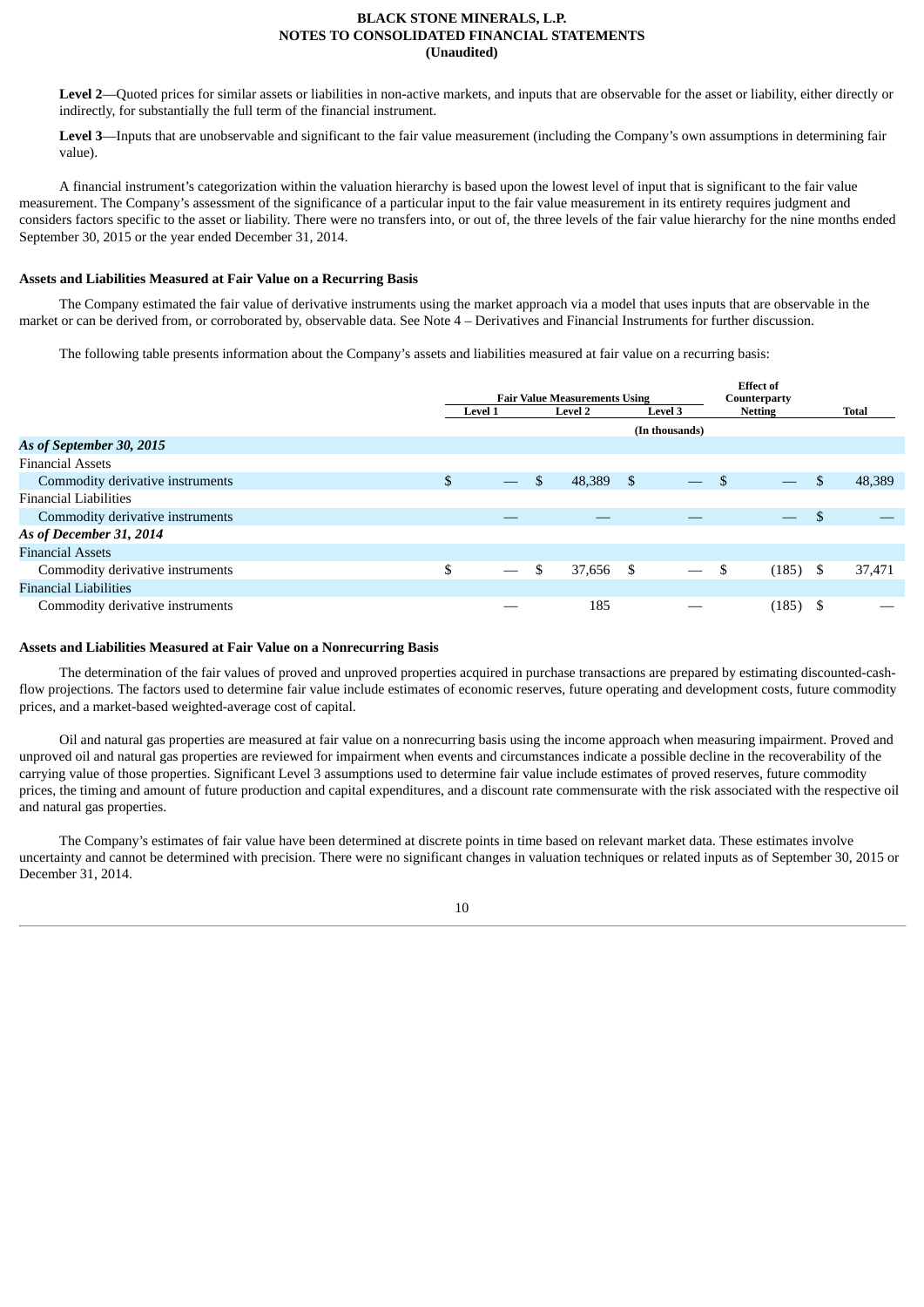The following table presents information about the Company's assets measured at fair value on a nonrecurring basis:

|                                         | <b>Fair Value Measurements Using</b> |  |                                         |     |                |  | <b>Net Book</b> |  |            |
|-----------------------------------------|--------------------------------------|--|-----------------------------------------|-----|----------------|--|-----------------|--|------------|
|                                         | <b>Level 1</b>                       |  | <b>Level 2</b>                          |     | <b>Level 3</b> |  | Value           |  | Impairment |
|                                         |                                      |  |                                         |     | (In thousands) |  |                 |  |            |
| As of September 30, 2015                |                                      |  |                                         |     |                |  |                 |  |            |
| Impaired oil and natural gas properties | $-$ S                                |  | $\overline{\phantom{0}}$                | -SS | 127.630        |  | 284,313         |  | 156.683    |
| As of December 31, 2014                 |                                      |  |                                         |     |                |  |                 |  |            |
| Impaired oil and natural gas properties | $\hspace{0.1mm}-\hspace{0.1mm}$      |  | $\hspace{1.0cm} \overline{\phantom{0}}$ |     | 81.864         |  | 199.794         |  | 117.930    |

The estimated carrying value of all debt as of September 30, 2015 and December 31, 2014 approximated the fair value due to variable market rates of interest. These fair values, which are Level 3 measurements, were estimated based on the Company's incremental borrowing rates for similar types of borrowing arrangements, when quoted market prices were not available. The estimated fair values of the Company's financial instruments are not necessarily indicative of the amounts that would be realized in a current market exchange. The carrying value of receivables and payables approximate fair value due to the short-term nature of the instruments.

# NOTE 6—RELATED PARTY TRANSACTIONS

The Predecessor executed promissory notes dated April 15, 2010, in the amount of \$0.5 million to certain officers of the Predecessor. The promissory notes related to the acquisition of a partnership interest in a former affiliate by the officers, and the notes were collateralized by a security interest in the Predecessor. The aggregate outstanding note balance and interest receivable of \$0.1 million was received during the nine months ended September 30, 2014.

## NOTE 7—COMMITMENTS AND CONTINGENCIES

#### **Environmental Matters**

The Company's business includes activities that are subject to U.S. federal, state, and local environmental regulations with regard to air, land, and water quality and other environmental matters.

The Company does not consider the potential remediation costs that could result from issues identified in any environmental site assessments to be significant to the consolidated financial statements and no provision for potential remediation costs has been made.

#### **Litigation**

From time to time, the Company is involved in legal actions and claims arising in the ordinary course of business. The Company believes existing claims as of September 30, 2015 will be resolved without material adverse effect on the Company's financial condition or operations.

# NOTE 8—CREDIT FACILITY

On January 23, 2015, the Company amended and restated its senior secured revolving credit agreement (the "Senior Line of Credit"). The Senior Line of Credit has a maximum credit amount of \$1.0 billion. On October 28, 2015, the Senior Line of Credit was further amended to extend the term of the agreement from February 3, 2017 to February 4, 2019. The amount of the borrowing base is derived from the value of the Company's oil and natural gas properties determined by the lender syndicate using pricing assumptions that often differ from strip prices. The borrowing base was \$700.0 million at December 31, 2014. The Company's semi-annual borrowing base redetermination process resulted in a decrease of the borrowing base to \$600.0 million, effective April 10, 2015. Effective October 28, 2015, the borrowing base was further decreased to \$550.0 million. Drawings on the Senior Line of Credit are used for the acquisition of oil and natural gas properties and for other general business purposes.

Borrowings under the Senior Line of Credit bear interest at LIBOR plus a margin between 1.50% and 2.50%, or prime rate plus a margin between 0.50% and 1.50%, with the margin depending on the borrowing base utilization percentage of the loan, as detailed in the table below. The prime rate is determined to be the higher of the financial institution's prime rate or the federal funds effective rate plus 0.50% per annum. The weighted-average interest rate of the Senior Line of Credit was 1.94% and 2.41% as of September 30, 2015 and December 31, 2014, respectively. Accrued interest is payable at the end of each calendar quarter or at the end of each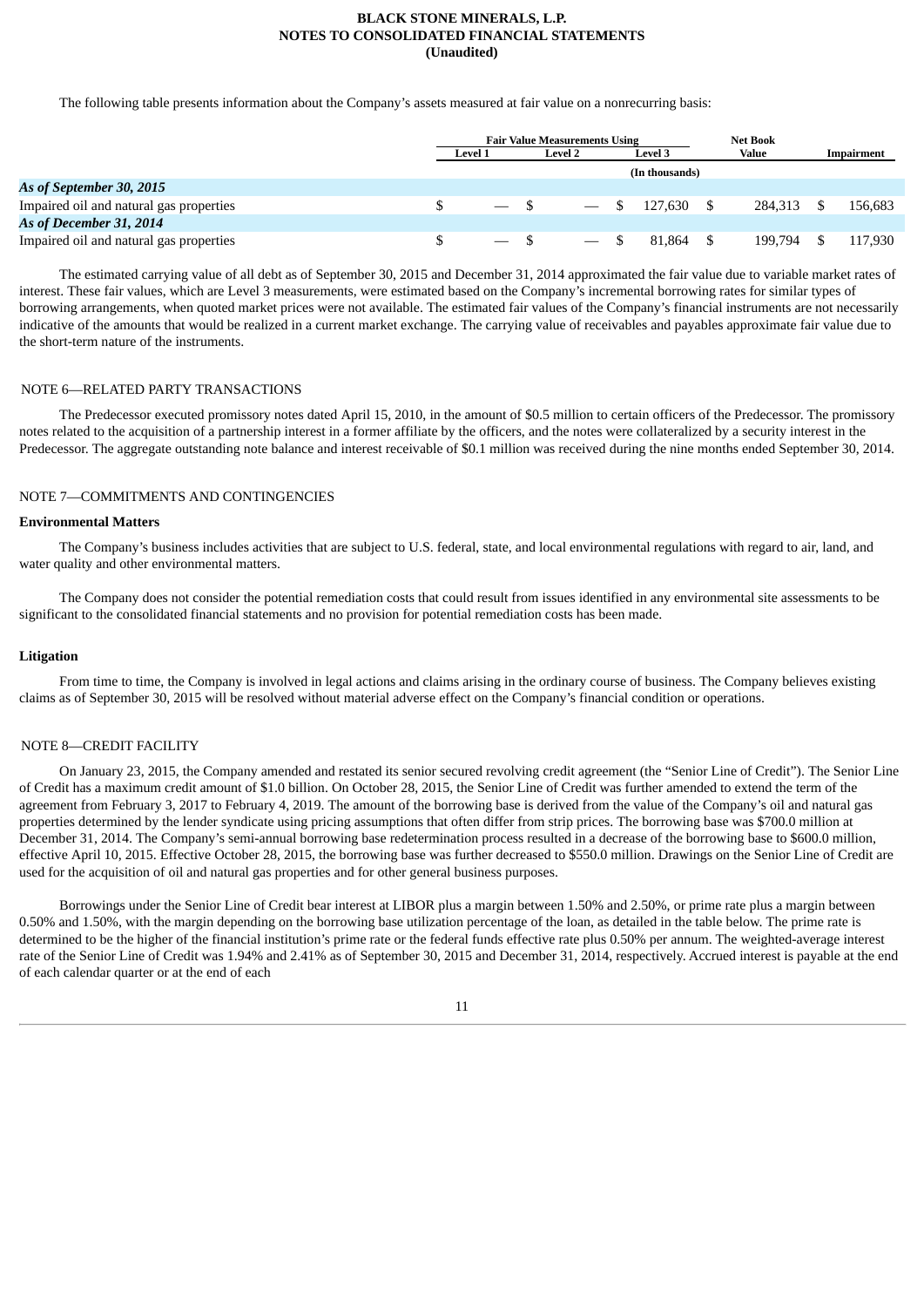interest period, unless the interest period is longer than 90 days in which case interest is payable at the end of every 90-day period. In addition, a commitment fee is payable at the end of each calendar quarter based on either a rate of 0.375% if the borrowing base utilization percentage is less than 50%, or 0.500% per annum if the borrowing base utilization percentage is equal to or greater than 50%. The Senior Line of Credit is secured by a majority of the Company's oil and natural gas production and assets.

|                       | <b>Borrowing Base Utilization</b> |              |                  |              |          |  |  |  |  |  |
|-----------------------|-----------------------------------|--------------|------------------|--------------|----------|--|--|--|--|--|
| <b>Borrowing type</b> | $<$ 25%                           | 325%<br>≤50% | 350%<br>$< 75\%$ | 375%<br><90% | 390%     |  |  |  |  |  |
| Eurodollar Margin     | 1.50%                             | $1.75\%$     | 2.00%            | 2.25%        | 2.50%    |  |  |  |  |  |
| Base Rate Margin      | $0.50\%$                          | 0.75%        | $0.00\%$         | 35%،         | $1.50\%$ |  |  |  |  |  |

The Senior Line of Credit contains various limitations on future borrowings, leases, hedging, and sales of assets. Additionally, the Senior Line of Credit requires the Company to maintain a current ratio of not less than 1.0:1.0 and a ratio of total debt to EBITDAX (Earnings before Interest, Taxes, Depreciation, Amortization, and Exploration) of not more than 3.5:1.0. As of September 30, 2015, the Company was in compliance with all financial covenants in the Senior Line of Credit.

The aggregate principal balance outstanding was \$43.0 million and \$394.0 million at September 30, 2015 and December 31, 2014, respectively. The unused portion of the available borrowings under the Senior Line of Credit was \$557.0 million and \$306.0 million at September 30, 2015 and December 31, 2014, respectively. Refer to Note 1 – Business and Basis of Presentation for a discussion of the use of proceeds from the IPO.

# NOTE 9—INCENTIVE COMPENSATION

Effective May 6, 2015, the Company's general partner adopted a long-term incentive plan (the "2015 LTIP"), pursuant to which non-employee directors of the Company's general partner and certain employees and consultants of the Company and its affiliates are eligible to receive awards with respect to the Company's common or subordinated units. In connection with the IPO, outstanding restricted common units in the Predecessor were exchanged for restricted common and subordinated units in the Company under the 2015 LTIP. Additionally, a provision contained in certain of the Predecessor's restricted unit agreements that allowed award recipients to request cash settlement for up to 50% of their restricted unit awards granted prior to December 31, 2014 was removed; as such, these awards are no longer classified as liability awards. The Company's general partner currently intends to grant new equity-based awards under the 2015 LTIP only with respect to common units. The 2015 LTIP permits the grant of unit options, unit appreciation rights, restricted units, unit awards, phantom units, distribution equivalent rights either in tandem with an award or as a separate award, cash awards, and other unit-based awards.

On May 6, 2015, in conjunction with the adoption of the 2015 LTIP, the Board of Directors of the Company's general partner (the "Board") approved a grant of awards to each of the Company's executive officers, certain other employees, and each of the non-employee directors of the Company's general partner. These awards consisted of restricted common units, restricted performance units (in the form of phantom units) with distribution equivalent rights, fully vested common units, and cash awards. The grants included 1,034,013 restricted common units subject to limitations on transferability, customary forfeiture provisions, and service-based graded vesting requirements through April 1, 2019. The holders of restricted common unit awards have all of the rights of a common unitholder, including non-forfeitable distribution rights with respect to their restricted common units. The grant-date fair value of these awards, net of estimated forfeitures, is recognized ratably using the straight-line attribution method. The Board also approved a grant of 947,142 restricted performance units that are subject to both performance-based and service-based vesting provisions. The number of common units issued to a recipient upon vesting of a restricted performance unit will be calculated based on performance against certain metrics that relate to the Company's performance over each of the four 12-month performance periods commencing April 1, 2015. The target number of common units subject to each restricted performance unit is one; however, based on the achievement of performance criteria, the number of common units that may be received in settlement of each restricted performance unit can range from zero to two times the target number. The restricted performance units are eligible to become earned as follows: 16.66%, 16.67%, and 16.67% of the performance units may become earned in each of the 12-month performance periods that end on March 31, 2016, March 31, 2017, and March 31, 2018, respectively. The remaining 50% of the restricted performance units are eligible to become earned during the final 12-month performance period that ends on March 31, 2019. If the performance criteria are not met for the final performance period, the awards allow for a make-up period ending on March 31, 2020. Compensation expense related to the restricted performance unit awards is determined by multiplying the number of common units underlying such awards that, based on the Company's estimate, are likely to vest, by the grant-date fair value and recognized using the accelerated attribution method. Distribution equivalent rights for the restricted performance unit awards that are expected to vest are charged to partners' capital. Additionally, non-employee directors of the Company's general partner received a one-time grant totaling 63,156 fully vested common units. Cash awards totaling \$2.7 million with service-based graded vesting requirements through March 31, 2019 were also granted to certain other employees.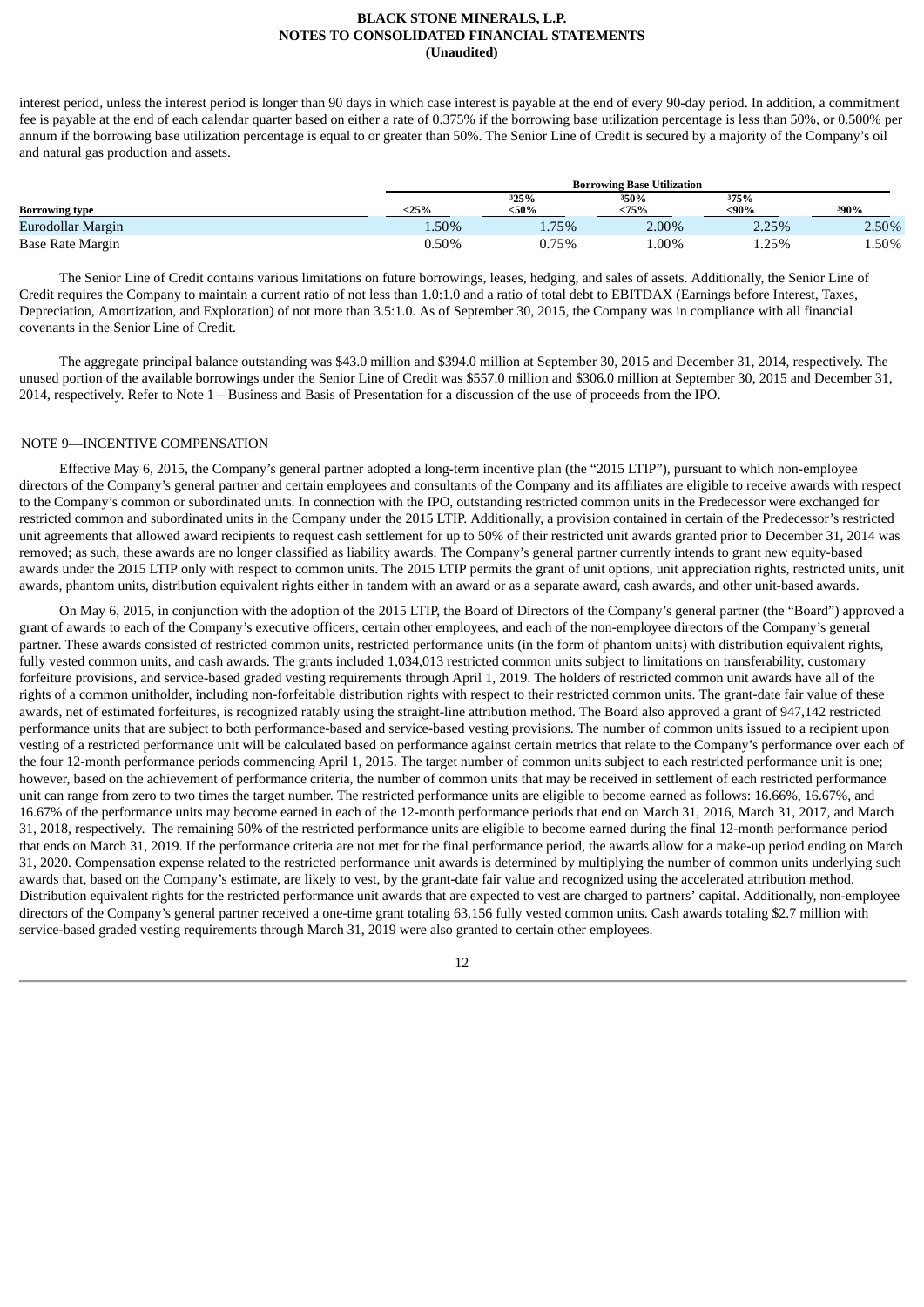The table below summarizes incentive compensation expense recorded in general and administrative expenses in the consolidated statements of operations for the three and nine months ended September 30, 2015 and 2014, respectively.

|                                                                    | <b>Three Months Ended September 30,</b> |                | Nine Months Ended September 30, |        |  |        |  |  |
|--------------------------------------------------------------------|-----------------------------------------|----------------|---------------------------------|--------|--|--------|--|--|
| Incentive compensation expense                                     | 2015                                    | 2014           |                                 | 2015   |  | 2014   |  |  |
|                                                                    |                                         | (In thousands) |                                 |        |  |        |  |  |
| Cash—long-term incentive plan                                      | 3.434                                   | 4,457 \$       |                                 | 10.914 |  | 10,182 |  |  |
| Equity-based compensation—restricted common and subordinated units | 3,136                                   | 1.716          |                                 | 7.086  |  | 5,148  |  |  |
| Equity-based compensation-restricted performance units             | 2,070                                   |                |                                 | 3,330  |  |        |  |  |
| Board of Directors incentive plan                                  | 484                                     | 550            |                                 | 2.636  |  | 3,710  |  |  |
| Total incentive compensation expense                               | 9.124                                   | 6.723          |                                 | 23,966 |  | 19,040 |  |  |

#### NOTE 10—REDEEMABLE PREFERRED UNITS

The Company has 117,963 and 157,203 preferred units outstanding with a carrying value of \$120.9 million and \$161.2 million as of September 30, 2015 and December 31, 2014, respectively. The aforementioned amounts include accrued distributions of \$3.0 million and \$4.0 million as of September 30, 2015 and December 31, 2014, respectively. The redeemable preferred units are classified as mezzanine equity on the consolidated balance sheets since redemption is outside the control of the Company. The preferred units are entitled to an annual distribution of 10% of the funded capital of the preferred units, payable on a quarterly basis in arrears.

The preferred units are convertible into common and subordinated units at any time at the option of the preferred unitholders. The preferred units have an adjusted conversion price of \$14.2683 and an adjusted conversion rate of 30.3431 common units and 39.7427 subordinated units per preferred unit, which reflects the reverse split described in Note 1 – Business and Basis of Presentation and the capital restructuring related to the IPO. The owners of the preferred units could elect to have the Company redeem up to 25% per year of their initial balance of preferred units at face value, plus any accrued and unpaid distributions, on December 31 of each year from 2014 to 2017. The Company shall have the right, at its sole option, to redeem an amount of preferred units equal to the units being redeemed by an owner of preferred units on each December 31. Any amount of a given year's 25% of preferred units not redeemed on December 31 shall automatically convert to common and subordinated units on January 1 of the following year. For the nine months ended September 30, 2015, 39,240 preferred units totaling \$39.2 million were converted into the equivalent of 1,190,664 common units and 1,559,502 subordinated units on an adjusted basis, which included units automatically converted on January 1, 2015.

#### NOTE 11—EARNINGS PER UNIT

The Company applies the two-class method for purposes of calculating earnings per unit ("EPU"). The holders of the Company's restricted common and subordinated units have all the rights of a unitholder, including non-forfeitable distribution rights. As participating securities, the restricted common and subordinated units are included in the calculation of basic earnings per unit. For the periods presented, the amount of earnings allocated to these participating units was not material. Net income (loss) attributable to the Company is allocated to our general partner and the common and subordinated unitholders in proportion to their pro rata ownership after giving effect to distributions, if any, declared during the period. The redeemable preferred units could be converted into 3.6 million common units and 4.7 million subordinated units as of September 30, 2015, and 4.8 million common units and 6.2 million subordinated units, on an adjusted basis, as of September 30, 2014. At September 30, 2015 and 2014, if the redeemable preferred units were converted to common and subordinated units, the effect would be anti-dilutive. Therefore, the redeemable preferred units are not included in the diluted EPU calculation. The Company's restricted performance unit awards are contingently issuable units that are considered in the calculation of diluted EPU. The Company assesses the number of units that would be issuable, if any, under the terms of the arrangement if the end of the reporting period were the end of the contingency period. As of September 30, 2015, there were no units related to the Company's restricted performance unit awards included in the calculation of diluted EPU.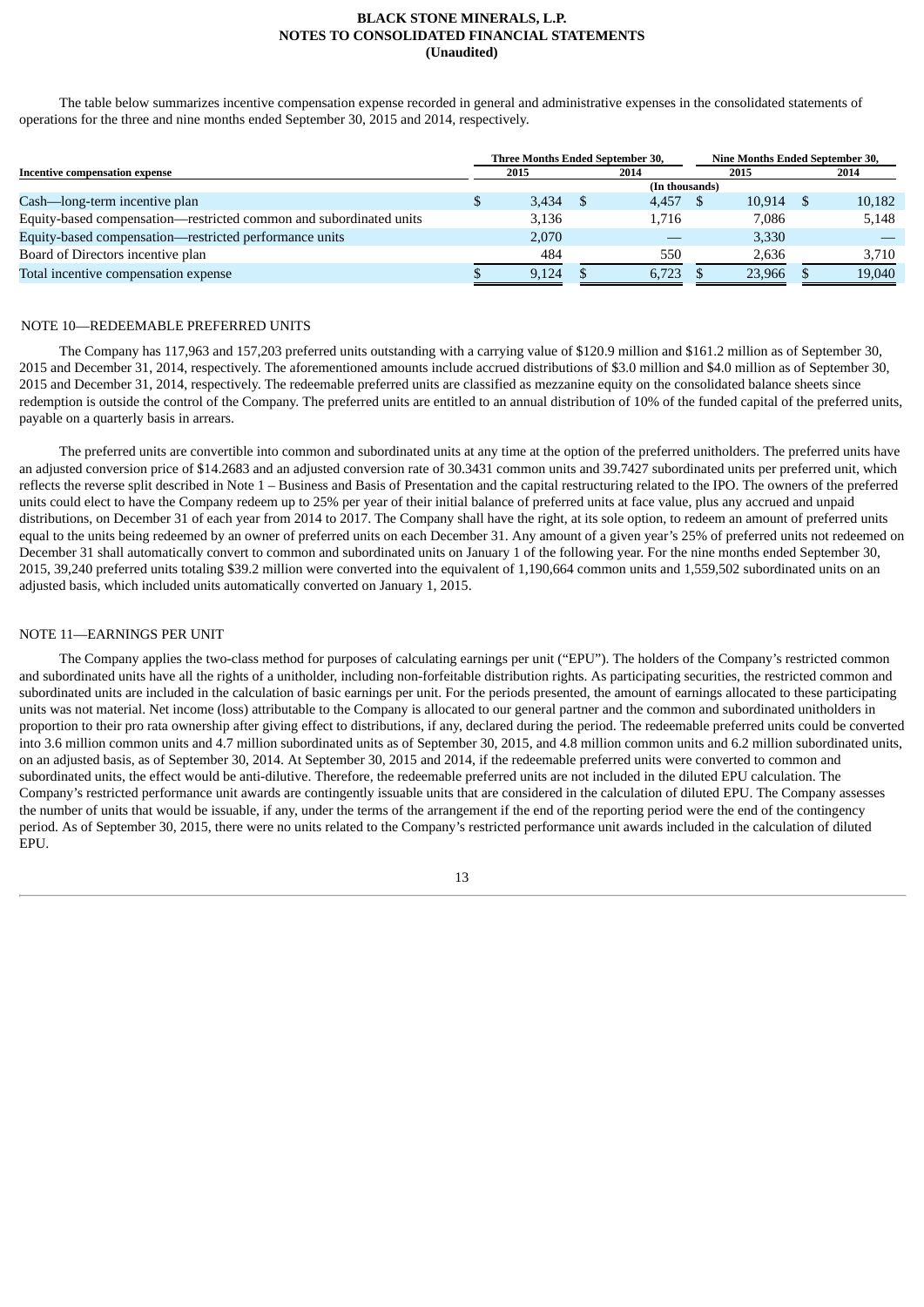The following table sets forth the computation of basic and diluted earnings per common and subordinated unit:

|                                                                          | Three Months Ended September 30, |                                         | Nine Months Ended September 30, |           |  |  |
|--------------------------------------------------------------------------|----------------------------------|-----------------------------------------|---------------------------------|-----------|--|--|
|                                                                          | 2015                             | 2014                                    | 2015                            | 2014      |  |  |
|                                                                          |                                  | (In thousands, except per unit amounts) |                                 |           |  |  |
| Net income (loss)                                                        | \$<br>53,892<br><sup>\$</sup>    | 57,905 \$                               | $(51,575)$ \$                   | 189,900   |  |  |
| Net income attributable to Predecessor                                   |                                  | (57, 905)                               | (450)                           | (189,900) |  |  |
| Net (income) loss attributable to noncontrolling interests subsequent to |                                  |                                         |                                 |           |  |  |
| initial public offering                                                  | (3)                              |                                         | 137                             |           |  |  |
| Distributions on preferred units subsequent to initial public offering   | (2, 973)                         |                                         | (4,783)                         |           |  |  |
| Net income (loss) attributable to the general partner and                |                                  |                                         |                                 |           |  |  |
| limited partners subsequent to initial public offering                   | 50,916<br><sup>\$</sup>          |                                         | $(56, 671)$ \$                  |           |  |  |
| Allocation of net income (loss) subsequent to initial public             |                                  |                                         |                                 |           |  |  |
| offering attributable to:                                                |                                  |                                         |                                 |           |  |  |
| General partner interest                                                 | \$                               |                                         | $\mathfrak{S}$                  |           |  |  |
| Common limited partner interests                                         | 25,608                           |                                         | (28, 502)                       |           |  |  |
| Subordinated limited partner interests                                   | 25,308                           |                                         | (28, 169)                       |           |  |  |
|                                                                          | 50,916                           |                                         | (56, 671)                       |           |  |  |
| Net income (loss) attributable to limited partners per unit:             |                                  |                                         |                                 |           |  |  |
| Per common limited partner unit (basic and diluted)                      | 0.27                             |                                         | (0.30)                          |           |  |  |
| Weighted average common limited partner units outstanding                |                                  |                                         |                                 |           |  |  |
| (basic and diluted)                                                      | 96,186                           |                                         | 96,183                          |           |  |  |
| Per subordinated limited partner unit (basic and diluted)                | 0.27                             |                                         | (0.30)                          |           |  |  |
| Weighted average subordinated limited partner units outstanding          |                                  |                                         |                                 |           |  |  |
| (basic and diluted)                                                      | 95,057                           |                                         | 95,057                          |           |  |  |
|                                                                          |                                  |                                         |                                 |           |  |  |

# NOTE 12—SUBSEQUENT EVENTS

On October 20, 2015, the Company announced its intention to commence a cash tender offer to purchase up to 100% of the 117,963 outstanding preferred units from its preferred unitholders at the units' par value of \$1,000.00 per preferred unit, plus unpaid accrued yield. The Company intends to fund the tender offer with cash on hand and funds available under its revolving credit facility. BSM commenced the proposed tender offer on November 6, 2015. The proposed tender offer will expire on December 10, 2015.

On October 28, 2015, the Company received a cash payment of \$18.7 million from an operator to terminate an exploration and development agreement related to certain mineral and leasehold interests owned by the Company.

On November 9, 2015, the Board approved a distribution for the period July 1, 2015 through September 30, 2015 of \$0.2625 per unit for common and subordinated unitholders. Distributions will be payable on November 27, 2015 to unitholders of record at the close of business on November 19, 2015.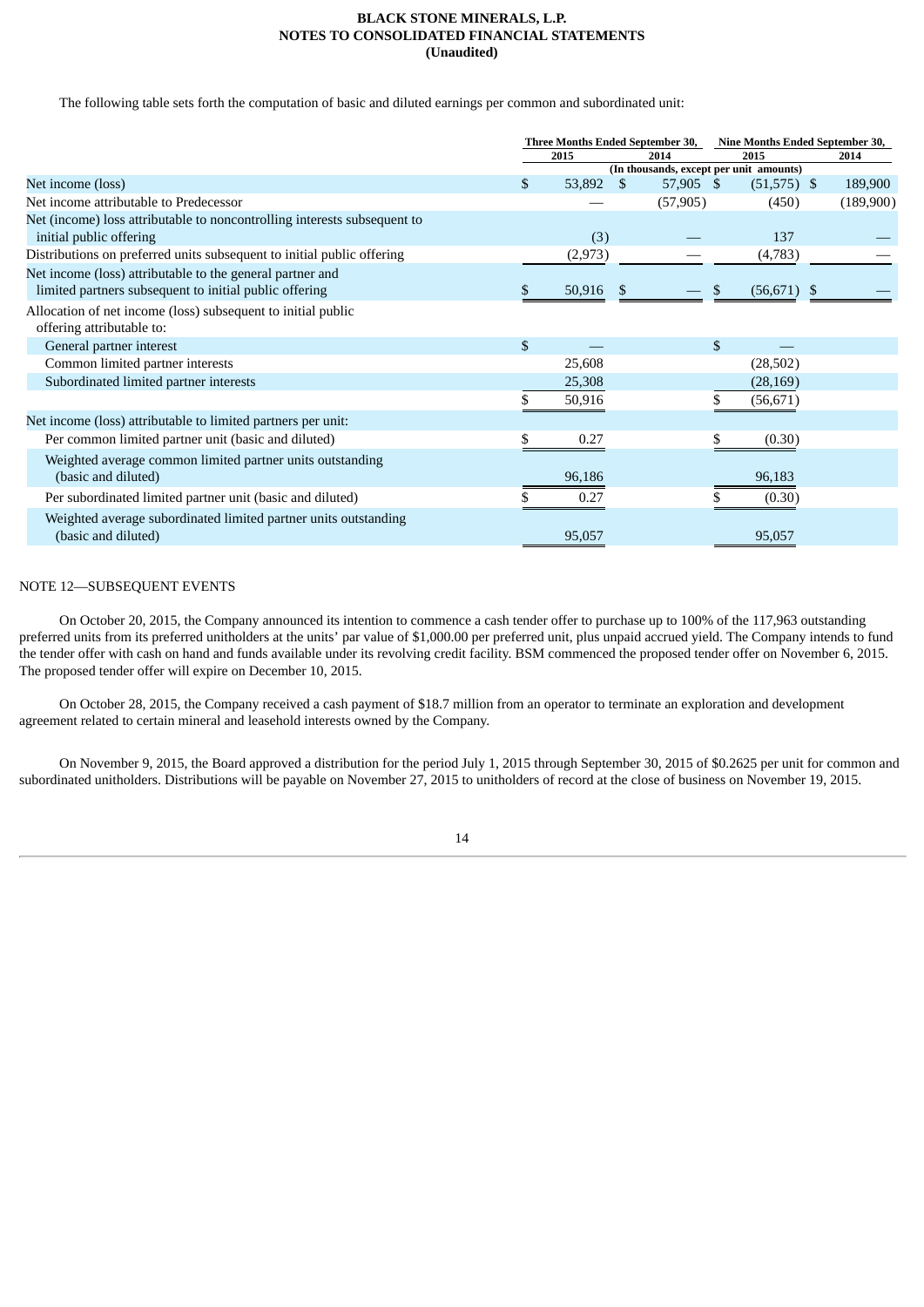# <span id="page-16-0"></span>**Item 2. Management's Discussion and Analysis of Financial Condition and Results of Operations**

You should read the following discussion and analysis of our financial condition and results of operations in conjunction with our unaudited consolidated financial statements and notes thereto presented in this Quarterly Report on Form 10-Q, as well as the historical consolidated financial statements of our accounting predecessor for financial reporting purposes, Black Stone Minerals Company, L.P., included in our final prospectus (the "Prospectus") dated April 30, 2015 and filed with the SEC, pursuant to Rule 424(b) under the Securities Act, on May 1, 2015. This discussion and analysis contains forward-looking statements that involve risks, uncertainties, and assumptions. Actual results may differ materially from those anticipated in these forward-looking statements as a result of a number of factors, including those set forth under "Cautionary Note Regarding Forward-Looking Statements" *and "Part II, Item 1A. Risk Factors."*

Unless the context clearly indicates otherwise, references in this Quarterly Report on Form 10-Q to "BSM," the "Company," "we," "our," "us," or similar terms for time periods prior to the IPO refer to Black Stone Minerals Company, L.P. and its subsidiaries, the predecessor for accounting purposes. For time periods subsequent to the IPO, these terms refer to Black Stone Minerals, L.P. and its subsidiaries.

#### **Cautionary Note Regarding Forward-Looking Statements**

Certain statements and information in this Quarterly Report on Form 10-Q may constitute "forward-looking statements." The words "believe," "expect," "anticipate," "plan," "intend," "foresee," "should," "would," "could," or other similar expressions are intended to identify forward-looking statements, which are generally not historical in nature. These forward-looking statements are based on our current expectations and beliefs concerning future developments and their potential effect on us. While management believes that these forward-looking statements are reasonable as and when made, there can be no assurance that future developments affecting us will be those that we anticipate. All comments concerning our expectations for future revenues and operating results are based on our forecasts for our existing operations and do not include the potential impact of any future acquisitions. Our forwardlooking statements involve significant risks and uncertainties (some of which are beyond our control) and assumptions that could cause actual results to differ materially from our historical experience and our present expectations or projections. Important factors that could cause actual results to differ materially from those in the forward-looking statements include, but are not limited to, those summarized below:

- our ability to execute our business strategies:
- the volatility of realized oil and natural gas prices;
- the level of production on our properties:
- regional supply and demand factors, delays, or interruptions of production;
- our ability to replace our oil and natural gas reserves;
- our ability to identify, complete, and integrate acquisitions;
- general economic, business, or industry conditions;
- competition in the oil and natural gas industry;
- the ability of our operators to obtain capital or financing needed for development and exploration operations;
- title defects in the properties in which we invest;
- the availability or cost of rigs, equipment, raw materials, supplies, oilfield services, or personnel;
- restrictions on the use of water;
- the availability of transportation facilities;
- · the ability of our operators to comply with applicable governmental laws and regulations and to obtain permits and governmental approvals;
- federal and state legislative and regulatory initiatives relating to hydraulic fracturing;
- future operating results;
- future cash flows and liquidity, including our ability to generate sufficient cash to pay quarterly distributions;
- exploration and development drilling prospects, inventories, projects, and programs;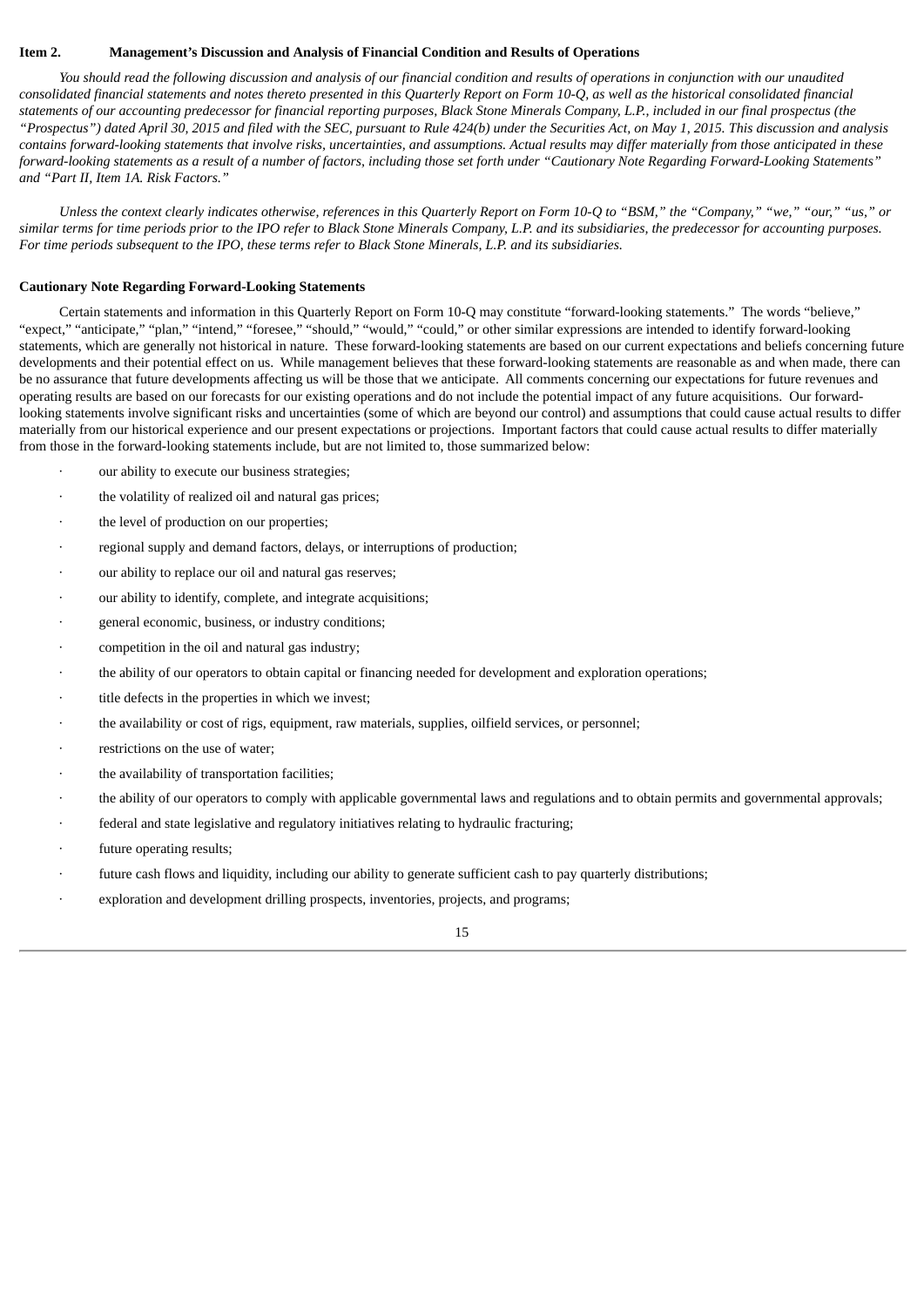- operating hazards faced by our operators;
- the ability of our operators to keep pace with technological advancements; and
- certain factors discussed elsewhere in this filing.

For additional information regarding known material factors that could cause our actual results to differ from our projected results, please see "Risk Factors" in our Prospectus.

Readers are cautioned not to place undue reliance on forward-looking statements, which speak only as of the date hereof. We undertake no obligation to publicly update or revise any forward-looking statements after the date they are made, whether as a result of new information, future events, or otherwise.

#### **Overview**

We are one of the largest owners of oil and natural gas mineral interests in the United States. Our principal business is actively managing our existing portfolio of mineral and royalty assets to maximize its value and expanding our asset base through acquisitions of additional mineral and royalty interests. We maximize value through marketing our mineral assets for lease, creatively structuring terms on those leases to encourage and accelerate drilling activity, and selectively participating alongside our lessees on a working-interest basis in low-risk development-drilling opportunities on our interests. Our primary business objective is to grow our reserves, production, and cash generated from operations over the long term, while paying, to the extent practicable, a growing quarterly distribution to our unitholders.

On May 1, 2015 our common units began trading on the New York Stock Exchange under the symbol "BSM." On May 6, 2015, we completed our initial public offering of 22,500,000 common units representing limited partner interests at a price to the public of \$19.00 per common unit.

As of September 30, 2015, our mineral and royalty interests are located in over 40 states and 60 onshore basins in the continental United States. These non-cost-bearing interests include ownership in approximately 40,000 producing wells. We also own non-operated working interests, largely on our mineral and royalty interests. We recognize oil and natural gas revenue from our mineral and royalty and non-operated working interests in producing wells when the oil and natural gas production from the associated acreage is sold. Our other sources of revenue include mineral lease bonus and delay rentals, which are recognized as revenue according to the terms of the lease agreements.

#### **Recent Developments**

On October 20, 2015, the Company announced its intention to commence a cash tender offer to purchase up to 100% of the 117,963 outstanding preferred units from its preferred unitholders at the units' par value of \$1,000.00 per preferred unit, plus unpaid accrued yield. The Company intends to fund the tender offer with cash on hand and funds available under its revolving credit facility. BSM commenced the proposed tender offer on November 6, 2015. The proposed tender offer will expire on December 10, 2015.

#### **Business Environment**

The information presented below is designed to give a broad overview of the oil and natural gas business environment as it affects us.

#### *Commodity Prices*

Oil and natural gas prices have been historically volatile based upon the dynamics of supply and demand. In the second half of 2014, oil prices began a rapid decline as global supply outpaced demand. In addition, in late November 2014, OPEC announced that it would not adjust its production targets. During the first nine months of 2015, oil price volatility continued with West Texas Intermediate ("WTI") spot prices ranging from a low of \$38.22 per Bbl on August 24, 2015 to a high of \$61.36 per Bbl on June 10, 2015. Concerns regarding a longer-term imbalance of supply and demand for oil have continued to weigh on oil prices. The WTI spot price settled at \$46.12 per Bbl on November 2, 2015 and remains substantially below spot prices seen throughout much of 2014. Natural gas prices continue to be affected by an imbalance between supply and demand across North America. During the nine months ended September 30, 2015, Henry Hub spot natural gas prices ranged from a low of \$2.47 per MMBtu on September 30, 2015 to a high of \$3.32 per MMBtu on January 15, 2015. The Henry Hub spot price settled at \$1.92 per MMBtu on November 2, 2015. To manage the variability in cash flows associated with the projected sale of our oil and natural gas production, we use various derivative instruments, which have generally consisted of costless collars and fixed-price swap contracts.

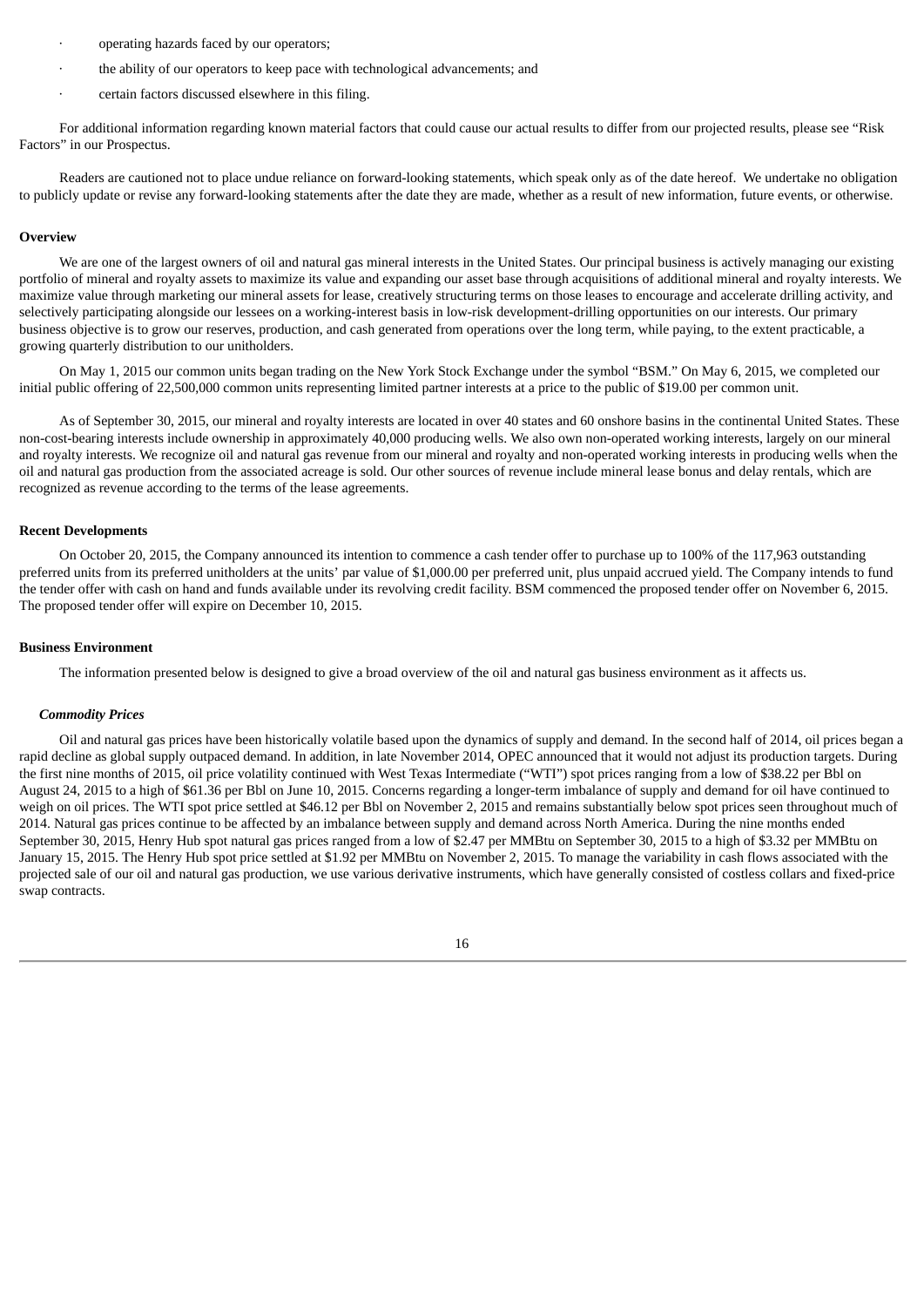The following table reflects commodity prices at the end of each quarter for the periods presented:

|                             | 2015                 |  |                       |  | 2014                 |  |                      |  |                       |  |                      |  |
|-----------------------------|----------------------|--|-----------------------|--|----------------------|--|----------------------|--|-----------------------|--|----------------------|--|
| <b>Benchmark Prices</b>     | <b>Third Ouarter</b> |  | <b>Second Ouarter</b> |  | <b>First Ouarter</b> |  | <b>Third Ouarter</b> |  | <b>Second Ouarter</b> |  | <b>First Ouarter</b> |  |
| WTI spot oil price (\$/Bbl) | 45.06                |  | 59.48                 |  | 47.72                |  | 91.17                |  | 106.07                |  | 101.57               |  |
| Henry Hub spot natural gas  | 2.47                 |  | 2.80                  |  | 2.65                 |  | 4.14                 |  | 4.39                  |  | 4.48                 |  |
| (S/MMBtu)                   |                      |  |                       |  |                      |  |                      |  |                       |  |                      |  |

Source: EIA

#### *Rig Count*

On a weekly basis, Baker Hughes Incorporated, an oilfield services company, releases a detailed report that provides information on the locations of oil and natural gas drilling rigs across the United States, Canada, and the Gulf of Mexico. The weekly rig count report provides insight into industry-wide trends regarding drilling activities in basins across the United States.

The following table shows the U.S. rig count at the close of each quarter for the periods presented:

|                              |                      | 2015                  |                      | 2014                 |                       |                      |  |  |  |
|------------------------------|----------------------|-----------------------|----------------------|----------------------|-----------------------|----------------------|--|--|--|
| <b>U.S. Rotary Rig Count</b> | <b>Third Quarter</b> | <b>Second Quarter</b> | <b>First Quarter</b> | <b>Third Quarter</b> | <b>Second Quarter</b> | <b>First Quarter</b> |  |  |  |
| Oil                          | 641                  | 628                   | 813                  | 1,592                | 1,558                 | 1,487                |  |  |  |
| Natural gas                  | 197                  | 228                   | 233                  | 338                  | 314                   | 318                  |  |  |  |
| Other                        |                      |                       |                      |                      |                       |                      |  |  |  |
| Total                        | 838                  | 859                   | 1.048                | 1,931                | 1,873                 | 1,809                |  |  |  |

#### Source: Baker Hughes Incorporated

As we are not an operator, drilling on our acreage is dependent upon the exploration and production companies that lease our acreage. While we often have drilling plans from our operators related to their activities on our properties, we also monitor rig counts in an effort to identify existing and future leasing and drilling activity on our acreage.

# *Natural Gas Storage*

Natural gas and natural gas liquids ("NGLs") sales are a substantial portion of our total revenues and the majority of our total production. Natural gas prices are significantly influenced by storage levels throughout the year. The evaluation of our business and its outlook includes the regular monitoring of natural gas storage reports.

Historically, natural gas supply and demand fluctuates on a seasonal basis. From April to October, when the weather is warmer and natural gas demand is lower, natural gas storage levels generally increase. From November to March, storage levels typically decline as utility companies draw natural gas from storage to meet increased heating demand due to colder weather. In order to maintain sufficient storage levels for increased seasonal demand, a portion of natural gas production during the summer months must be used for storage injection. The portion of production used for storage varies from year to year depending on the demand from the previous winter and the demand for electricity used for cooling during the summer months.

The following table shows natural gas storage volumes by region at the close of each quarter for the periods presented:

|                        |                      | 2015                  |                      | 2014                 |                       |                      |  |  |  |  |
|------------------------|----------------------|-----------------------|----------------------|----------------------|-----------------------|----------------------|--|--|--|--|
| Location               | <b>Third Quarter</b> | <b>Second Quarter</b> | <b>First Quarter</b> | <b>Third Quarter</b> | <b>Second Quarter</b> | <b>First Quarter</b> |  |  |  |  |
|                        |                      |                       | (Bcf)                |                      |                       |                      |  |  |  |  |
| $\mathrm{East1}$       | 1,804                | 1,109                 | 522                  | 1,714                | 923                   | 310                  |  |  |  |  |
| West <sup>2</sup>      | 502                  | 441                   | 348                  | 453                  | 331                   | 160                  |  |  |  |  |
| Producing <sub>3</sub> | 1,232                | 1,027                 | 591                  | 933                  | 675                   | 352                  |  |  |  |  |
| Total                  | 3,538                | 2,577                 | 1,461                | 3,100                | 1,929                 | 822                  |  |  |  |  |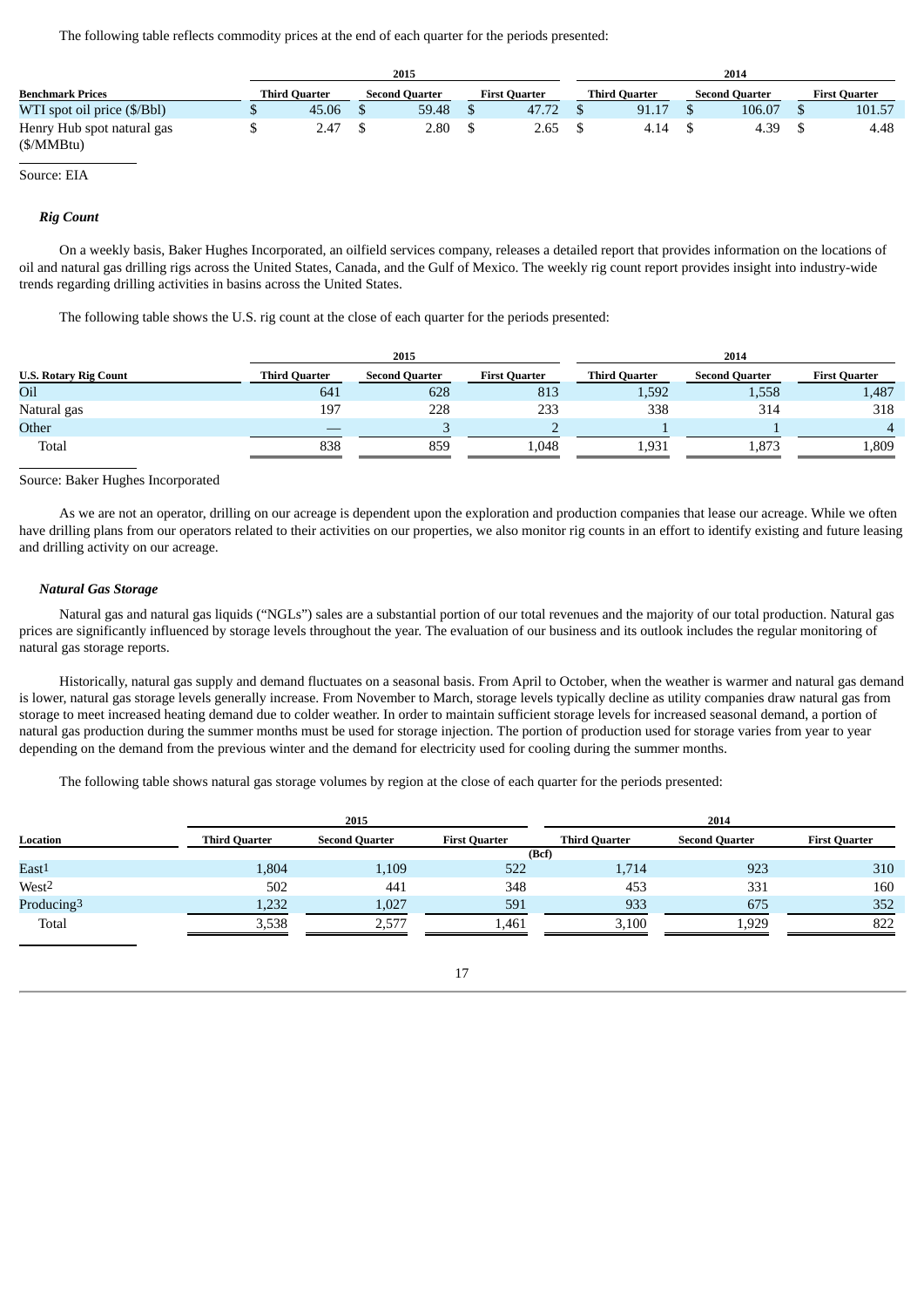#### Source: EIA

- 1 CT, DE, DC, FL, GA, IA, IL, IN, KY, MA, MD, ME, MI, MO, NC, NE, NH, NJ, NY, OH, PA, RI, SC, TN, VT, VA, WI, and WV
- 2 AZ, CA, CO, ID, MN, MT, NV, ND, OR, SD, WA, WY, and UT
- 3 AL, AR, KS, LA, MI, NM, OK, and TX

#### **How We Evaluate Our Operations**

We use a variety of operational and financial measures to assess our performance. Among the measures considered by management are the following:

- · volumes of oil and natural gas produced;
- commodity prices including the effect of hedges; and
- EBITDA, Adjusted EBITDA, and cash available for distribution.

#### *Volumes of Oil and Natural Gas Produced*

In order to assess and track the performance of our assets, we monitor and analyze our production volumes from the various basins and plays that comprise our extensive asset base. We also regularly compare projected volumes to actual reported volumes and investigate unexpected variations.

#### *Commodity Prices*

#### *Factors Affecting the Sales Price of Oil and Natural Gas*

The prices we receive for oil, natural gas, and NGLs vary by geographical area. The relative prices of these products are determined by the factors affecting global and regional supply and demand dynamics, such as economic conditions, production levels, availability of transportation, weather cycles, and other factors. In addition, realized prices are influenced by product quality and proximity to consuming and refining markets. Any differences between realized prices and NYMEX prices are referred to as differentials. All of our production is derived from properties located in the United States. As a result of our geographic diversification, we are not exposed to concentrated differential risks associated with any single play, trend, or basin.

· *Oil*. The substantial majority of our oil production is sold at prevailing market prices, which fluctuate in response to many factors that are outside of our control. NYMEX light sweet crude oil, commonly referred to as WTI, is the prevailing domestic oil pricing index. The majority of our oil production is priced on this benchmark with the final realized price affected by both quality and location differentials.

The chemical composition of crude oil plays an important role in its refining and subsequent sale as petroleum products. As a result, variations in chemical composition relative to the benchmark crude oil, usually WTI, will result in price adjustments, which are often referred to as quality differentials. The characteristics that most significantly affect quality differentials include the density of the oil, characterized by its American Petroleum Institute ("API") gravity, and the presence and concentration of impurities, such as sulfur.

Location differentials generally result from transportation costs based on the produced oil's proximity to consuming and refining markets and major trading points.

· *Natural Gas*. The NYMEX price quoted at Henry Hub is a widely used benchmark for the pricing of natural gas in the United States. The actual volumetric prices realized from the sale of natural gas differ from the quoted NYMEX price as a result of quality and location differentials.

Quality differentials result from the heating value of natural gas measured in Btus and the presence of impurities, such as hydrogen sulfide, carbon dioxide, and nitrogen. Natural gas containing ethane and heavier hydrocarbons has a higher Btu value and will realize a higher volumetric price than natural gas made up of predominantly methane, which has a lower Btu value. Natural gas with a higher concentration of impurities will realize a lower volumetric price due to the presence of the impurities in the gas when sold or the cost of treating the natural gas to meet pipeline quality specifications.

Natural gas, which currently has a limited global transportation system, is subject to price variances based on local supply and demand conditions and the cost to transport natural gas to end user markets.

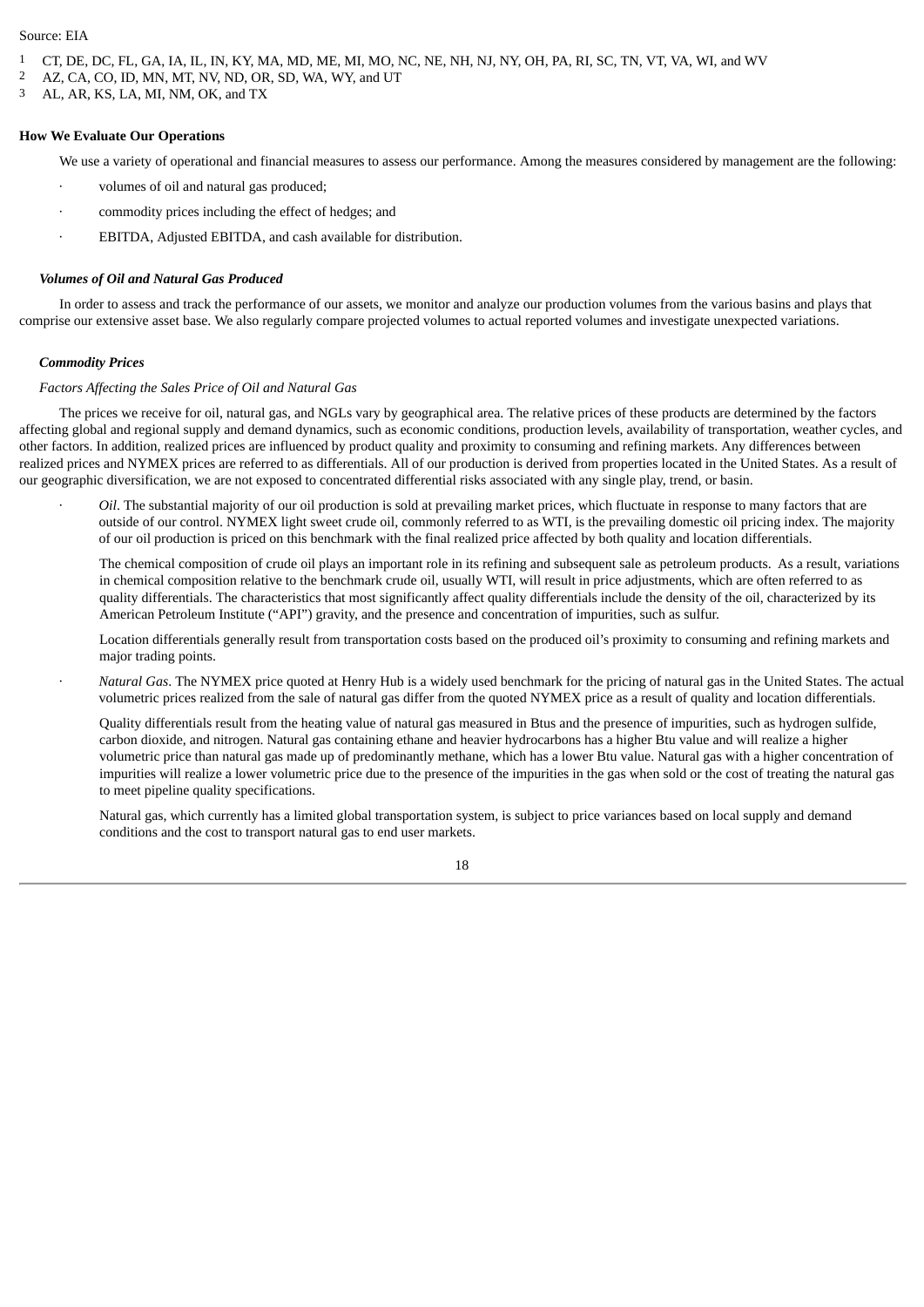# *Hedging*

We enter into derivative instruments to partially mitigate the impact of commodity price volatility on our cash generated from operations. From time to time, such instruments may include fixed-price swaps, costless collars, fixed-price contracts, and other contractual arrangements. We currently employ a "rolling hedge" strategy whereby we hedge 18 to 24 months into the future and replace those hedges with new ones as they settle or expire. The impact of these derivative instruments could affect the amount of revenue we ultimately realize. Throughout 2014, we entered into costless collars to mitigate the impact of price fluctuations. Costless collars are a combination of a purchased put option and a sold call option, in which the premiums net to zero. The sold call option eliminates the initial cost of the purchased put but places a ceiling price for the commodity being hedged. During the fourth quarter of 2014 and the nine months ended September 30, 2015, we also entered into fixed-price swap contracts. Under fixed-price swap contracts, a counterparty is required to make a payment to us if the settlement price for any settlement period is less than the swap strike price; conversely, we are required to make a payment to the counterparty if the settlement price for any settlement period is greater than the swap strike price. We may employ contractual arrangements other than costless collars and fixed-price swap contracts in the future to mitigate the impact of price fluctuations. If commodity prices decline in the future, our hedging contracts will partially mitigate the effect of lower prices on our future revenue.

Our open oil and natural gas derivative contracts as of September 30, 2015 are detailed within Note 4 to our unaudited consolidated financial statements included elsewhere in this Quarterly Report on Form 10-Q. Our credit agreement limits the extent to which we can hedge our future production. Under the terms of our credit agreement, we are able to hedge estimated production from our proved developed producing reserves based on our most recently completed reserve report provided to our lenders. We do not enter into derivative instruments for speculative purposes. Including derivative contracts entered into subsequent to September 30, 2015, we have hedged 95.5%, 96.3%, and 49.7% of our estimated oil and condensate production and 98.1%, 97.5%, and 50.7% of our estimated natural gas production from our proved developed producing reserves for the remainder of 2015, 2016, and 2017, respectively.

# *Non-GAAP Financial Measures*

EBITDA, Adjusted EBITDA, and cash available for distribution are supplemental non-GAAP financial measures used by our management and external users of our financial statements such as investors, research analysts, and others to assess the financial performance of our assets and our ability to sustain distributions over the long term without regard to financing methods, capital structure, or historical cost basis.

We define EBITDA as net income (loss) before interest expense, income taxes and depreciation, depletion, and amortization. We define Adjusted EBITDA as EBITDA adjusted for impairment of oil and natural gas properties, accretion of ARO, unrealized gains and losses on derivative instruments, and non-cash equity-based compensation. We define cash available for distribution as Adjusted EBITDA plus or minus amounts for certain non-cash operating activities, borrowings for capital expenditures, capital expenditures, cash interest expense, and distributions to noncontrolling interests and preferred unitholders.

EBITDA, Adjusted EBITDA, and cash available for distribution should not be considered an alternative to, or more meaningful than, net income (loss), income (loss) from operations, cash flows from operating activities, or any other measure of financial performance presented in accordance with GAAP as measures of our financial performance. EBITDA, Adjusted EBITDA, and cash available for distribution have important limitations as analytical tools because they exclude some but not all items that affect net income (loss), the most directly comparable GAAP financial measure. Our computation of EBITDA, Adjusted EBITDA, and cash available for distribution may differ from computations of similarly titled measures of other companies.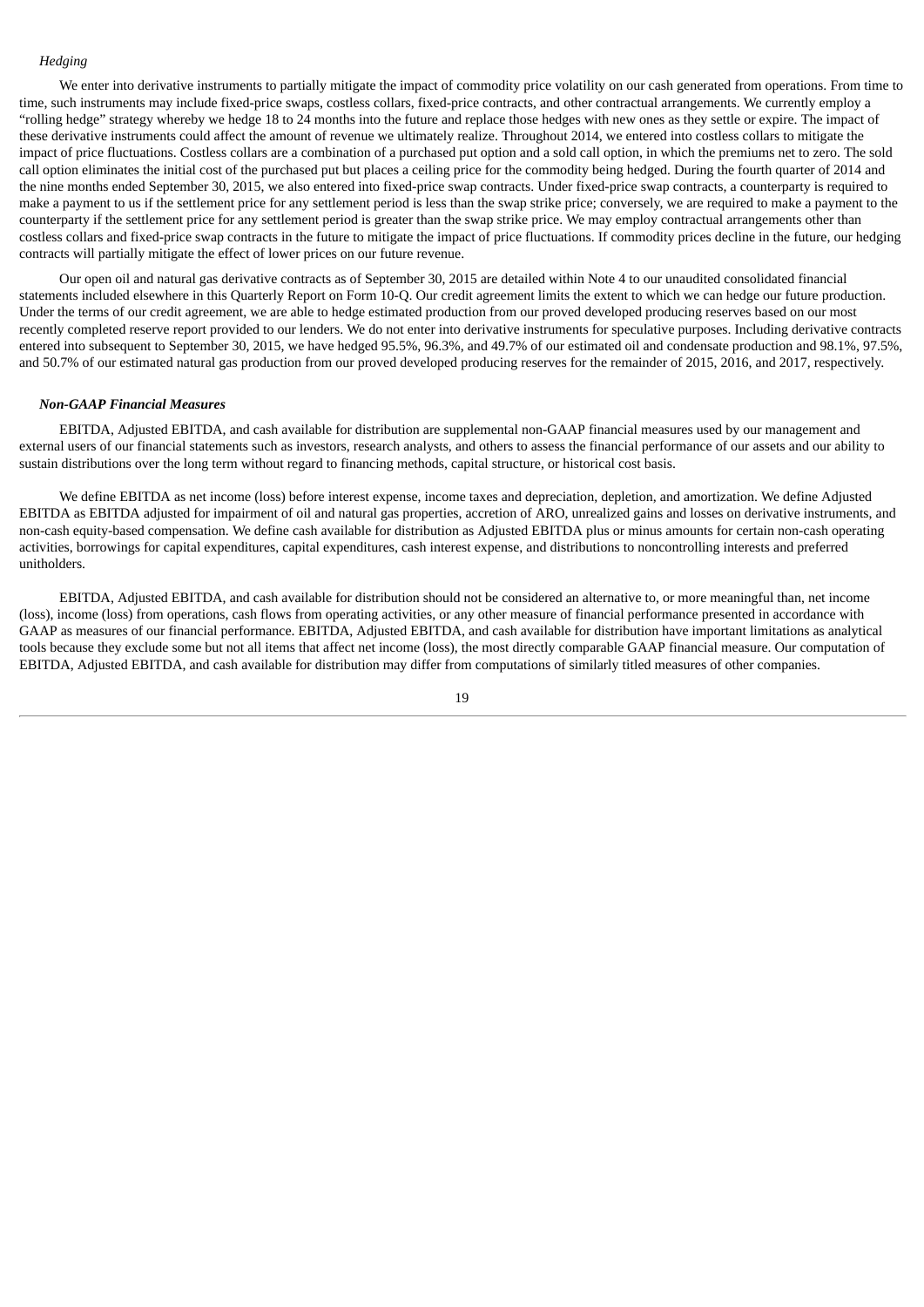The following table presents a reconciliation of EBITDA, Adjusted EBITDA, and cash available for distribution to net income, the most directly comparable GAAP financial measure, for the periods indicated.

|                                                                                      | <b>Three Months Ended</b><br>September 30, |                |               |                |      | <b>Nine Months Ended</b><br>September 30, |    |            |  |
|--------------------------------------------------------------------------------------|--------------------------------------------|----------------|---------------|----------------|------|-------------------------------------------|----|------------|--|
|                                                                                      | 2015<br>2014                               |                |               |                | 2015 |                                           |    | 2014       |  |
|                                                                                      |                                            |                |               |                |      | (Unaudited)                               |    |            |  |
|                                                                                      |                                            |                |               | (In thousands) |      |                                           |    |            |  |
| Net income (loss)                                                                    | \$                                         | 53.892         | <sup>\$</sup> | 57,905         | \$   | $(51,575)$ \$                             |    | 189,900    |  |
| Adjustments to reconcile to Adjusted EBITDA:                                         |                                            |                |               |                |      |                                           |    |            |  |
| Add:                                                                                 |                                            |                |               |                |      |                                           |    |            |  |
| Depreciation, depletion and amortization                                             |                                            | 23,288         |               | 37,065         |      | 83,414                                    |    | 84,058     |  |
| Interest expense                                                                     |                                            | 870            |               | 3,440          |      | 5,530                                     |    | 10,292     |  |
| <b>EBITDA</b>                                                                        |                                            | 78,050         |               | 98,410         |      | 37,369                                    |    | 284,250    |  |
| Add:                                                                                 |                                            |                |               |                |      |                                           |    |            |  |
| Impairment of oil and natural gas properties                                         |                                            | 24,854         |               | —              |      | 156,683                                   |    |            |  |
| Accretion of asset retirement obligations                                            |                                            | 265            |               | 148            |      | 805                                       |    | 443        |  |
| Equity-based compensation                                                            |                                            | 5,690          |               | 1,798          |      | 13,052                                    |    | 7,452      |  |
| Less:                                                                                |                                            |                |               |                |      |                                           |    |            |  |
| Unrealized gain on commodity derivative instruments                                  |                                            | (44,053)       |               | (9,108)        |      | (10, 918)                                 |    | (3,708)    |  |
| <b>Adjusted EBITDA</b>                                                               |                                            | 64,806         |               | 91,248         |      | 196,991                                   |    | 288,437    |  |
| Adjustments to reconcile to cash generated from operations:                          |                                            |                |               |                |      |                                           |    |            |  |
| Add:                                                                                 |                                            |                |               |                |      |                                           |    |            |  |
| Borrowings/cash used to fund capital expenditures                                    |                                            | 62,165         |               | 32,973         |      | 104,558                                   |    | 102,858    |  |
| Loss on sales of assets, net                                                         |                                            | $\overline{4}$ |               |                |      |                                           |    |            |  |
| Less:                                                                                |                                            |                |               |                |      |                                           |    |            |  |
| Deferred revenue                                                                     |                                            | (94)           |               |                |      | (584)                                     |    | (2,516)    |  |
| Cash interest expense                                                                |                                            | (628)          |               | (3, 197)       |      | (4,806)                                   |    | (9,566)    |  |
| Gain on sales of assets, net                                                         |                                            |                |               |                |      | (20)                                      |    |            |  |
| Additions to and acquisitions of oil and natural gas properties                      |                                            | (62, 165)      |               | (32, 973)      |      | (104, 558)                                |    | (102, 858) |  |
| Cash generated from operations                                                       |                                            | 64,088         |               | 88,051         |      | 191,581                                   |    | 276,355    |  |
| Less:                                                                                |                                            |                |               |                |      |                                           |    |            |  |
| Cash paid to noncontrolling interests                                                |                                            | (45)           |               | (84)           |      | (167)                                     |    | (252)      |  |
| Preferred unit distributions                                                         |                                            | (2, 973)       |               | (3,962)        |      | (8,823)                                   |    | (11,763)   |  |
| Cash generated from operations available for distribution on common and subordinated |                                            |                |               |                |      |                                           |    |            |  |
| units and reinvestment in our business                                               | \$                                         | 61,070         | \$            | 84,005         | \$   | 182,591                                   | \$ | 264,340    |  |

# **Factors Affecting the Comparability of Our Financial Results**

Our historical financial condition and results of operations for the periods presented may not be comparable, either from period to period or going forward, because we will incur higher general and administrative expenses than in prior periods as a result of operating as a publicly traded partnership. These incremental expenses include costs associated with SEC reporting requirements, including annual and quarterly reports to unitholders; tax return and Schedule K-1 preparation and distribution; Sarbanes-Oxley Act compliance; New York Stock Exchange listing; independent registered public accounting firm fees; legal fees, investor-relations activities, registrar and transfer agent fees; director-and-officer insurance; and additional compensation. These direct, incremental general and administrative expenses are not included in our historical results of operations for periods prior to our IPO.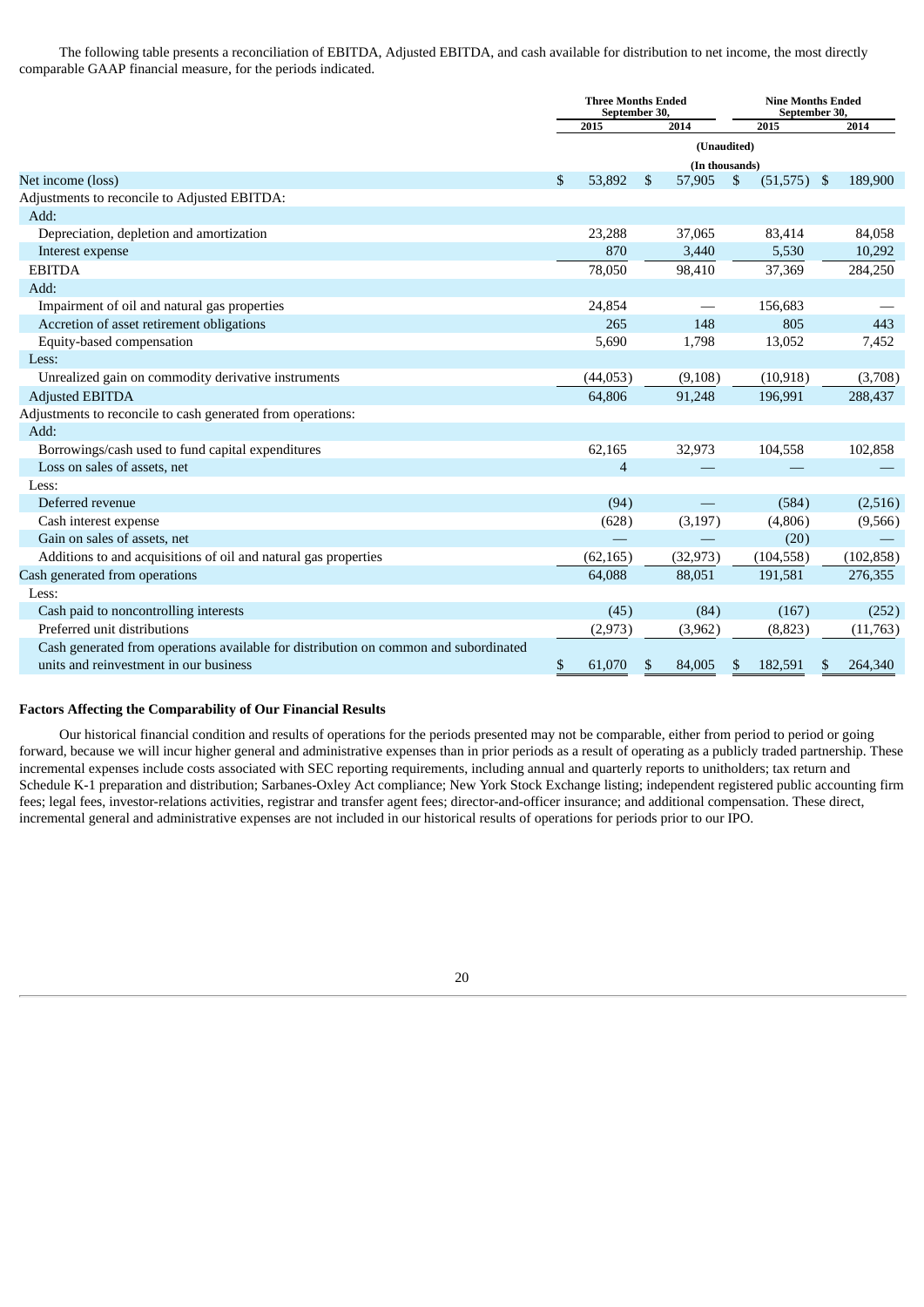# **Results of Operations**

The following table shows our production, pricing, and revenues for the periods presented:

|                                           | <b>Three Months Ended</b><br>September 30, |    |           |             | <b>Nine Months Ended</b><br>September 30,          |     |            |
|-------------------------------------------|--------------------------------------------|----|-----------|-------------|----------------------------------------------------|-----|------------|
|                                           | 2015                                       |    | 2014      |             | 2015                                               |     | 2014       |
|                                           |                                            |    |           | (Unaudited) | (Dollars in thousands, except for realized prices) |     |            |
| <b>Production:</b>                        |                                            |    |           |             |                                                    |     |            |
| Oil and condensate (MBbls)                | 936                                        |    | 783       |             | 2,668                                              |     | 2,106      |
| Natural gas $(MMcf)1$                     | 10,411                                     |    | 10,945    |             | 31,817                                             |     | 31,173     |
| Equivalents (MBoe) <sup>2</sup>           | 2,671                                      |    | 2,607     |             | 7,971                                              |     | 7,302      |
| <b>Realized prices:</b>                   |                                            |    |           |             |                                                    |     |            |
| Oil and condensate (\$/Bbl)               | \$<br>47.15                                | \$ | 90.79     | \$          | 47.45                                              | \$. | 92.91      |
| Natural gas $(\frac{5}{MC})^1$            | \$<br>3.09                                 | S  | 4.19      | \$          | 2.92                                               | \$. | 5.02       |
| Equivalents $(\frac{6}{B}oe)^2$           | \$<br>28.57                                | S  | 44.88     | \$          | 27.52                                              | \$. | 48.24      |
| <b>Revenue:</b>                           |                                            |    |           |             |                                                    |     |            |
| Oil and condensate sales                  | \$<br>44,128                               | \$ | 71,089    |             | \$126,584                                          |     | \$195,665  |
| Natural gas and natural gas liquids sales | 32,191                                     |    | 45,914    |             | 92,799                                             |     | 156,554    |
| Gain on commodity derivative instruments  | 56,430                                     |    | 8,682     |             | 57,450                                             |     | 339        |
| Lease bonus and other income              | 4,271                                      |    | 7,110     |             | 16,051                                             |     | 26,586     |
| Total revenue                             | \$137,020                                  |    | \$132,795 |             | \$292,884                                          |     | \$ 379,144 |

1 As a mineral-and-royalty-interest owner, we are often provided insufficient and inconsistent data on NGL volumes by our operators. As a result, we are unable to reliably determine the total volumes of NGLs associated with the production of natural gas on our acreage. Accordingly, no NGL volumes are included in our reported production; however, revenue attributable to NGLs is included in our natural gas revenue and our calculation of realized prices for natural gas.

2 "Btu-equivalent" production volumes are presented on an oil-equivalent basis using a conversion factor of six Mcf of natural gas per barrel of "oil equivalent," which is based on approximate energy equivalency and does not reflect the price or value relationship between oil and natural gas.

#### *Three Months Ended September 30, 2015 Compared to Three Months Ended September 30, 2014*

*Revenue*

Total revenues for the quarter ended September 30, 2015 increased \$4.2 million, or 3.2%, compared to the quarter ended September 30, 2014. Production for the quarter ended September 30, 2015 averaged 29.0 MBoe per day, an increase of 0.7 MBoe per day, or 2.5%, compared to the corresponding period in 2014. The increase in total revenues is primarily due to a \$47.7 million increase in gains on commodity derivative instruments and \$11.6 million from higher production volumes partially offset by the effect of lower realized commodity prices, the impact of which totaled \$52.3 million, and lower lease bonus of \$2.8 million as compared to the corresponding period in 2014.

*Oil and condensate sales.* Oil and condensate sales during the period were \$27.0 million, or 37.9%, lower than the third quarter of 2014 primarily due to lower realized prices. Our total oil and condensate production was 19.5% higher than the third quarter of 2014, but the increased production was more than offset by a 48.1% decline in realized prices. Our mineral-and-royalty-interest oil and condensate volumes accounted for 75.3% and 78.0% of total oil and condensate volumes for the quarters ended September 30, 2015 and 2014, respectively. Our mineral-and-royalty-interest oil and condensate volumes increased 15.6% in the third quarter of 2015 relative to the corresponding period in 2014, primarily driven by production increases from new wells in the Bakken/Three Forks and Eagle Ford plays. Our working-interest oil and condensate volumes increased by 34.4% to 2.5 MBbls per day during the third quarter of 2015 versus the same period in 2014 primarily due to volumes added from new wells in the Bakken/Three Forks and Wilcox plays.

*Natural gas and natural gas liquids sales.* Natural gas and NGL sales decreased by \$13.7 million, or 29.9%, for the quarter ended September 30, 2015 as compared to the same period for 2014. A 26.3% decline in the realized natural gas and NGL price for the quarter ended September 30, 2015 versus the corresponding period in 2014 was primarily responsible for the decline in our natural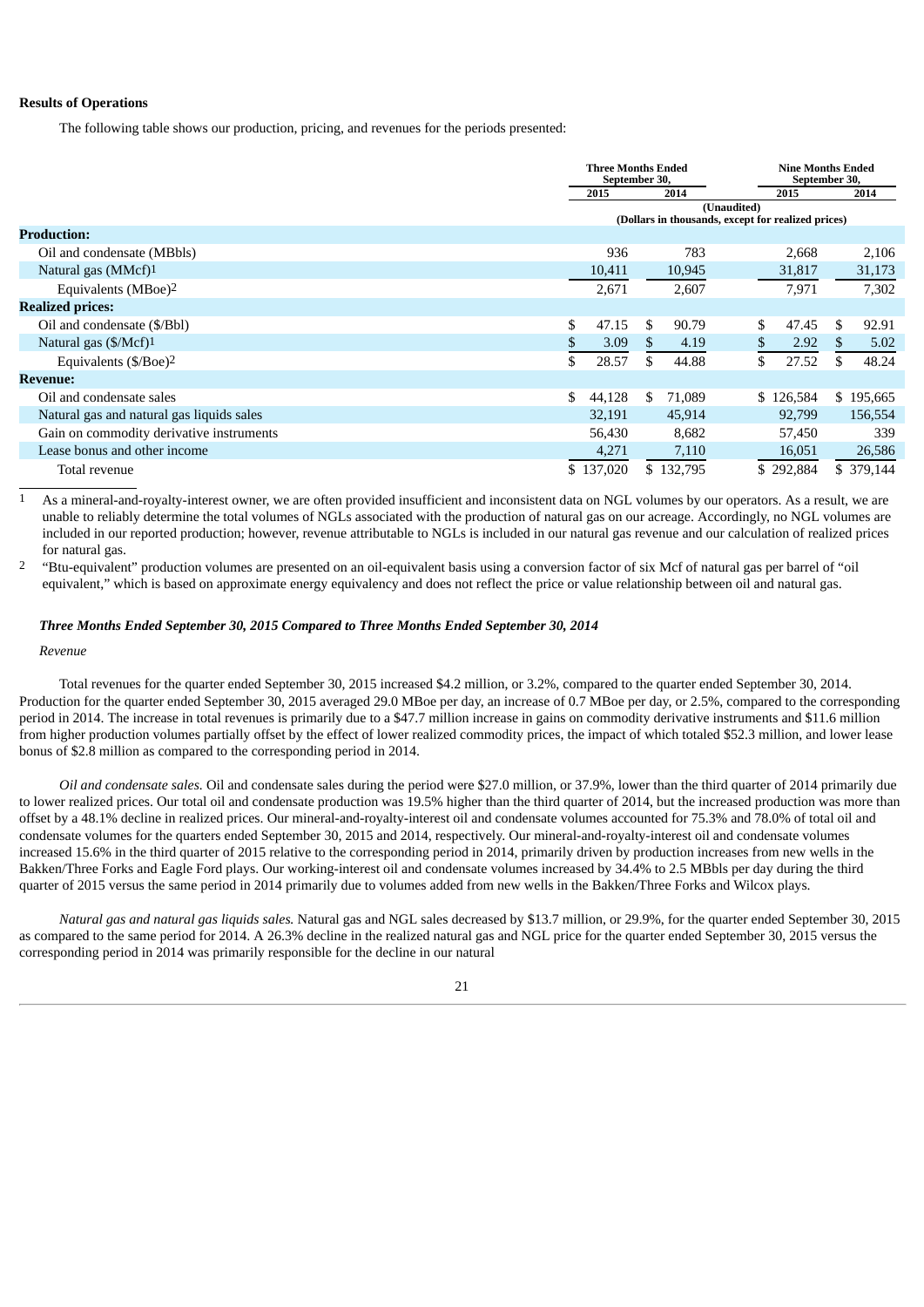gas and NGL revenues. A 4.9% decrease in production volumes also contributed to the decline in revenue. Mineral-and-royalty-interest production accounted for 71.0% and 64.5% of our natural gas volumes for the quarters ended September 30, 2015 and 2014, respectively.

*Gain on commodity derivative instruments.* During the third quarter of 2015, we recognized \$41.0 million of gains from oil commodity contracts, which included cash received of \$9.9 million, compared to recognized gains of \$7.3 million in the same period of 2014. During the third quarter of 2015, we recognized \$15.4 million of gains from natural gas commodity contracts, which included cash received of \$2.5 million, compared to recognized gains of \$1.4 million in the same period of 2014.

*Lease bonus and other income.* When we lease our mineral interests, we generally receive an upfront cash payment, or a lease bonus. Lease bonus and other income decreased \$2.8 million, or 40.0%, for the quarter ended September 30, 2015 as compared to the same period in 2014. In the third quarter of 2015, we successfully closed several significant lease transactions in the Wolfcamp play in West Texas and the Woodbine play in East Texas; however, overall lease bonus for activity during the quarter ended September 30, 2015 was lower than the same period of 2014. The timing of lease-bonus transactions is highly unpredictable and may vary significantly from quarter to quarter; however, lease-bonus income historically has been higher in the second half of the calendar year.

### *Operating Expense*

*Lease operating expense*. Lease operating expense includes normally recurring expenses necessary to produce hydrocarbons from our non-operated working interests in oil and natural gas wells, as well as certain nonrecurring expenses, such as well repairs. Lease operating expense decreased \$1.1 million, or 18.4%, for the quarter ended September 30, 2015 as compared to the same period in 2014, primarily due to lower costs associated with well service and workover costs.

*Production costs and ad valorem taxes*. Production taxes include statutory amounts deducted from our production revenues by various state taxing entities. Depending on the regulations of the states where the production originates, these taxes may be based on a percentage of the realized value or a fixed amount per production unit. This category also includes the costs to process and transport our production to applicable sales points. Ad valorem taxes are jurisdictional taxes levied on the value of oil and natural gas minerals and reserves. Rates, methods of calculating property values, and timing of payments vary between taxing authorities. For the quarter ended September 30, 2015, production costs and ad valorem taxes decreased by \$4.0 million, or 32.9%, from the quarter ended September 30, 2014, generally as a result of lower realized prices and estimated mineral reserve valuations.

*Exploration expense*. Exploration expense typically consists of geological and geophysical costs, including seismic costs, and are expensed as incurred under the successful efforts method of accounting. Exploration expense for the quarter ended September 30, 2015 increased by \$1.4 million from the quarter ended September 30, 2014. This increase is due to costs incurred to acquire 3-D seismic information, related to our mineral and royalty interests, from a thirdparty service provider.

*Depreciation, depletion, and amortization*. Depletion is an estimate of the amount of cost basis of oil and natural gas properties attributable to the volume of hydrocarbons extracted during a period, calculated on a units-of-production basis. Estimates of proved developed producing reserves are a major component of the calculation of depletion. We adjust our depletion rates semi-annually based upon the mid-year and year-end reserve reports, except when circumstances indicate that there has been a significant change in reserves or costs. Depreciation, depletion, and amortization decreased \$13.8 million, or 37.2%, for the quarter ended September 30, 2015 as compared to the same period in 2014, primarily due to the impact of a reduced cost basis resulting from impairment charges recorded during the prior twelve months that were partially offset by higher production rates.

*Impairment of oil and natural gas properties*. Individual categories of oil and natural gas properties are assessed periodically to determine if the net book value for these properties has been impaired. Management periodically conducts an in-depth evaluation of the cost of property acquisitions, successful exploratory wells, development activity, unproved leasehold, and mineral interests to identify impairments. Impairments totaled \$24.9 million for the quarter ended September 30, 2015 primarily due to changes in reserve values resulting from declines in future expected realized net cash flows and other factors at September 30, 2015. There were no impairments for the third quarter of 2014.

*General and administrative*. General and administrative expenses are costs not directly associated with the production of oil and natural gas and include the cost of employee salaries and related benefits, office expenses, and fees for professional services. For the quarter ended September 30, 2015, general and administrative expenses increased by \$3.4 million, or 21.4%, as compared to the same period in 2014. In 2015, costs attributable to our long-term incentive plan were \$2.4 million higher than in the corresponding prior period due to an increase in incentive compensation awards granted subsequent to our IPO. We also incurred an additional \$1.1 million of expense for our Sarbanes-Oxley Act compliance project and other consulting work during the three months ended September 30, 2015.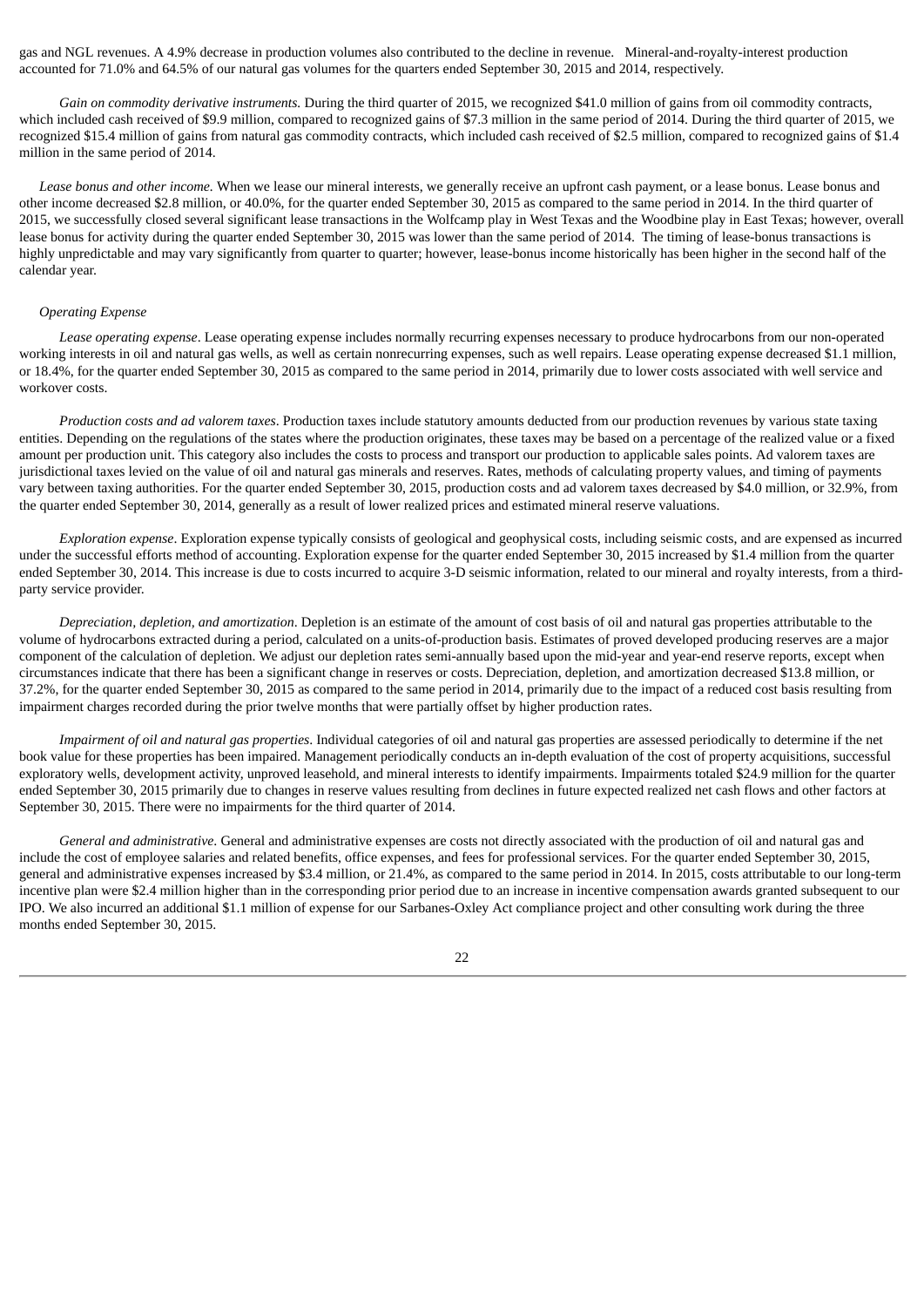*Interest expense*. Interest expense decreased by \$2.6 million, or 74.7%, due to lower borrowings under our credit facility. Outstanding borrowings during the third quarter of 2015 were lower than the third quarter of 2014 due to repayments made during the second quarter of 2015 towards our credit facility from proceeds received in our IPO.

#### *Nine Months Ended September 30, 2015 Compared to Nine Months Ended September 30, 2014*

#### *Revenue*

Total revenues for the nine months ended September 30, 2015 decreased \$86.3 million, or 22.8%, compared to the quarter ended September 30, 2014. Production for the nine months ended September 30, 2015 averaged 29.2 MBoe per day, an increase of 2.5 MBoe per day, or 9.2%, compared to the corresponding period in 2014. The decrease in total revenues from the corresponding prior period is primarily due to the effect of lower realized commodity prices, the impact of which totaled \$188.2 million, and the impact of \$10.5 million lower lease bonus, partially offset by \$55.4 million from higher production volumes and a \$57.1 million difference in the impact of commodity derivative instruments.

*Oil and condensate sales.* Oil and condensate sales during the period were \$69.1 million, or 35.3%, lower than the corresponding period in 2014 primarily due to lower realized prices. Our current period oil and condensate production was 26.7% higher than in the nine months ended September 30, 2014, but that was more than offset by a 48.9% decline in realized prices. Our mineral-and-royalty-interest oil and condensate volumes accounted for 76.6% and 76.0% of total oil and condensate volumes for the nine months ended September 30, 2015 and 2014, respectively. Our mineral-and-royalty-interest oil and condensate volumes increased 27.7% for the nine months ended September 30, 2015 relative to the corresponding period in 2014, primarily driven by production increases from new wells in the Bakken/Three Forks and Eagle Ford plays. Our working-interest oil and condensate volumes increased by 23.6% to 2.3 MBbls per day during the nine months ended September 30, 2015 versus the same period in 2014 primarily due to volumes added from new wells in the Bakken/Three Forks and Wilcox plays.

*Natural gas and natural gas liquids sales.* Natural gas and NGL sales decreased by \$63.8 million, or 40.7%, for the nine months ended September 30, 2015 as compared to the same period for 2014. A 41.8% decline in the realized natural gas and NGL price for the nine months ended September 30, 2015 versus the corresponding period in 2014 was primarily responsible for the decline in our natural gas and NGL revenues. The unfavorable price variance was partially offset by a 2.1% increase in production volumes. This production increase was primarily generated by production from new wells in the Haynesville/Bossier and Wilcox plays. Mineral-and-royalty-interest production accounted for 67.0% and 68.9% of our natural gas volumes for the nine months ended September 30, 2015 and 2014, respectively.

*Gain on commodity derivative instruments.* During the nine months ended September 30, 2015, we recognized \$37.3 million of gains from oil commodity contracts, which included \$32.3 million in cash received, compared to a recognized gain of \$0.8 million in the same period of 2014. During the first nine months of 2015, we recognized \$20.1 million of gains from natural gas commodity contracts, which included \$14.3 million of cash received, compared to a recognized loss of \$0.5 million in the same period of 2014.

*Lease bonus and other income.* Lease bonus and other income decreased \$10.5 million, or 39.6%, for the nine months ended September 30, 2015 as compared to the same period in 2014. In 2014, we successfully closed several leases in the Canyon Lime and Canyon Wash plays in north Texas and the Permian Basin; transactions of similar size were not replicated in the corresponding period of 2015. The timing of lease-bonus transactions is highly unpredictable and may vary significantly from quarter to quarter; however, lease-bonus income historically has been higher in the second half of the calendar year.

#### *Operating Expense*

*Lease operating expense*. Lease operating expense increased \$0.8 million, or 5.3%, for the nine months ended September 30, 2015 as compared to the same period in 2014, primarily due to costs associated with higher production volumes for both oil and natural gas.

*Production costs and ad valorem taxes*. For the nine months ended September 30, 2015, production costs and ad valorem taxes decreased by \$7.3 million, or 21.8%, from the nine months ended September 30, 2014, generally as a result of lower realized prices and estimated mineral reserve valuations.

*Exploration expense*. Exploration expense increased by \$1.6 million for the nine months ended September 30, 2015 as compared to the same period in 2014, primarily due to costs incurred to acquire 3-D seismic information, related to our mineral and royalty interests, from a third-party service provider.

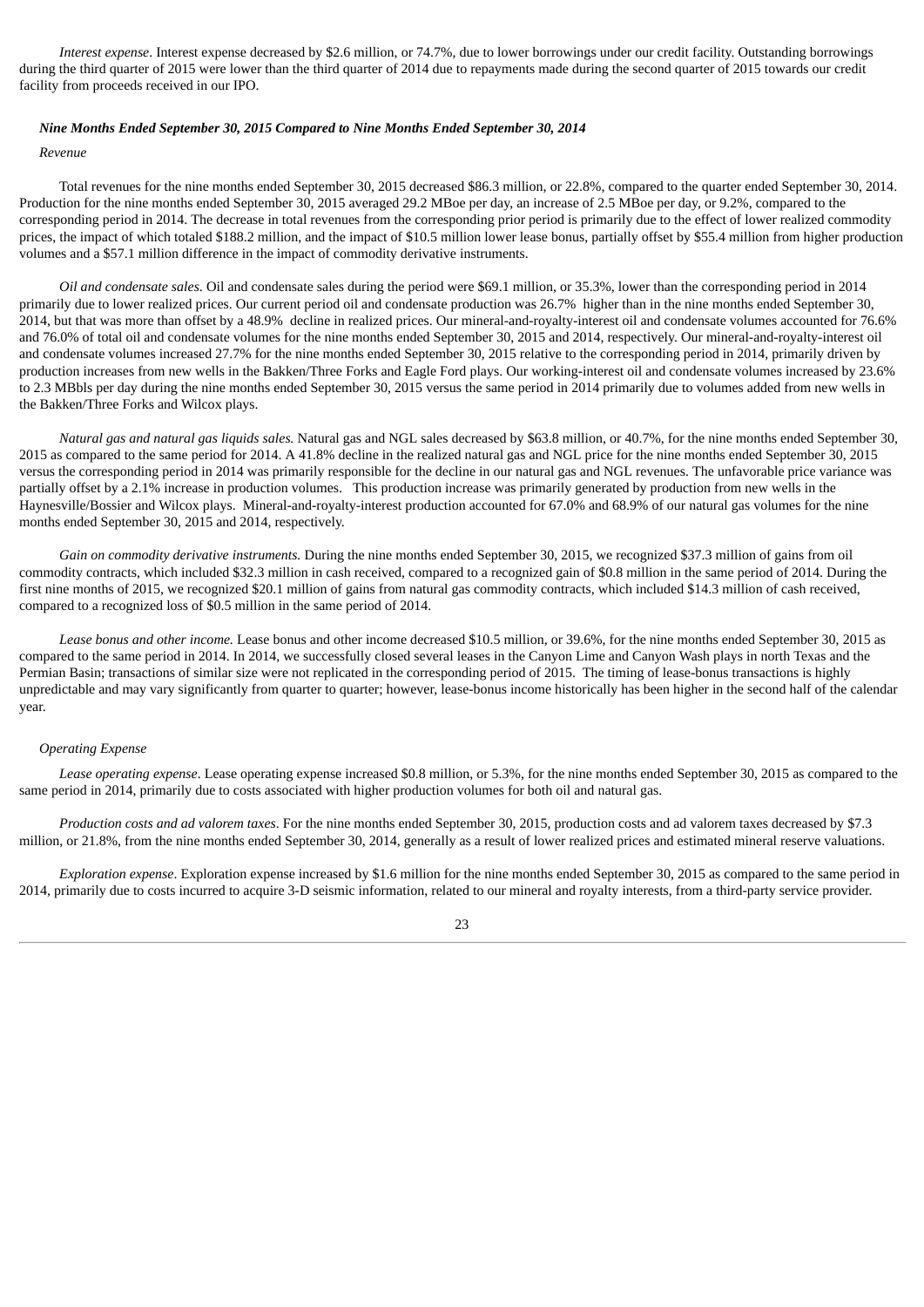*Depreciation, depletion, and amortization*. Depreciation, depletion, and amortization decreased \$0.6 million, or 0.8%, for the nine months ended September 30, 2015 as compared to the same period in 2014, primarily due to higher production rates offset by the impact of a reduced cost basis resulting from impairment charges from prior periods.

*Impairment of oil and natural gas properties*. Impairments totaled \$156.7 million for the nine months ended September 30, 2015 primarily due to changes in reserve values resulting from declines in future expected realized net cash flows. There were no impairments during the nine months ended September 30, 2014.

*General and administrative*. For the nine months ended September 30, 2015, general and administrative expenses increased by \$7.9 million, or 17.4%, as compared to the same period in 2014. During 2015, personnel costs and costs attributable to our long-term incentive plan were \$5.9 million higher than in the corresponding prior period primarily due to an increase in incentive compensation awards granted subsequent to our IPO. We also incurred an additional \$1.9 million for our Sarbanes-Oxley Act compliance project and other consulting work during the nine months ended September 30, 2015.

*Interest expense*. Interest expense decreased by \$4.8 million, or 46.3%, due to lower average outstanding borrowings under our credit facility. Outstanding borrowings during the first nine months of 2015 were lower than the nine months ended September 30, 2014, primarily due to payments made towards the outstanding balance of our credit facility subsequent to our IPO.

#### **Liquidity and Capital Resources**

### *Overview*

Our primary sources of liquidity are cash generated from operations, borrowings under our credit facility, and proceeds from any future issuances of equity and debt. Our primary uses of cash are for distributions to our unitholders and for investing in our business, specifically the acquisition of mineral-androyalty and working interests and the development of our oil and natural gas properties.

The board of directors of our general partner has adopted a policy pursuant to which distributions equal in amount to the applicable minimum quarterly distribution will be paid on each common and subordinated unit for each quarter to the extent we have sufficient cash generated from our operations after establishment of cash reserves, if any, and after we have made the required distributions to the holders of our outstanding preferred units. We believe that we will generate sufficient cash from operations to pay the required distributions on the preferred units and the applicable minimum quarterly distributions on all the common and subordinated units outstanding. However, we do not have a legal or contractual obligation to pay distributions quarterly or on any other basis, at the applicable minimum quarterly distribution rate or at any other rate, and there is no guarantee that we will pay distributions to our unitholders in any quarter. Our minimum quarterly distribution provides the common unitholders a specified priority right to distributions over the subordinated unitholders if we pay distributions. The board of directors of our general partner may change the foregoing distribution policy at any time and from time to time.

We intend to finance our future acquisitions and working-interest capital needs with cash generated from operations, borrowings from our credit facility, and by accessing the capital markets. Replacement capital expenditures are expenditures necessary to replace our existing oil and natural gas reserves or otherwise maintain our asset base over the long-term. Like a number of other master limited partnerships, we are required by our partnership agreement to retain cash from our operations in an amount equal to our estimated replacement capital requirements. We have set our initial distribution rate at a level we believe will allow us to retain in our business sufficient cash generated from our operations to satisfy our replacement capital expenditures needs and to fund a portion of our growth capital expenditures. The board of directors of our general partner is responsible for establishing the amount of our estimated replacement capital expenditures.

# *Cash Flows*

The following table shows our cash flows for the periods presented:

|                                             | <b>Nine Months Ended</b><br>September 30, |    |            |
|---------------------------------------------|-------------------------------------------|----|------------|
|                                             | 2015                                      |    | 2014       |
|                                             | (Unaudited)<br>(In thousands)             |    |            |
| Cash flows provided by operating activities | 217,165                                   | S. | 278,398    |
| Cash flows used in investing activities     | (104,222)                                 | -S | (92, 545)  |
| Cash flows used in financing activities     | \$ (122, 176) \$                          |    | (207, 984) |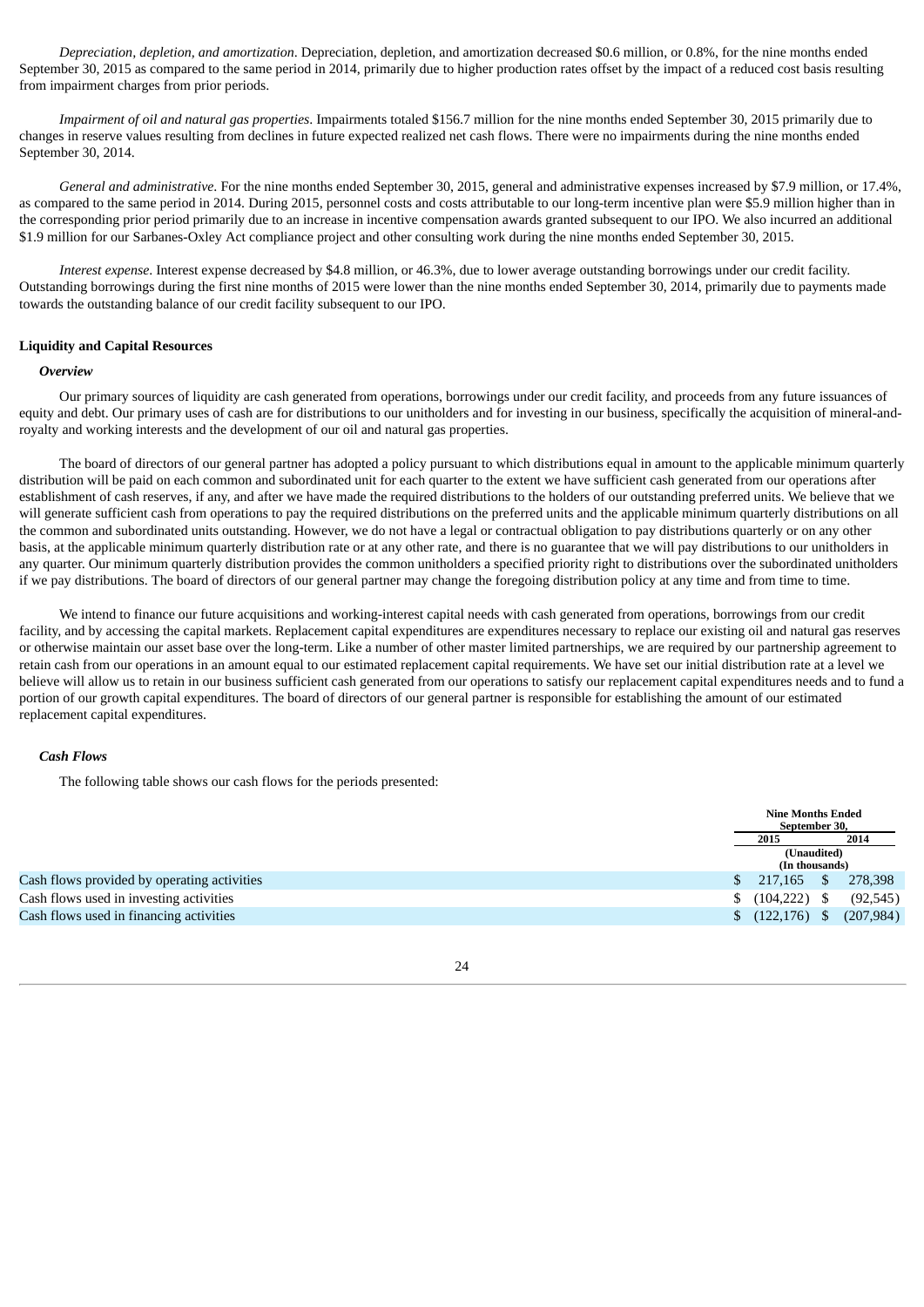#### *Nine Months Ended September 30, 2015 Compared to Nine Months Ended September 30, 2014*

*Operating Activities*. Our operating cash flow is dependent, in large part, on our production, realized commodity prices, lease-bonus revenue, and operating expenses. Our cash flow from operations decreased from \$278.4 million for the nine months ended September 30, 2014 to \$217.2 million for the nine months ended September 30, 2015. The decrease was primarily due to lower cash collections of \$119.0 million related to oil and natural gas sales and lower lease bonus as compared to the corresponding period in 2014. In 2015, an increase of \$49.9 million in operating cash flows related to the settlement of commodity derivative instruments partially offset the overall decrease in operating cash flows.

*Investing Activities*. Net cash used in investing activities increased by \$11.7 million in the first nine months of 2015 as compared to the corresponding period in 2014 due to higher acquisition spend during the first nine months of 2015. Acquisition-related spend increased \$16.7 million. A decrease of \$4.8 million in capital expeditures for our working interests, net of sale proceeds, partially offset the increased acquisition spend during the period.

*Financing Activities*. For the nine months ended September 30, 2015, net cash used in financing activities decreased \$85.8 million compared to the corresponding period in 2014. During the nine months ended September 30, 2015, we used net proceeds from our recently completed IPO to repay substantially all of our outstanding indebtedness under our credit facility. The proceeds received in excess of our net repayments resulted in a decrease in net cash used from the corresponding period in 2014.

#### *Capital Expenditures*

At the beginning of each calendar year, we establish a capital budget and then monitor it throughout the year. Our capital budgets are created based upon our estimate of internally generated cash flows and the ability to borrow and raise additional capital. Actual capital expenditure levels will vary, in part, based on actual internally generated cash, actual wells proposed by our operators for our participation, and the successful closing of acquisitions. The timing, size, and nature of acquisitions are unpredictable.

Our updated 2015 capital budget for drilling expenditures is \$55.0 million. Approximately 49%, 25%, and 17% of our drilling capital budget will be spent in the Haynesville/Bossier, Bakken/Three Forks, and Wilcox plays, respectively, with the remainder being invested in various plays. During the nine months ended September 30, 2015, we incurred \$39.3 million of drilling capital expenditures primarily in the aforementioned plays.

#### **Credit Facility**

On January 23, 2015, we amended and restated our \$1.0 billion senior secured revolving credit agreement. Under this third amended and restated credit facility, the commitment of the lenders equals the lesser of the aggregate maximum credit amounts of the lenders and the borrowing base, which is determined based on the lenders' estimated value of our oil and natural gas properties. On October 28, 2015, the third amended and restated credit facility was further amended to extend the term of the agreement from February 3, 2017 to February 4, 2019. Borrowings under the third amended and restated credit facility may be used for the acquisition of properties, cash distributions, and other general corporate purposes. Our semi-annual borrowing base redetermination process resulted in a decrease of the borrowing base from \$600.0 million to \$550.0 million, effective October 28, 2015. Our next borrowing base redetermination is scheduled for April 2016. As of September 30, 2015, we had outstanding borrowings of \$43.0 million at a weighted-average interest rate of 1.94%. We used net proceeds from our IPO in May 2015 to repay substantially all indebtedness outstanding under our credit facility.

The borrowing base under the third amended and restated credit agreement is redetermined semi-annually, on April 1 and October 1 of each year, by the administrative agent, taking into consideration the estimated loan value of our oil and gas properties consistent with the administrative agent's normal oil and gas lending criteria. The administrative agent's proposed redetermined borrowing base must be approved by all lenders to increase our existing borrowing base, and by two-thirds of the lenders to maintain or decrease our existing borrowing base. In addition, we and the lenders (at the election of two-thirds of the lenders) each have discretion once in between scheduled redeterminations, to have the borrowing base redetermined.

Outstanding borrowings under the third amended and restated credit facility bear interest at a floating rate elected by us equal to an alternative base rate (which is equal to the greatest of the prime rate, the Federal Funds effective rate plus 0.5% and 1-month LIBOR plus 1.0%) or LIBOR, in each case plus the applicable margin. The applicable margin ranges from 0.50% to 1.50% in the case of the alternative base rate and from 1.50% to 2.50% in the case of LIBOR, in each case depending on the amount of borrowings outstanding in relation to the borrowing base. We are obligated to pay a quarterly commitment fee ranging from 0.375% to 0.500% per year on the unused portion of the borrowing base, depending on the amount of the borrowings outstanding in relation to the borrowing base. Principal may be optionally repaid from time to time without premium or penalty, other than customary LIBOR breakage, and is required to be paid (a) if the amount outstanding exceeds the borrowing base, whether due to a borrowing base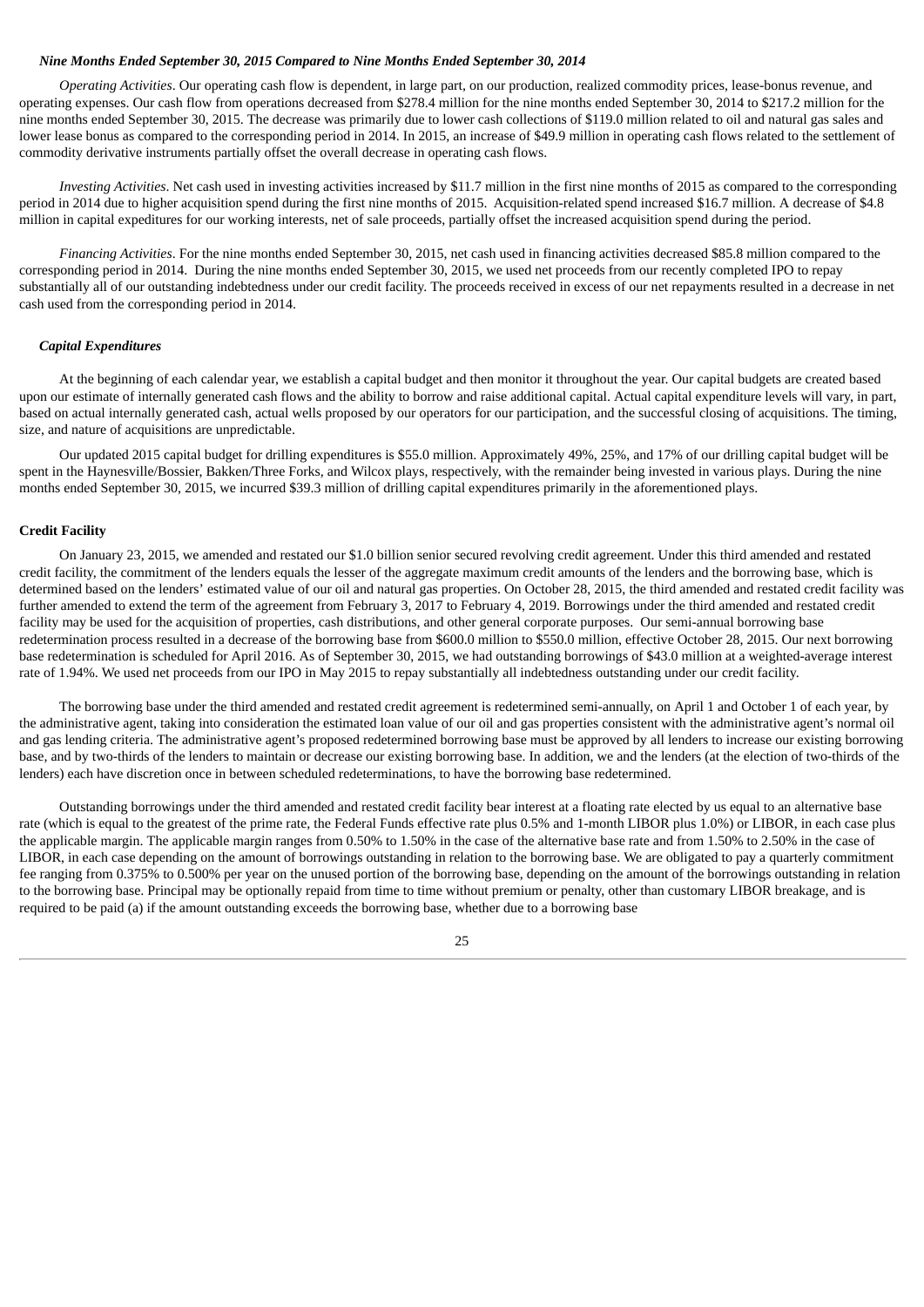redetermination or otherwise, in some cases subject to a cure period or (b) at the maturity date. The facility is secured by liens on substantially all of our properties.

The third amended and restated credit agreement contains various affirmative, negative, and financial maintenance covenants. These covenants, among other things, limit additional indebtedness, additional liens, sales of assets, mergers and consolidations, dividends and distributions, transactions with affiliates and entering into certain swap agreements, and require the maintenance of certain financial ratios. The third amended and restated credit agreement contains two financial covenants: total debt to EBITDAX of 3.5:1.0 or less; and current assets to current liabilities of 1.0:1.0 or greater. Distributions are not permitted if there is a default under the third amended and restated credit agreement (including due to a failure to satisfy one of the financial covenants) or during any time that our borrowing base is lower than the loans outstanding under the credit facility. The lenders have the right to accelerate all of the indebtedness under the third amended and restated credit facility upon the occurrence and during the continuance of any event of default, and the third amended and restated credit agreement contains customary events of default, including non-payment, breach of covenants, materially incorrect representations, cross-default, bankruptcy, and change of control. There are no cure periods for events of default due to non-payment of principal and breaches of negative and financial covenants, but non-payment of interest and breaches of certain affirmative covenants are subject to customary cure periods. As of September 30, 2015, we were in compliance with all debt covenants.

### **Contractual Obligations**

As of September 30, 2015, there have been no material changes to our contractual obligations previously disclosed in the Prospectus.

# **Off-Balance Sheet Arrangements**

As of September 30, 2015, we did not have any material off-balance sheet arrangements.

#### **Critical Accounting Policies and Related Estimates**

As of September 30, 2015, there have been no significant changes to our critical accounting policies and related estimates previously disclosed in the Prospectus.

#### **New and Revised Financial Accounting Standards**

The effects of new accounting pronouncements are discussed in the notes to the unaudited consolidated financial statements included elsewhere in this Quarterly Report on Form 10-Q.

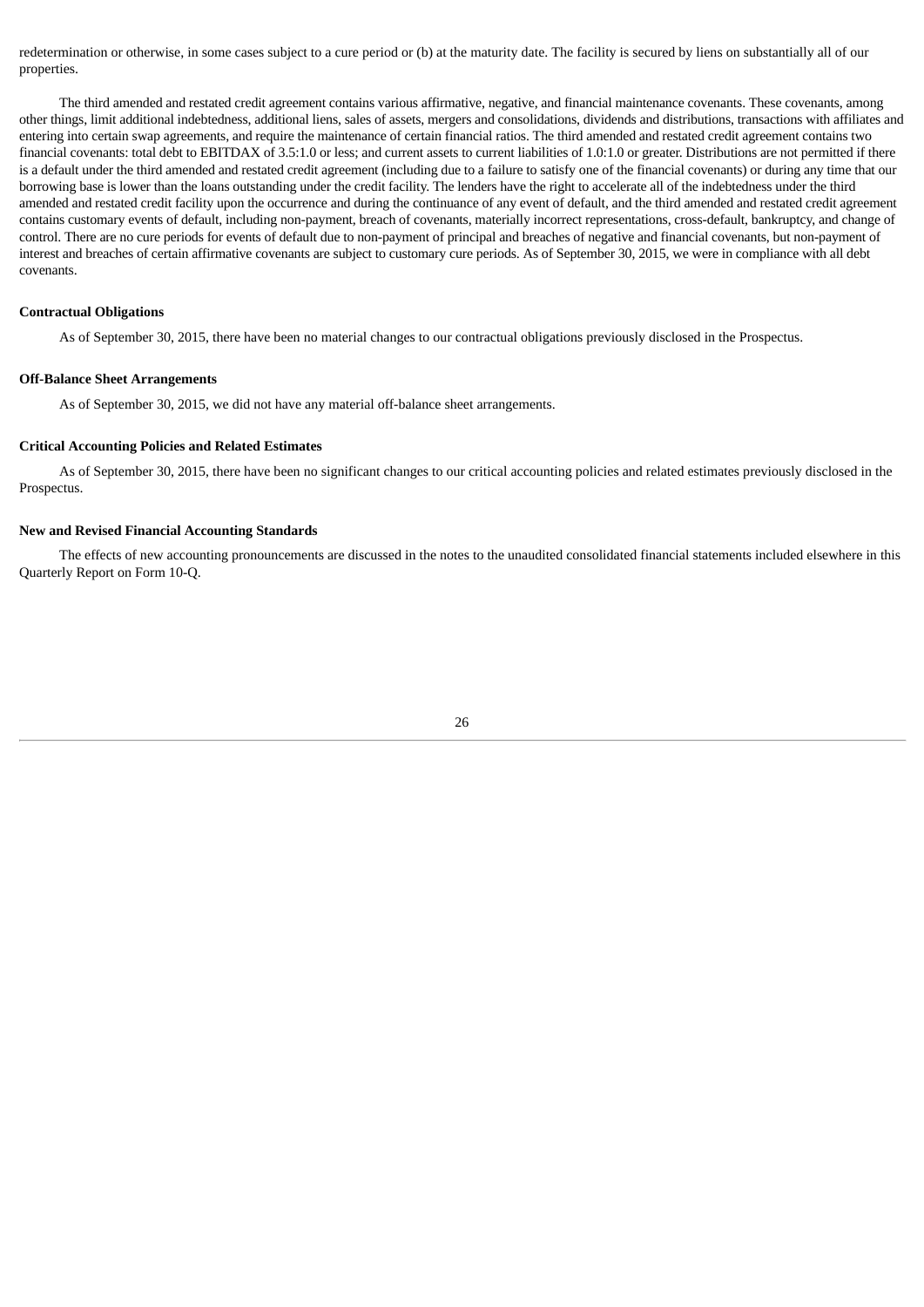#### <span id="page-28-0"></span>**Item 3. Quantitative and Qualitative Disclosures about Market Risk**

## **Commodity Price Risk**

Our major market risk exposure is the pricing of oil, natural gas, and natural gas liquids produced by our operators. Realized prices are primarily driven by the prevailing worldwide price for oil and U.S. spot market prices for natural gas and natural gas liquids. Prices for oil, natural gas, and natural gas liquids have been volatile for several years, and we expect this unpredictability to continue in the future. The prices that our operators receive for production depend on many factors outside of our or their control. To reduce the impact of fluctuations in oil and natural gas prices on our revenues, we use commodity derivative contracts to reduce our exposure to price risk in the spot market for oil and natural gas. The counterparties to the contracts are unrelated third parties. The contracts settle monthly in cash based on a designated floating price. The designated floating price has been based off the NYMEX benchmark for oil and natural gas. We have not designated any of our contracts as fair value or cash flow hedges. Accordingly, the changes in fair value of the contracts are included in net income in the period of the change. See Notes 4 and 5 to the consolidated financial statements included elsewhere in this Quarterly Report on Form 10-Q for additional information.

As previously discussed, commodity prices have fallen significantly this year. To estimate the effect of these lower prices on our reserves, we estimated reserves at September 30, 2015 by reducing our mid-year reserves at June 30, 2015 by estimated volumes produced in the three months ended September 30, 2015 and, without any further adjustments, applied SEC commodity pricing for the year ended December 31, 2014 and the nine months ended September 30, 2015, respectively, to that reserve base. The lower SEC commodity pricing from September 30, 2015 resulted in an approximate 10% reduction in reserves as compared to the December 31, 2014 SEC pricing.

#### **Counterparty and Customer Credit Risk**

Our derivative contracts expose us to credit risk in the event of nonperformance by counterparties. While we do not require our counterparties to our derivative contracts to post collateral, we do evaluate the credit standing of such counterparties as we deem appropriate. This evaluation includes reviewing a counterparty's credit rating and latest financial information. As of September 30, 2015, we had ten counterparties, all of which are rated Baa2 or better by Moody's. Seven of our counterparties are lenders under our credit facility.

Our principal exposure to credit risk results from receivables generated by the production activities of our operators. The inability or failure of our significant operators to meet their obligations to us or their insolvency or liquidation may adversely affect our financial results. However, we believe the credit risk associated with our operators and customers is acceptable.

# **Interest Rate Risk**

We have exposure to changes in interest rates on our indebtedness. As of September 30, 2015, we had \$43.0 million of outstanding borrowings under our credit facility, bearing interest at a weighted-average interest rate of 1.94%. The impact of a 1% increase in the interest rate on this amount of debt would have resulted in an increase in interest expense, and a corresponding decrease in our results of operations, of \$0.3 million for the nine months ended September 30, 2015, assuming that our indebtedness remained constant throughout the period. We may use certain derivative instruments to hedge our exposure to variable interest rates in the future, but we do not currently have any interest rate hedges in place.

#### <span id="page-28-1"></span>**Item 4. Controls and Procedures**

# **Disclosure Controls and Procedures**

As required by Rule 13a-15(b) under the Securities Exchange Act of 1934 (the "Exchange Act"), we have evaluated, under the supervision and with the participation of management of our general partner, including our general partner's principal executive officer and principal financial officer, the effectiveness of the design and operation of our disclosure controls and procedures (as defined in Rules 13a-15(e) and 15d-15(e) under the Exchange Act) as of the end of the period covered by this Quarterly Report on Form 10-Q. Our disclosure controls and procedures are designed to provide reasonable assurance that the information required to be disclosed by us in reports that we file or submit under the Exchange Act is accumulated and communicated to management, including our general partner's principal executive officer and principal financial officer, as appropriate, to allow timely decisions regarding required disclosure and is recorded, processed, summarized and reported within the time periods specified in the rules and forms of the SEC. Based upon that evaluation, our general partner's principal executive officer and principal financial officer concluded that our disclosure controls and procedures were effective as of September 30, 2015.

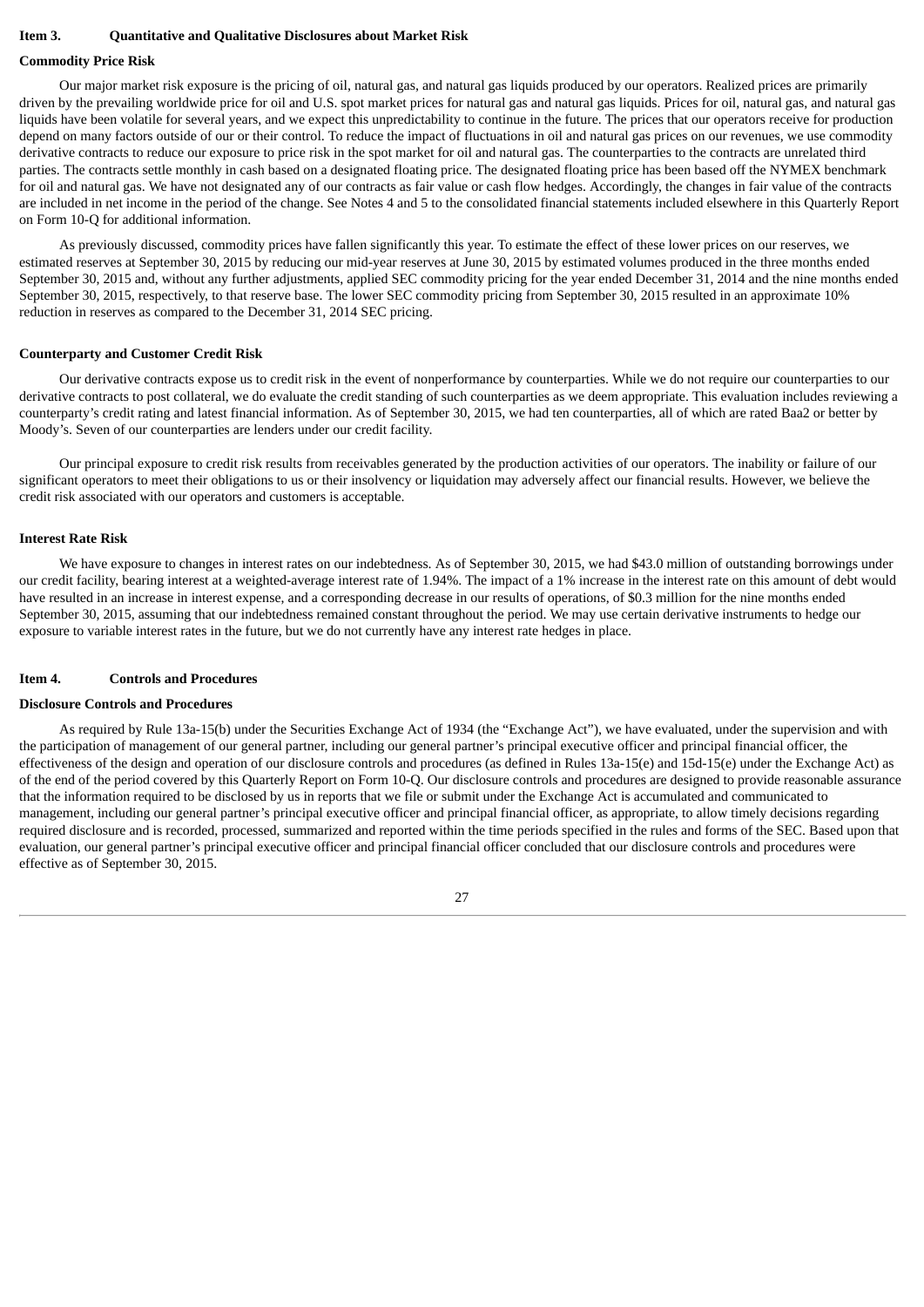# **Changes in Internal Control over Financial Reporting**

There were no changes in our internal control over financial reporting during the quarter ended September 30, 2015 that materially affected, or are reasonably likely to materially affect, our internal control over financial reporting.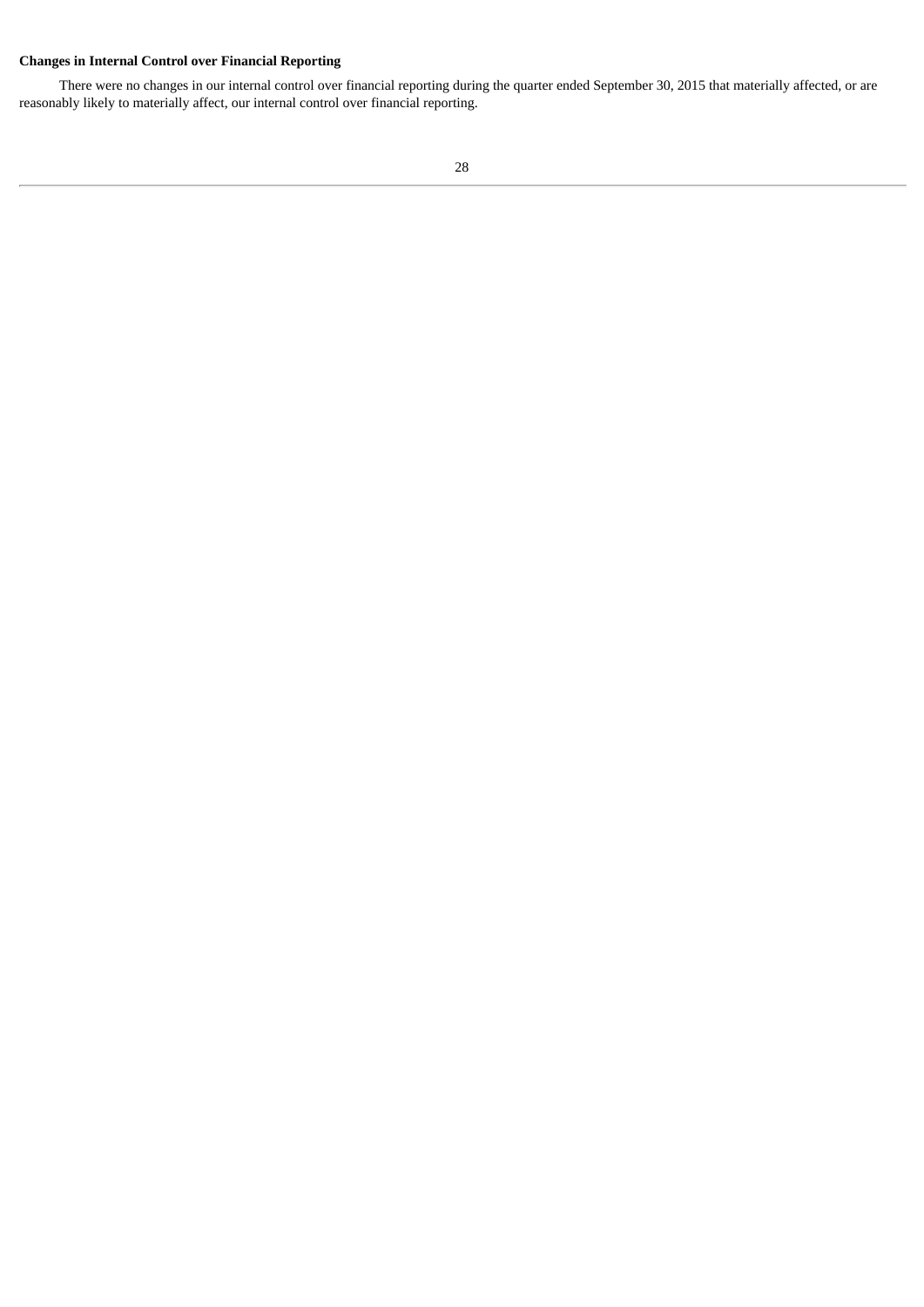#### **PART II – OTHER INFORMATION**

#### <span id="page-30-1"></span><span id="page-30-0"></span>**Item 1. Legal Proceedings**

Due to the nature of our business, we are, from time to time, involved in routine litigation or subject to disputes or claims related to our business activities. In the opinion of our management, none of the pending litigation, disputes or claims against us, if decided adversely, will have a material adverse effect on our financial condition, cash flows or results of operations.

#### <span id="page-30-2"></span>**Item 1A. Risk Factors**

In addition to the other information set forth in this report, you should carefully consider the risks under the heading "Risk Factors" in the Prospectus. Please refer below for an update to certain risk factors described in the Prospectus. These risks are not the only risks that we face. Additional risks and uncertainties not currently known to us or that we currently deem to be immaterial may materially adversely affect our business, financial condition or results of operations.

# The tax treatment of publicly traded partnerships or an investment in our common units could be subject to potential legislative, judicial or administrative *changes and differing interpretations, possibly applied on a retroactive basis.*

The present U.S. federal income tax treatment of publicly traded partnerships, including us, or an investment in our common units may be modified by administrative, legislative, or judicial changes or differing interpretations at any time. For example, the Obama administration's budget proposal for fiscal year 2016 recommends that certain publicly traded partnerships earning income from activities related to fossil fuels be taxed as corporations beginning in 2021. From time to time, members of Congress propose and consider such substantive changes to the existing federal income tax laws that affect publicly traded

partnerships. If successful, the Obama administration's proposal or other similar proposals could eliminate the qualifying income exception to the treatment of all publicly traded partnerships as corporations, upon which we rely for our treatment as a partnership for U.S. federal income tax purposes.

In addition, the IRS, on May 5, 2015, issued proposed regulations concerning which activities give rise to qualifying income within the meaning of Section 7704(d)(1)(E) of the Internal Revenue Code. The proposed regulations provide an exclusive list of industry-specific rules regarding the qualifying income exception, including whether an activity constitutes the exploration, development, production, and marketing of natural resources. Income earned from a royalty interest is not specifically enumerated as a qualifying income activity in the proposed regulations. However, notwithstanding the proposed regulations, our external counsel has advised us that royalty income is qualifying income for purposes of Section 7704 of the Internal Revenue Code since it is "derived" from the exploration, development, production, and marketing of natural resources. The U.S. Treasury Department and the IRS may clarify that royalty income is qualifying income for purposes of Section 7704 of the Internal Revenue Code; however, there are no assurances that the proposed regulations, when published as final regulations, will not take a position that is contrary to our interpretation of Section 7704 of the Internal Revenue Code.

Any modification to the U.S. federal income tax laws may be applied retroactively and could make it more difficult or impossible for us to meet the exception for certain publicly traded partnerships to be treated as partnerships for U.S. federal income tax purposes. We are unable to predict whether any of these changes or other proposals will ultimately be enacted or adopted. Any such changes could negatively impact the value of an investment in our common units.

Our partnership agreement provides that if a law is enacted or existing law is modified or interpreted in a manner that subjects us to taxation as a corporation or otherwise subjects us to entity-level taxation for federal income tax purposes, the minimum quarterly distribution and the target distribution amounts may be adjusted to reflect the impact of that law on us.

#### <span id="page-30-3"></span>**Item 6. Exhibits**

The information required by this Item 6 is set forth in the Index to Exhibits accompanying this Quarterly Report on Form 10-Q and is incorporated herein by reference.

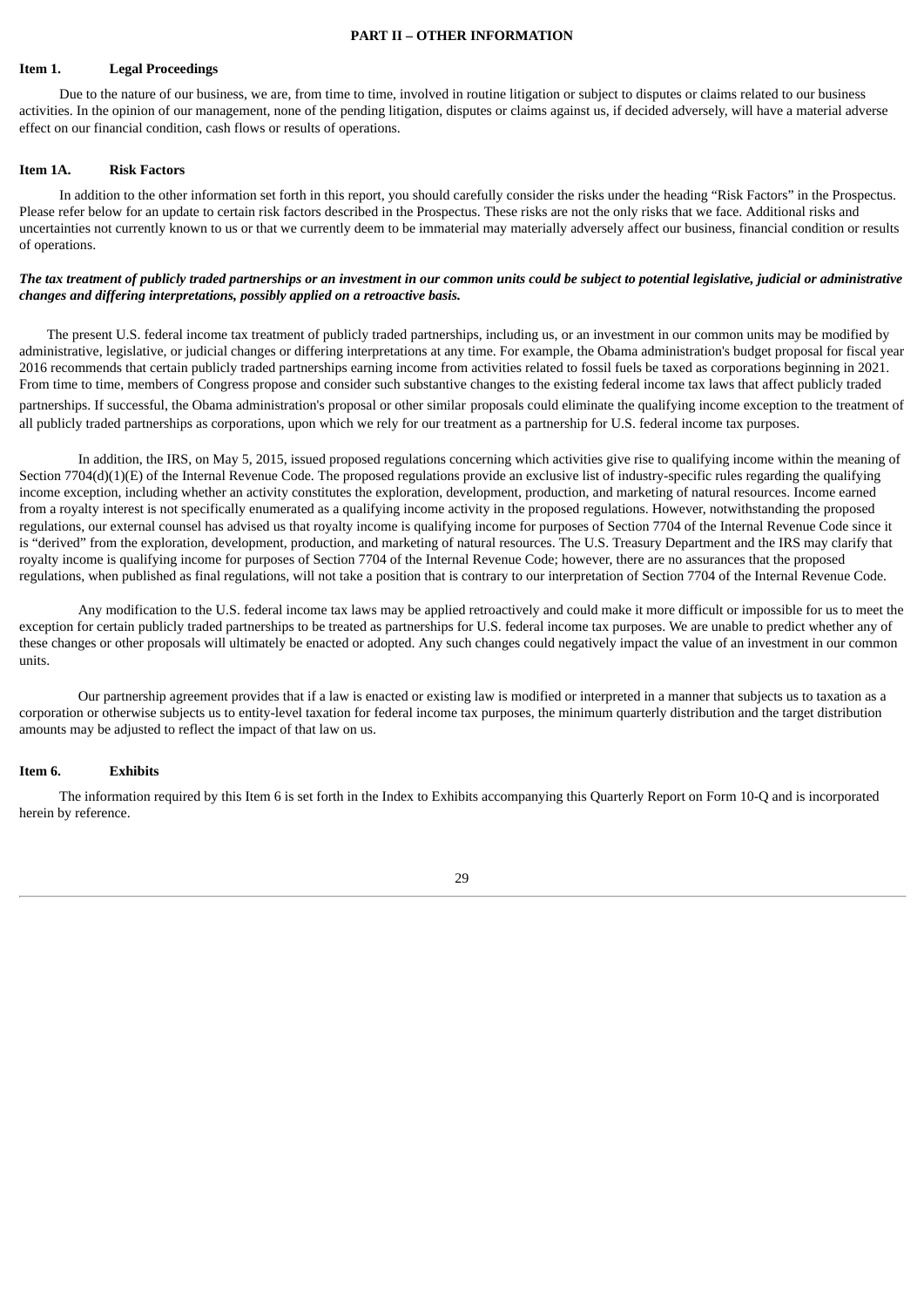# **SIGNATURES**

<span id="page-31-0"></span>Pursuant to the requirements of the Securities Exchange Act of 1934, the registrant has duly caused this report to be signed on its behalf by the undersigned thereunto duly authorized.

# BLACK STONE MINERALS, L.P.

- By: Black Stone Minerals GP, L.L.C., its general partner
- Thomas L. Carter, Jr. President and Chief Executive Officer
	- (Principal Executive Officer)
- Marc Carroll Senior Vice President and Chief Financial Officer (Principal Financial Officer)

30

Date: November 10, 2015 By: /s/ Thomas L. Carter, Jr.

Date: November 10, 2015 By: /s/ Marc Carroll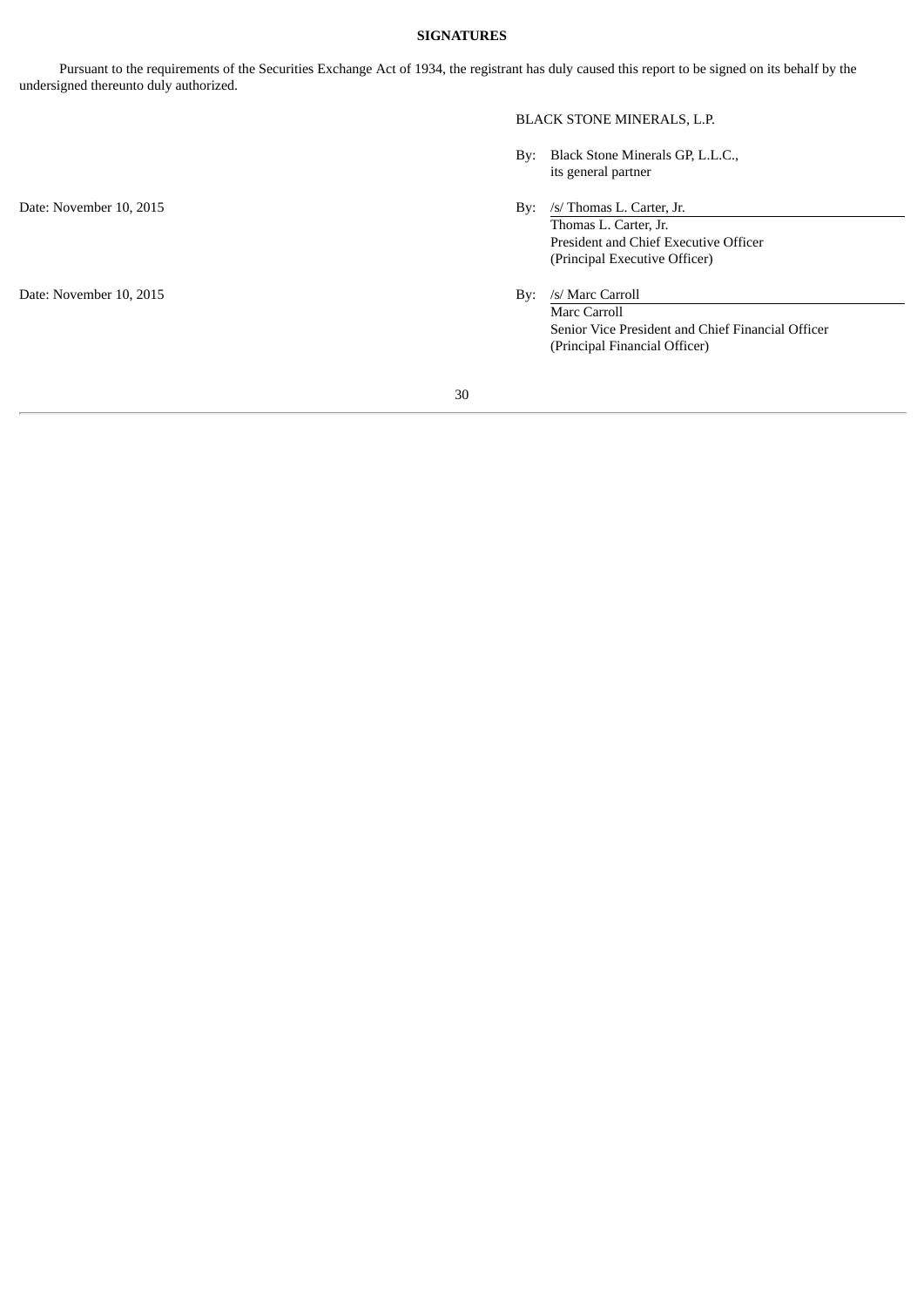# **Exhibit Index**

| <b>Exhibit Number</b> | <b>Description</b>                                                                                                                                                                                                                                                                                                                                                  |
|-----------------------|---------------------------------------------------------------------------------------------------------------------------------------------------------------------------------------------------------------------------------------------------------------------------------------------------------------------------------------------------------------------|
| 3.1                   | Certificate of Limited Partnership of Black Stone Minerals, L.P. (incorporated herein by reference to Exhibit 3.1 to Black Stone Minerals,<br>L.P.'s Registration Statement on Form S-1 filed on March 19, 2015 (SEC File No. 333-202875)).                                                                                                                         |
| 3.2                   | Certificate of Amendment to Certificate of Limited Partnership of Black Stone Minerals, L.P. (incorporated herein by reference to Exhibit<br>3.2 to Black Stone Minerals, L.P.'s Registration Statement on Form S-1 filed on March 19, 2015 (SEC File No. 333-202875)).                                                                                             |
| 3.3                   | First Amended and Restated Agreement of Limited Partnership of Black Stone Minerals, L.P., dated May 6, 2015, by and among Black<br>Stone Minerals GP, L.L.C. and Black Stone Minerals Company, L.P. (incorporated herein by reference to Exhibit 3.1 of Black Stone<br>Minerals, L.P.'s Current Report on Form 8-K filed on May 6, 2015 (SEC File No. 001-37362)). |
| $*31.1$               | Certification of Chief Executive Officer of Black Stone Minerals, L.P. pursuant to Section 302 of the Sarbanes-Oxley Act of 2002                                                                                                                                                                                                                                    |
| $*31.2$               | Certification of Chief Financial Officer of Black Stone Minerals, L.P. pursuant to Section 302 of the Sarbanes-Oxley Act of 2002                                                                                                                                                                                                                                    |
| $*32.1$               | Certification of Chief Executive Officer and Chief Financial Officer of Black Stone Minerals, L.P. pursuant to 18 U.S.C. Section 1350, as<br>adopted pursuant to Section 906 of the Sarbanes-Oxley Act of 2002                                                                                                                                                      |
| $*101$ .INS           | <b>XBRL Instance Document</b>                                                                                                                                                                                                                                                                                                                                       |
| $*101$ .SCH           | <b>XBRL Schema Document</b>                                                                                                                                                                                                                                                                                                                                         |
| $*101.CAL$            | <b>XBRL Calculation Linkbase Document</b>                                                                                                                                                                                                                                                                                                                           |
| $*101.LAB$            | XBRL Label Linkbase Document                                                                                                                                                                                                                                                                                                                                        |
| *101.PRE              | <b>XBRL Presentation Linkbase Document</b>                                                                                                                                                                                                                                                                                                                          |
| $*101.DEF$            | <b>XBRL Definition Linkbase Document</b>                                                                                                                                                                                                                                                                                                                            |
| *                     | Filed or furnished herewith.                                                                                                                                                                                                                                                                                                                                        |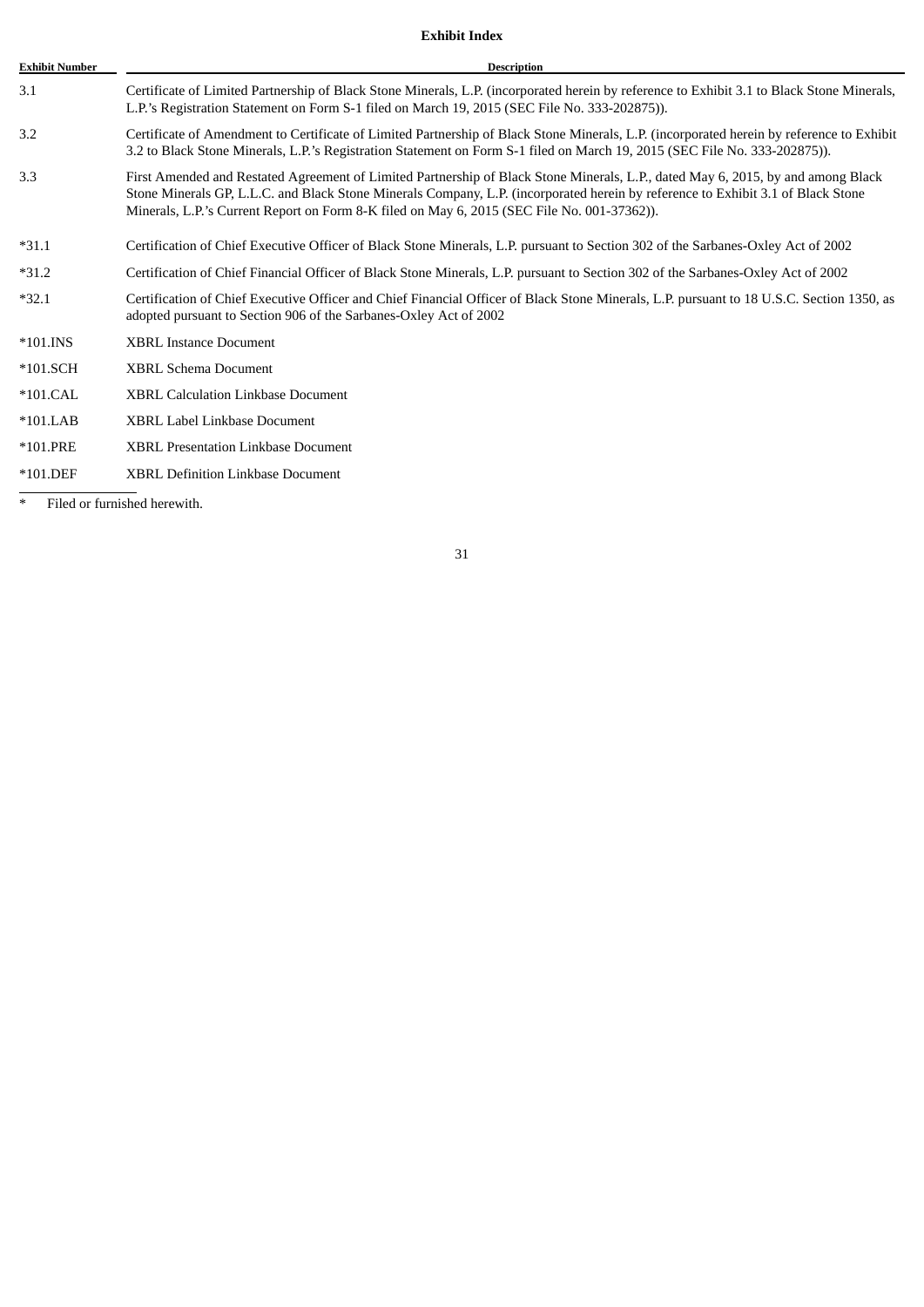# **CERTIFICATION OF CHIEF EXECUTIVE OFFICER PURSUANT TO RULE 13A-14(A) AND RULE 15D-14(A) OF THE SECURITIES EXCHANGE ACT OF 1934, AS AMENDED**

I, Thomas L. Carter, Jr., certify that:

- 1. I have reviewed this report on Form 10-Q of Black Stone Minerals, L.P. (the "registrant");
- 2. Based on my knowledge, this report does not contain any untrue statement of a material fact or omit to state a material fact necessary to make the statements made, in light of the circumstances under which such statements were made, not misleading with respect to the period covered by this report;
- 3. Based on my knowledge, the financial statements, and other financial information included in this report, fairly present in all material respects the financial condition, results of operations and cash flows of the registrant as of, and for, the periods presented in this report;
- 4. The registrant's other certifying officers and I are responsible for establishing and maintaining disclosure controls and procedures (as defined in Exchange Act Rules 13a-15(e) and 15d-15(e)) for the registrant and have:
	- a. Designed such disclosure controls and procedures, or caused such disclosure controls and procedures to be designed under our supervision, to ensure that material information relating to the registrant, including its consolidated subsidiaries, is made known to us by others within those entities, particularly during the period in which this report is being prepared;
	- b. Evaluated the effectiveness of the registrant's disclosure controls and procedures and presented in this report our conclusions about the effectiveness of the disclosure controls and procedures, as of the end of the period covered by this report based on such evaluation; and
	- c. Disclosed in this report any change in the registrant's internal control over financial reporting that occurred during the registrant's most recent fiscal quarter (the registrant's fourth fiscal quarter in the case of an annual report) that has materially affected, or is reasonably likely to materially affect, the registrant's internal control over financial reporting; and
- 5. The registrant's other certifying officers and I have disclosed, based on our most recent evaluation of internal control over financial reporting, to the registrant's auditors and the audit committee of the registrant's board of directors (or persons performing the equivalent functions):
	- a. All significant deficiencies and material weaknesses in the design or operation of internal control over financial reporting which are reasonably likely to adversely affect the registrant's ability to record, process, summarize and report financial information; and
	- b. Any fraud, whether or not material, that involves management or other employees who have a significant role in the registrant's internal control over financial reporting.

Date: November 10, 2015 /s/ Thomas L. Carter, Jr.

Thomas L. Carter, Jr. President and Chief Executive Officer Black Stone Minerals GP, L.L.C., the general partner of Black Stone Minerals, L.P.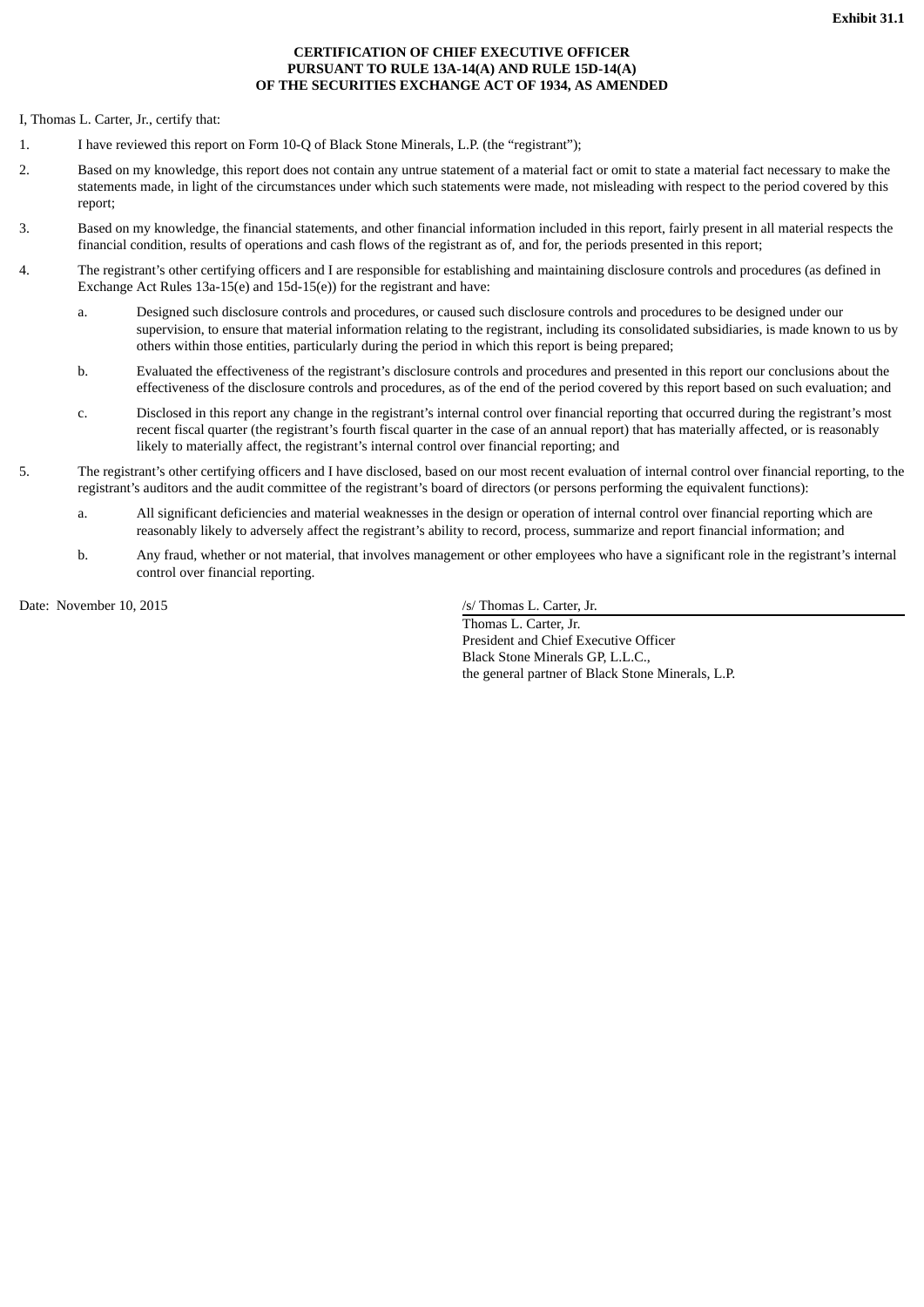# **CERTIFICATION OF CHIEF FINANCIAL OFFICER PURSUANT TO RULE 13A-14(A) AND RULE 15D-14(A) OF THE SECURITIES EXCHANGE ACT OF 1934, AS AMENDED**

I, Marc Carroll, certify that:

- 1. I have reviewed this report on Form 10-Q of Black Stone Minerals, L.P. (the "registrant");
- 2. Based on my knowledge, this report does not contain any untrue statement of a material fact or omit to state a material fact necessary to make the statements made, in light of the circumstances under which such statements were made, not misleading with respect to the period covered by this report;
- 3. Based on my knowledge, the financial statements, and other financial information included in this report, fairly present in all material respects the financial condition, results of operations and cash flows of the registrant as of, and for, the periods presented in this report;
- 4. The registrant's other certifying officers and I are responsible for establishing and maintaining disclosure controls and procedures (as defined in Exchange Act Rules 13a-15(e) and 15d-15(e)) for the registrant and have:
	- a. Designed such disclosure controls and procedures, or caused such disclosure controls and procedures to be designed under our supervision, to ensure that material information relating to the registrant, including its consolidated subsidiaries, is made known to us by others within those entities, particularly during the period in which this report is being prepared;
	- b. Evaluated the effectiveness of the registrant's disclosure controls and procedures and presented in this report our conclusions about the effectiveness of the disclosure controls and procedures, as of the end of the period covered by this report based on such evaluation; and
	- c. Disclosed in this report any change in the registrant's internal control over financial reporting that occurred during the registrant's most recent fiscal quarter (the registrant's fourth fiscal quarter in the case of an annual report) that has materially affected, or is reasonably likely to materially affect, the registrant's internal control over financial reporting; and
- 5. The registrant's other certifying officers and I have disclosed, based on our most recent evaluation of internal control over financial reporting, to the registrant's auditors and the audit committee of the registrant's board of directors (or persons performing the equivalent functions):
	- a. All significant deficiencies and material weaknesses in the design or operation of internal control over financial reporting which are reasonably likely to adversely affect the registrant's ability to record, process, summarize and report financial information; and
	- b. Any fraud, whether or not material, that involves management or other employees who have a significant role in the registrant's internal control over financial reporting.

Date: November 10, 2015 /s/ Marc Carroll /s/ Marc Carroll /s/ Marc Carroll /s/ Marc Carroll /s/ Marc Carroll /s/ Marc Carroll /s/ Marc Carroll /s/ Marc Carroll /s/ Marc Carroll /s/ Marc Carroll /s/ Marc Carroll /s/ Marc Ca

Marc Carroll Senior Vice President and Chief Financial Officer Black Stone Minerals GP, L.L.C., the general partner of Black Stone Minerals, L.P.